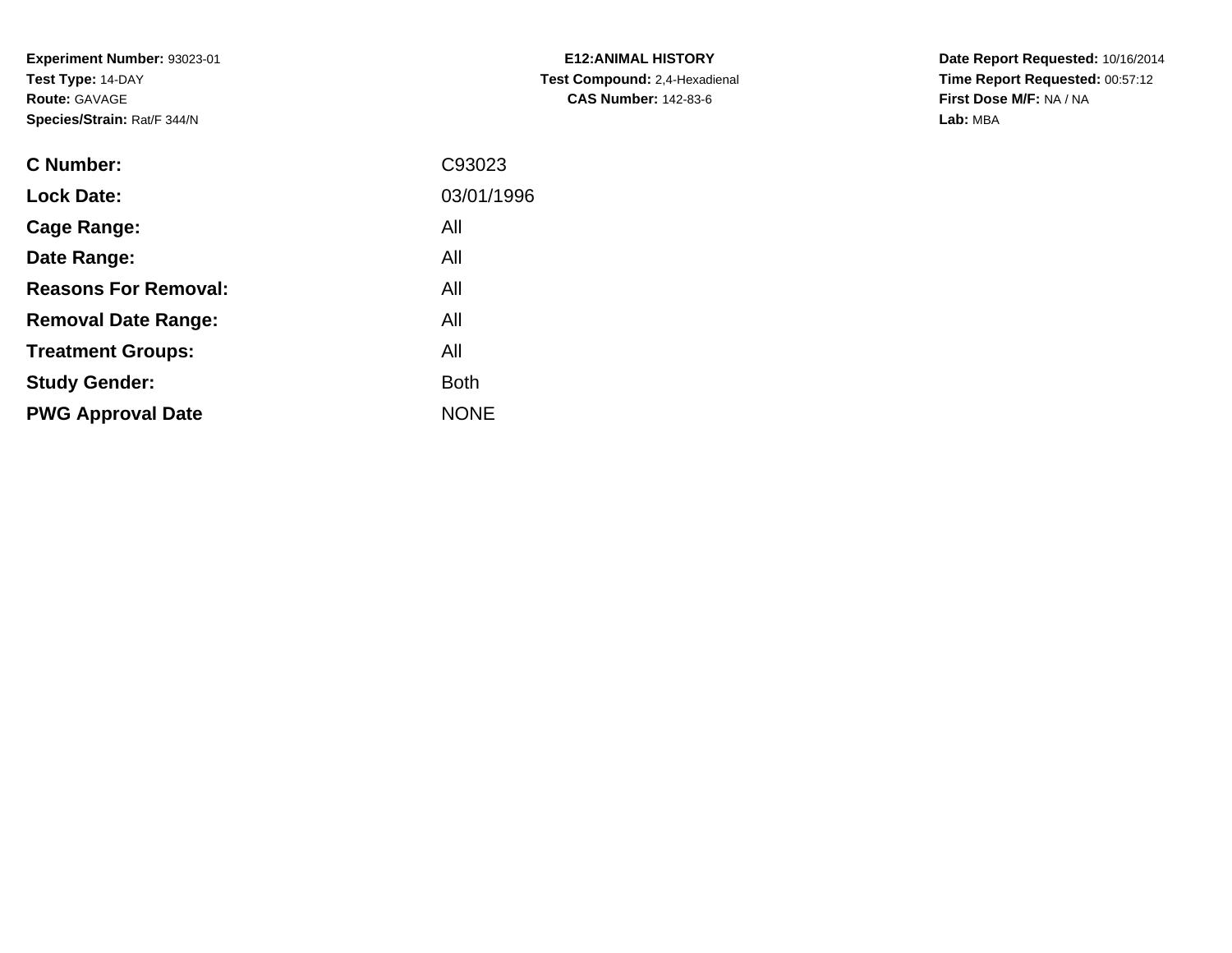|                                       | Experiment Number: 93023-01<br>Test Type: 14-DAY<br><b>Route: GAVAGE</b><br>Species/Strain: Rat/F 344/N |                  |                  |                               |                | <b>E12: ANIMAL HISTORY</b><br>Test Compound: 2,4-Hexadienal<br><b>CAS Number: 142-83-6</b> | Date Report Requested: 10/16/2014<br>Time Report Requested: 00:57:12<br>First Dose M/F: NA / NA<br>Lab: MBA |                     |  |
|---------------------------------------|---------------------------------------------------------------------------------------------------------|------------------|------------------|-------------------------------|----------------|--------------------------------------------------------------------------------------------|-------------------------------------------------------------------------------------------------------------|---------------------|--|
| <b>CAGE: 1</b><br><b>ANIMAL ID: 1</b> |                                                                                                         | <b>SEX: Male</b> |                  |                               | <b>TRT#: 1</b> |                                                                                            | TRT: 0.0<br>MG/KG                                                                                           |                     |  |
| <b>DAY</b>                            | <b>DATE</b>                                                                                             | OP ID            | <b>DOSE TIME</b> | <b>WEIGHT TIME</b>            | WT(g)          | <b>WEIGHT</b><br><b>STATUS</b>                                                             | <b>OBS TIME</b>                                                                                             | <b>OBSERVATIONS</b> |  |
|                                       | 11/20/95                                                                                                | 13               |                  | 08:26:34                      | 98.8           |                                                                                            | 08:26:34                                                                                                    | Unremarkable        |  |
| 8                                     | 11/27/95                                                                                                | 13               |                  | 06:34:20                      | 141.8          |                                                                                            | 06:34:20                                                                                                    | Unremarkable        |  |
| 17                                    | 12/06/95                                                                                                | 13               |                  | 06:42:06                      | 185.9          |                                                                                            | 06:42:06                                                                                                    | Unremarkable        |  |
|                                       | <b>REMOVED ** REASON - TERMINAL SACRIFICE</b>                                                           |                  |                  |                               |                |                                                                                            |                                                                                                             |                     |  |
| 17                                    | 35<br>12/06/95                                                                                          |                  |                  | 14:15:40<br>185.9<br>14:15:40 |                |                                                                                            |                                                                                                             | Unremarkable        |  |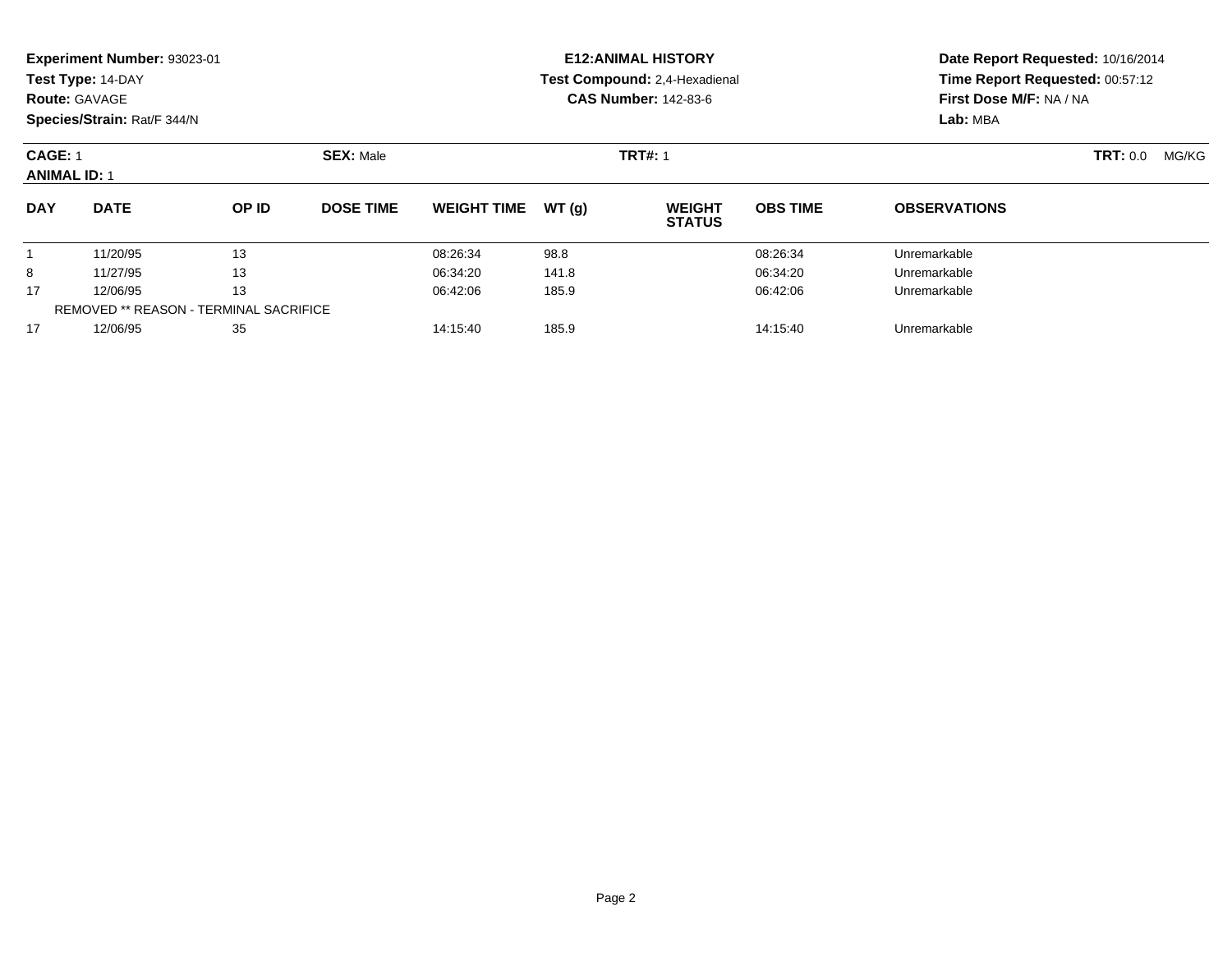| <b>Route: GAVAGE</b>                          | Experiment Number: 93023-01<br>Test Type: 14-DAY<br>Species/Strain: Rat/F 344/N |       |                  |                               |       | <b>E12: ANIMAL HISTORY</b><br>Test Compound: 2,4-Hexadienal<br><b>CAS Number: 142-83-6</b> | Date Report Requested: 10/16/2014<br>Time Report Requested: 00:57:12<br>First Dose M/F: NA / NA<br>Lab: MBA |                          |  |
|-----------------------------------------------|---------------------------------------------------------------------------------|-------|------------------|-------------------------------|-------|--------------------------------------------------------------------------------------------|-------------------------------------------------------------------------------------------------------------|--------------------------|--|
| <b>CAGE: 1</b><br><b>ANIMAL ID: 2</b>         |                                                                                 |       | <b>SEX: Male</b> |                               |       | <b>TRT#: 1</b>                                                                             |                                                                                                             | <b>TRT: 0.0</b><br>MG/KG |  |
| <b>DAY</b>                                    | <b>DATE</b>                                                                     | OP ID | <b>DOSE TIME</b> | <b>WEIGHT TIME</b>            | WT(g) | <b>WEIGHT</b><br><b>STATUS</b>                                                             | <b>OBS TIME</b>                                                                                             | <b>OBSERVATIONS</b>      |  |
|                                               | 11/20/95                                                                        | 13    |                  | 08:26:34                      | 86.1  |                                                                                            | 08:26:34                                                                                                    | Unremarkable             |  |
| 8                                             | 11/27/95                                                                        | 13    |                  | 06:34:20                      | 126.4 |                                                                                            | 06:34:20                                                                                                    | Unremarkable             |  |
| 17                                            | 12/06/95                                                                        | 13    |                  | 06:42:06                      | 171.5 |                                                                                            | 06:42:06                                                                                                    | Unremarkable             |  |
| <b>REMOVED ** REASON - TERMINAL SACRIFICE</b> |                                                                                 |       |                  |                               |       |                                                                                            |                                                                                                             |                          |  |
| 17                                            | 12/06/95<br>35                                                                  |       |                  | 171.5<br>14:15:40<br>14:15:40 |       |                                                                                            | Unremarkable                                                                                                |                          |  |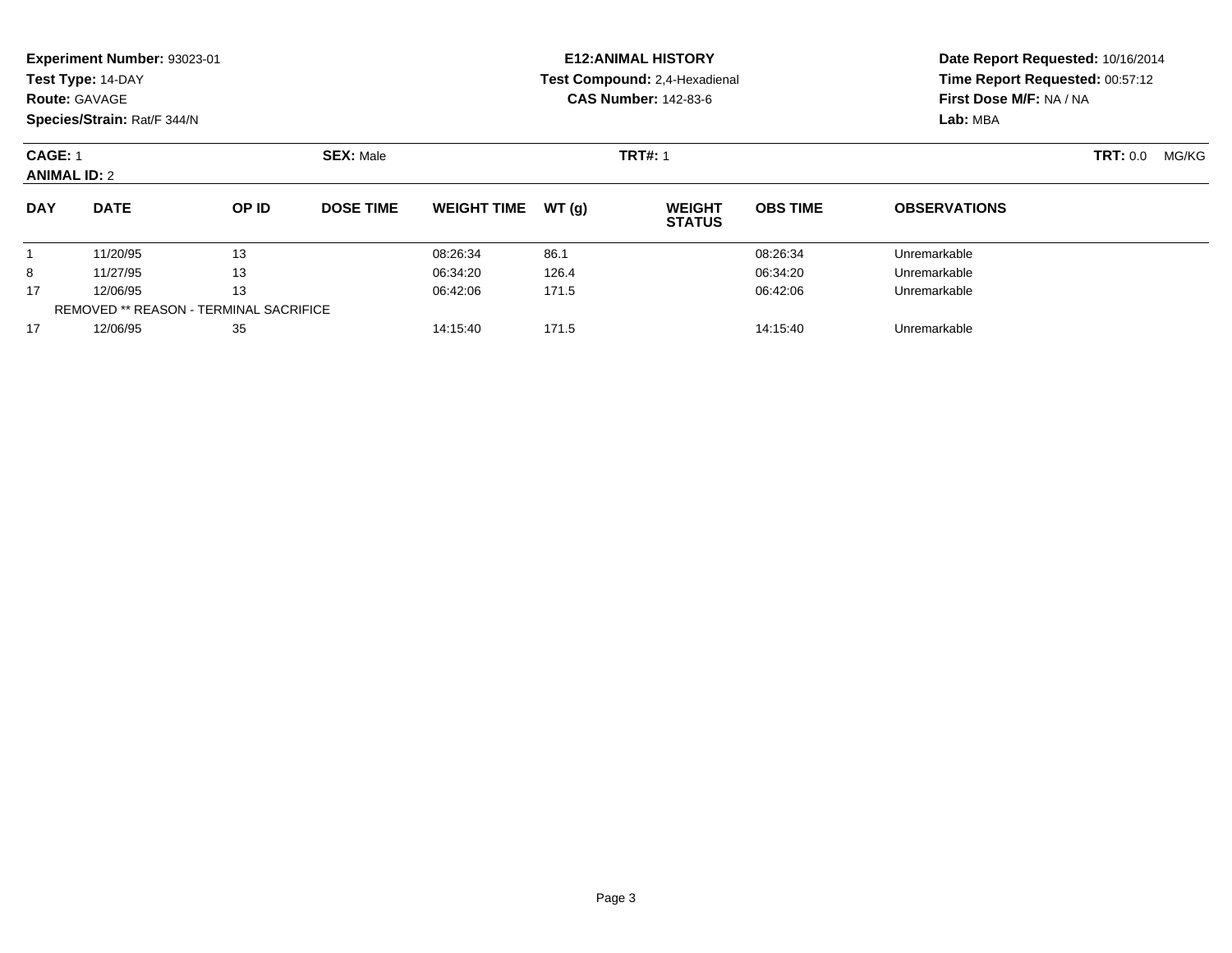|                                               | Experiment Number: 93023-01<br>Test Type: 14-DAY<br><b>Route: GAVAGE</b><br>Species/Strain: Rat/F 344/N |       |                  |                    |       | <b>E12: ANIMAL HISTORY</b><br>Test Compound: 2,4-Hexadienal<br><b>CAS Number: 142-83-6</b> | Date Report Requested: 10/16/2014<br>Time Report Requested: 00:57:12<br>First Dose M/F: NA / NA<br>Lab: MBA |                     |  |
|-----------------------------------------------|---------------------------------------------------------------------------------------------------------|-------|------------------|--------------------|-------|--------------------------------------------------------------------------------------------|-------------------------------------------------------------------------------------------------------------|---------------------|--|
|                                               | CAGE: 1<br><b>ANIMAL ID: 3</b>                                                                          |       | <b>SEX: Male</b> |                    |       | <b>TRT#: 1</b>                                                                             |                                                                                                             | TRT: 0.0<br>MG/KG   |  |
| <b>DAY</b>                                    | <b>DATE</b>                                                                                             | OP ID | <b>DOSE TIME</b> | <b>WEIGHT TIME</b> | WT(g) | <b>WEIGHT</b><br><b>STATUS</b>                                                             | <b>OBS TIME</b>                                                                                             | <b>OBSERVATIONS</b> |  |
|                                               | 11/20/95                                                                                                | 13    |                  | 08:26:34           | 99.4  |                                                                                            | 08:26:34                                                                                                    | Unremarkable        |  |
| 8                                             | 11/27/95                                                                                                | 13    |                  | 06:34:20           | 141.6 |                                                                                            | 06:34:20                                                                                                    | Unremarkable        |  |
| 17                                            | 12/06/95                                                                                                | 13    |                  | 06:42:06           | 185.5 |                                                                                            | 06:42:06                                                                                                    | Unremarkable        |  |
| <b>REMOVED ** REASON - TERMINAL SACRIFICE</b> |                                                                                                         |       |                  |                    |       |                                                                                            |                                                                                                             |                     |  |
| 17                                            | 12/06/95                                                                                                | 35    |                  | 14:15:40           | 185.5 |                                                                                            | 14:15:40                                                                                                    | Unremarkable        |  |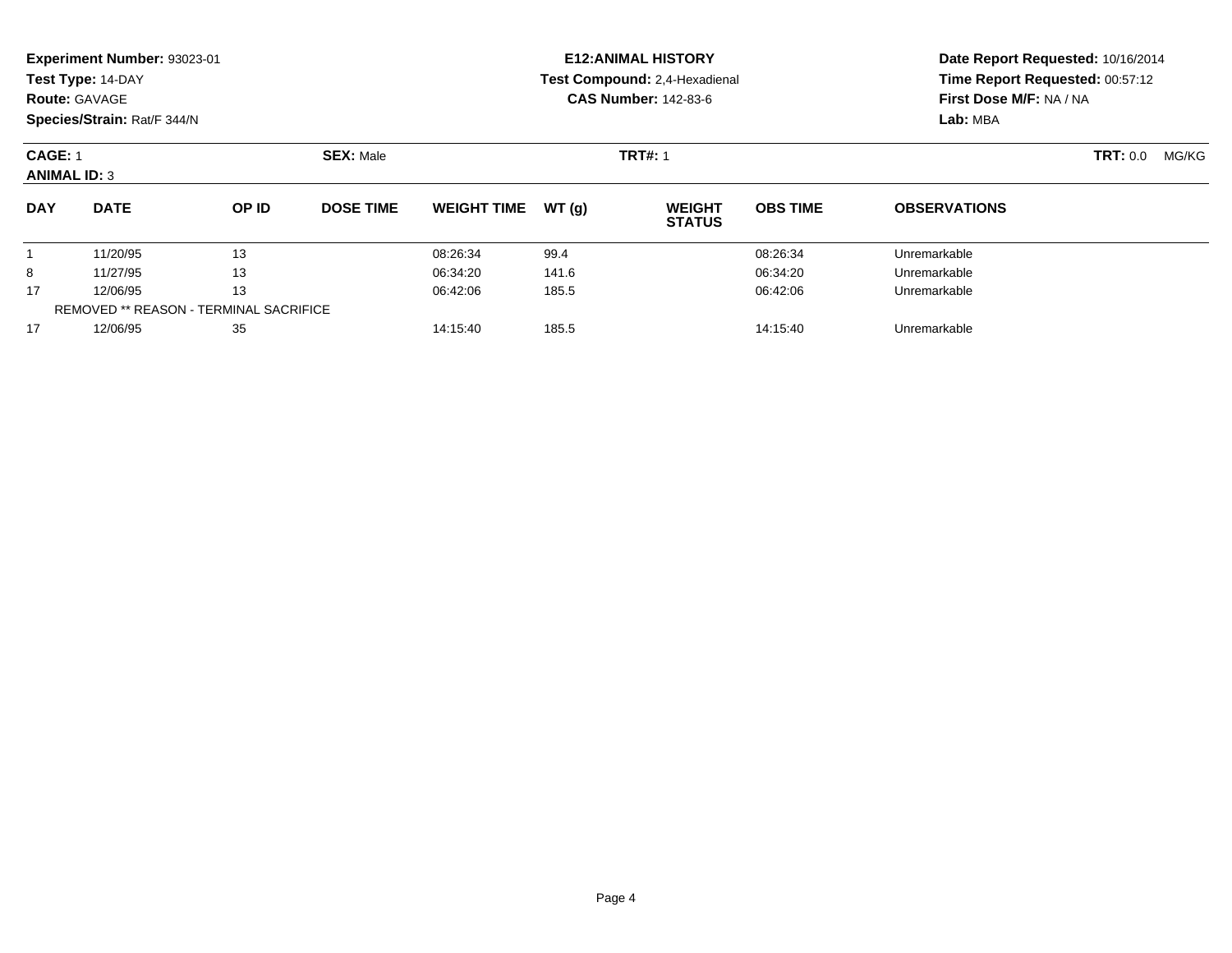|                                               | Experiment Number: 93023-01<br>Test Type: 14-DAY<br><b>Route: GAVAGE</b><br>Species/Strain: Rat/F 344/N |       |                  |                    |       | <b>E12: ANIMAL HISTORY</b><br>Test Compound: 2,4-Hexadienal<br><b>CAS Number: 142-83-6</b> | Date Report Requested: 10/16/2014<br>Time Report Requested: 00:57:12<br>First Dose M/F: NA / NA<br>Lab: MBA |                     |  |
|-----------------------------------------------|---------------------------------------------------------------------------------------------------------|-------|------------------|--------------------|-------|--------------------------------------------------------------------------------------------|-------------------------------------------------------------------------------------------------------------|---------------------|--|
|                                               | CAGE: 1<br><b>ANIMAL ID: 4</b>                                                                          |       | <b>SEX: Male</b> |                    |       | <b>TRT#: 1</b>                                                                             |                                                                                                             | TRT: 0.0<br>MG/KG   |  |
| <b>DAY</b>                                    | <b>DATE</b>                                                                                             | OP ID | <b>DOSE TIME</b> | <b>WEIGHT TIME</b> | WT(g) | <b>WEIGHT</b><br><b>STATUS</b>                                                             | <b>OBS TIME</b>                                                                                             | <b>OBSERVATIONS</b> |  |
|                                               | 11/20/95                                                                                                | 13    |                  | 08:26:34           | 86.6  |                                                                                            | 08:26:34                                                                                                    | Unremarkable        |  |
| 8                                             | 11/27/95                                                                                                | 13    |                  | 06:34:20           | 121.8 |                                                                                            | 06:34:20                                                                                                    | Unremarkable        |  |
| 17                                            | 12/06/95                                                                                                | 13    |                  | 06:42:06           | 160.8 |                                                                                            | 06:42:06                                                                                                    | Unremarkable        |  |
| <b>REMOVED ** REASON - TERMINAL SACRIFICE</b> |                                                                                                         |       |                  |                    |       |                                                                                            |                                                                                                             |                     |  |
| 17                                            | 12/06/95                                                                                                | 35    |                  | 14:15:40           | 160.8 |                                                                                            | 14:15:40                                                                                                    | Unremarkable        |  |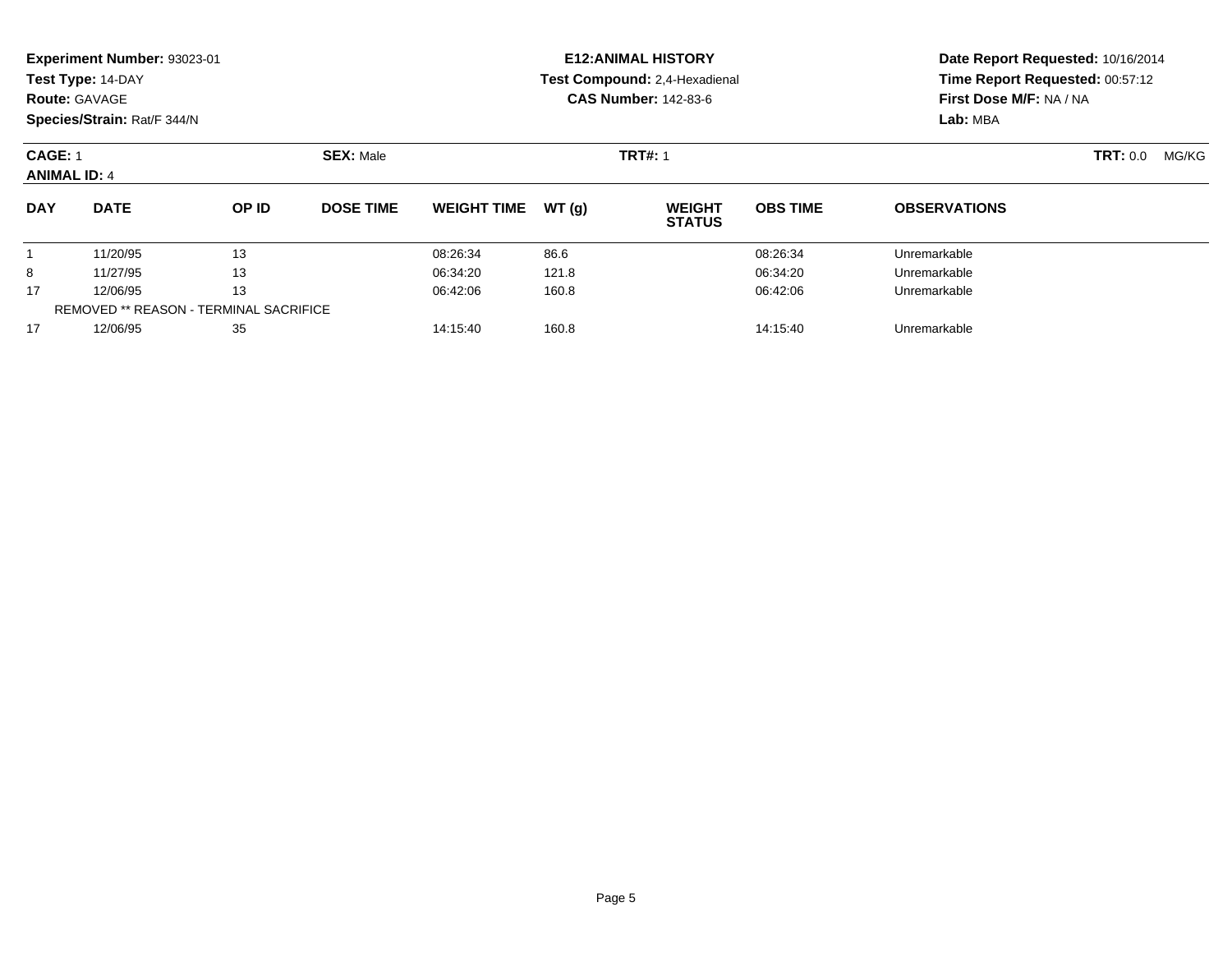| <b>Route: GAVAGE</b>                          | Experiment Number: 93023-01<br>Test Type: 14-DAY<br>Species/Strain: Rat/F 344/N |       |                  |                               |       | <b>E12: ANIMAL HISTORY</b><br>Test Compound: 2,4-Hexadienal<br><b>CAS Number: 142-83-6</b> | Date Report Requested: 10/16/2014<br>Time Report Requested: 00:57:12<br>First Dose M/F: NA / NA<br>Lab: MBA |                     |       |  |
|-----------------------------------------------|---------------------------------------------------------------------------------|-------|------------------|-------------------------------|-------|--------------------------------------------------------------------------------------------|-------------------------------------------------------------------------------------------------------------|---------------------|-------|--|
| <b>CAGE: 1</b>                                | <b>SEX: Male</b><br><b>ANIMAL ID: 5</b>                                         |       |                  |                               |       | <b>TRT#: 1</b>                                                                             |                                                                                                             | <b>TRT:</b> 0.0     | MG/KG |  |
| <b>DAY</b>                                    | <b>DATE</b>                                                                     | OP ID | <b>DOSE TIME</b> | <b>WEIGHT TIME</b>            | WT(g) | <b>WEIGHT</b><br><b>STATUS</b>                                                             | <b>OBS TIME</b>                                                                                             | <b>OBSERVATIONS</b> |       |  |
|                                               | 11/20/95                                                                        | 13    |                  | 08:26:34                      | 95.1  |                                                                                            | 08:26:34                                                                                                    | Unremarkable        |       |  |
| 8                                             | 11/27/95                                                                        | 13    |                  | 06:34:20                      | 130.7 |                                                                                            | 06:34:20                                                                                                    | Unremarkable        |       |  |
| 17                                            | 12/06/95                                                                        | 13    |                  | 06:42:06                      | 169.1 |                                                                                            | 06:42:06                                                                                                    | Unremarkable        |       |  |
| <b>REMOVED ** REASON - TERMINAL SACRIFICE</b> |                                                                                 |       |                  |                               |       |                                                                                            |                                                                                                             |                     |       |  |
| 17                                            | 35<br>12/06/95                                                                  |       |                  | 169.1<br>14:15:40<br>14:15:40 |       |                                                                                            |                                                                                                             | Unremarkable        |       |  |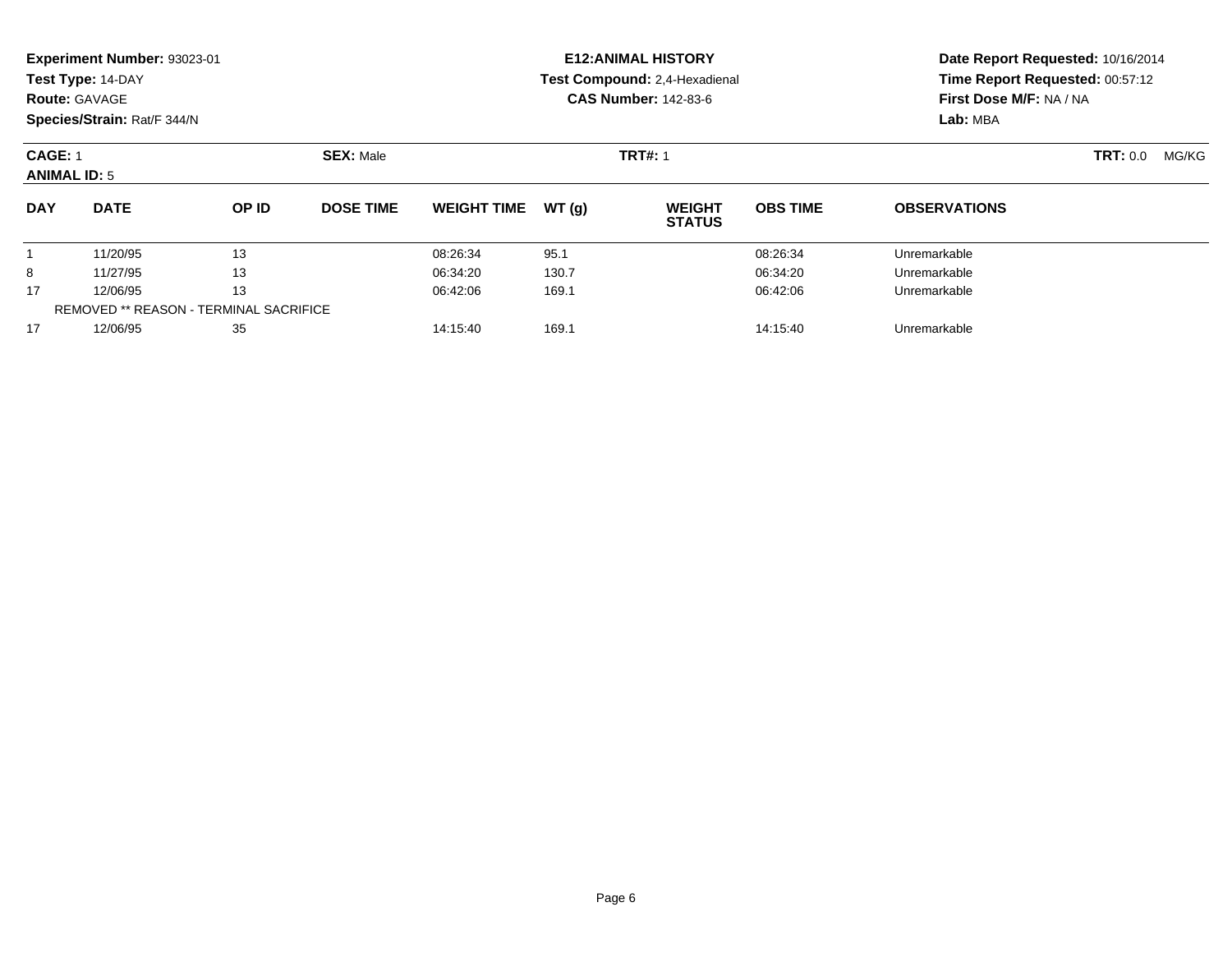|                                | <b>Experiment Number: 93023-01</b> |                                        |                  | <b>E12:ANIMAL HISTORY</b> |       | Date Report Requested: 10/16/2014 |                 |                                                            |  |  |
|--------------------------------|------------------------------------|----------------------------------------|------------------|---------------------------|-------|-----------------------------------|-----------------|------------------------------------------------------------|--|--|
|                                | Test Type: 14-DAY                  |                                        |                  |                           |       | Test Compound: 2,4-Hexadienal     |                 | Time Report Requested: 00:57:12<br>First Dose M/F: NA / NA |  |  |
|                                | <b>Route: GAVAGE</b>               |                                        |                  |                           |       | <b>CAS Number: 142-83-6</b>       |                 |                                                            |  |  |
|                                | Species/Strain: Rat/F 344/N        |                                        |                  |                           |       |                                   |                 | Lab: MBA                                                   |  |  |
| CAGE: 2<br><b>ANIMAL ID: 6</b> |                                    | <b>SEX: Male</b><br><b>TRT#: 2</b>     |                  |                           |       |                                   |                 | <b>TRT: 3.0</b><br>MG/KG                                   |  |  |
| <b>DAY</b>                     | <b>DATE</b>                        | OP ID                                  | <b>DOSE TIME</b> | <b>WEIGHT TIME</b>        | WT(g) | <b>WEIGHT</b><br><b>STATUS</b>    | <b>OBS TIME</b> | <b>OBSERVATIONS</b>                                        |  |  |
|                                | 11/20/95                           | 13                                     |                  | 08:29:32                  | 94.1  |                                   | 08:29:32        | Unremarkable                                               |  |  |
| 8                              | 11/27/95                           | 13                                     |                  | 06:36:22                  | 136.3 |                                   | 06:36:22        | Unremarkable                                               |  |  |
| 17                             | 12/06/95                           | 13                                     |                  | 06:45:42                  | 185.8 |                                   | 06:45:42        | Unremarkable                                               |  |  |
|                                |                                    | REMOVED ** REASON - TERMINAL SACRIFICE |                  |                           |       |                                   |                 |                                                            |  |  |
| 17                             | 12/06/95                           | 35                                     |                  | 14:15:42                  | 185.8 |                                   | 14:15:42        | Unremarkable                                               |  |  |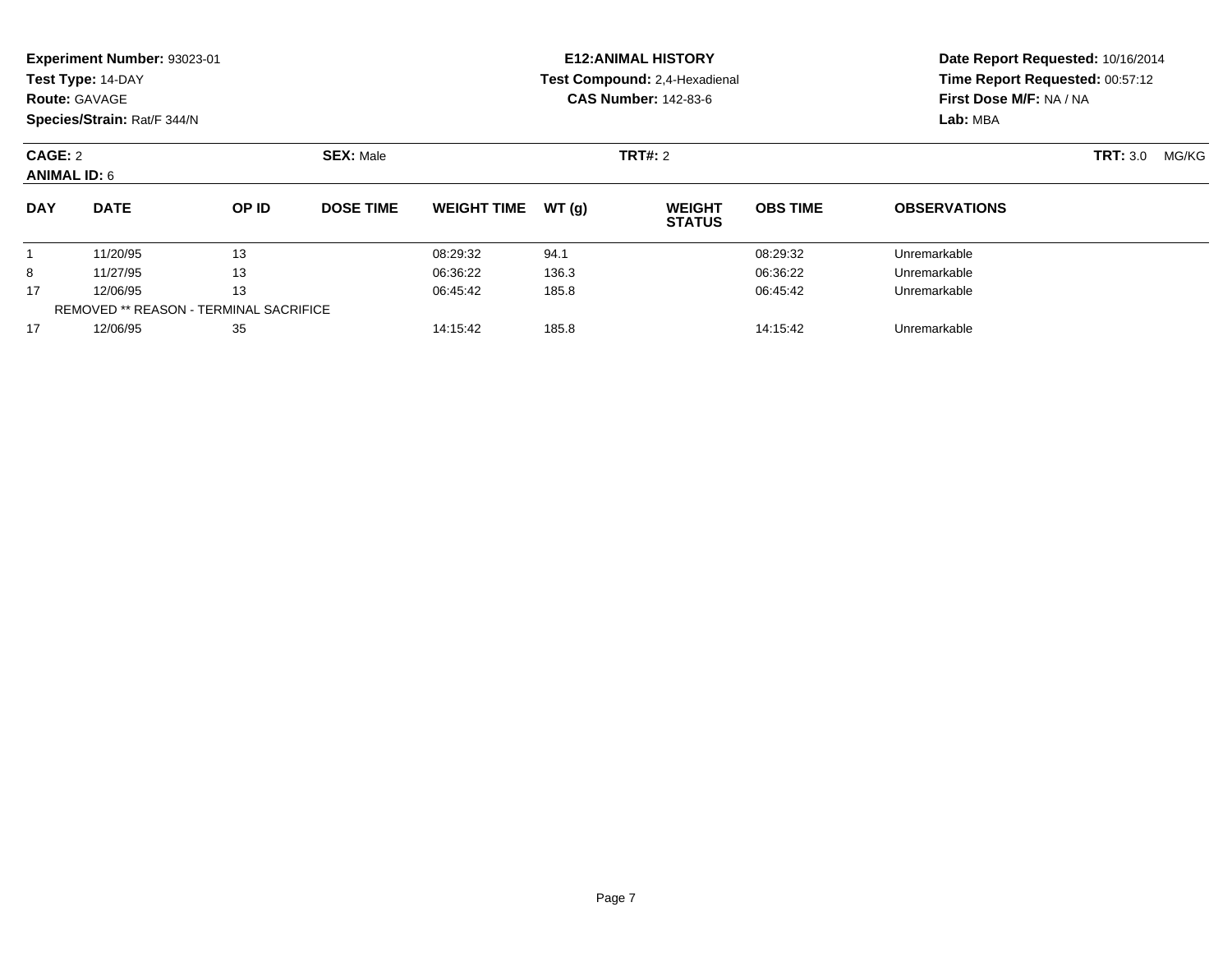|                                | <b>Experiment Number: 93023-01</b> |                                        |                                    | <b>E12:ANIMAL HISTORY</b> |       | Date Report Requested: 10/16/2014 |                         |                                 |  |  |
|--------------------------------|------------------------------------|----------------------------------------|------------------------------------|---------------------------|-------|-----------------------------------|-------------------------|---------------------------------|--|--|
|                                | Test Type: 14-DAY                  |                                        |                                    |                           |       | Test Compound: 2,4-Hexadienal     |                         | Time Report Requested: 00:57:12 |  |  |
|                                | <b>Route: GAVAGE</b>               |                                        |                                    |                           |       | <b>CAS Number: 142-83-6</b>       | First Dose M/F: NA / NA |                                 |  |  |
|                                | Species/Strain: Rat/F 344/N        |                                        |                                    |                           |       |                                   |                         | Lab: MBA                        |  |  |
| CAGE: 2<br><b>ANIMAL ID: 7</b> |                                    |                                        | <b>SEX: Male</b><br><b>TRT#: 2</b> |                           |       |                                   |                         | <b>TRT: 3.0</b><br>MG/KG        |  |  |
| <b>DAY</b>                     | <b>DATE</b>                        | OP ID                                  | <b>DOSE TIME</b>                   | <b>WEIGHT TIME</b>        | WT(g) | <b>WEIGHT</b><br><b>STATUS</b>    | <b>OBS TIME</b>         | <b>OBSERVATIONS</b>             |  |  |
|                                | 11/20/95                           | 13                                     |                                    | 08:29:32                  | 84.6  |                                   | 08:29:32                | Unremarkable                    |  |  |
| 8                              | 11/27/95                           | 13                                     |                                    | 06:36:22                  | 122.9 |                                   | 06:36:22                | Unremarkable                    |  |  |
| 17                             | 12/06/95                           | 13                                     |                                    | 06:45:42                  | 164.0 |                                   | 06:45:42                | Unremarkable                    |  |  |
|                                |                                    | REMOVED ** REASON - TERMINAL SACRIFICE |                                    |                           |       |                                   |                         |                                 |  |  |
| 17                             | 12/06/95                           | 35                                     |                                    | 14:15:42                  | 164.0 |                                   | 14:15:42                | Unremarkable                    |  |  |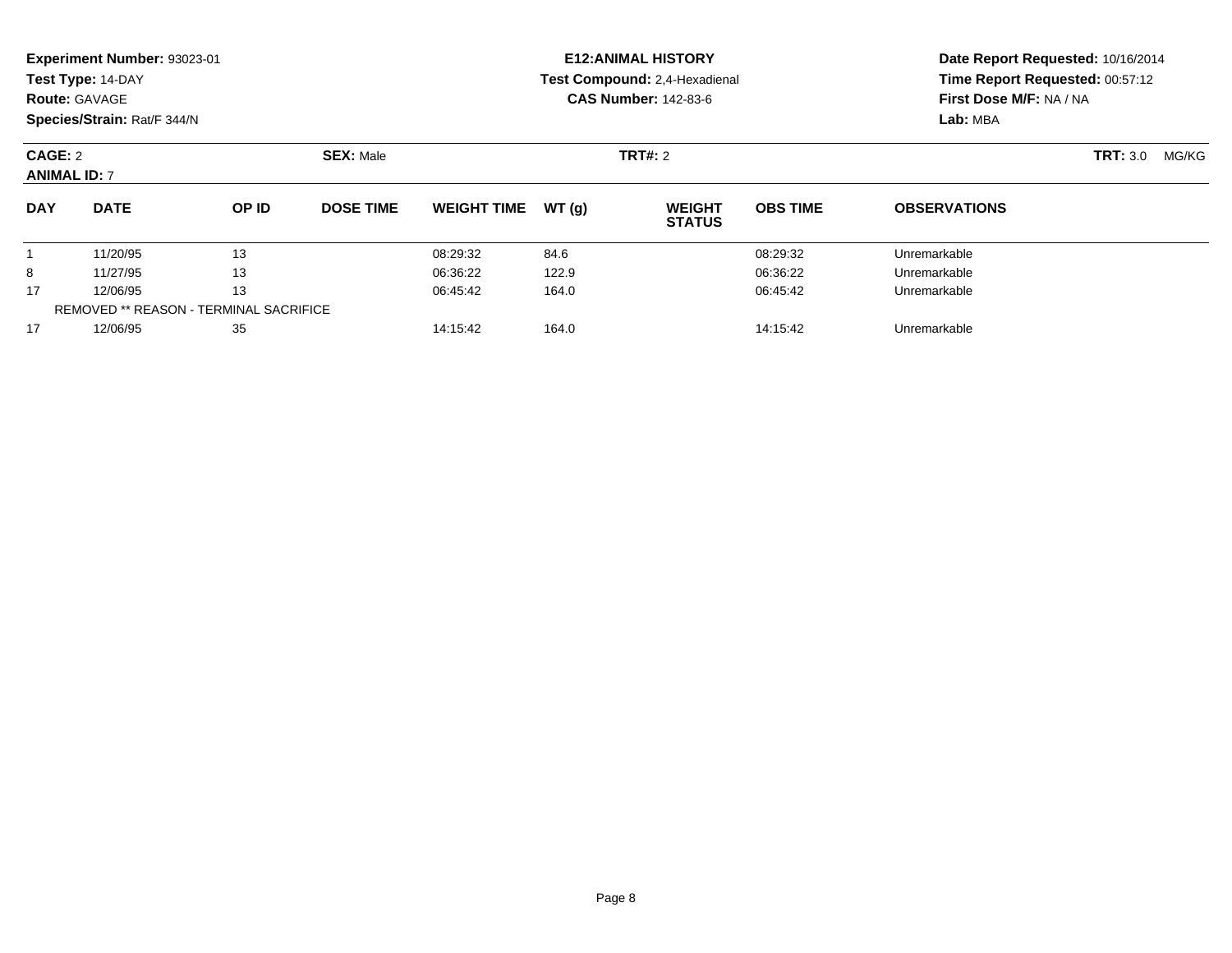|                                | <b>Experiment Number: 93023-01</b> |                                        |                  | <b>E12:ANIMAL HISTORY</b> |       | Date Report Requested: 10/16/2014 |                 |                                                            |  |  |
|--------------------------------|------------------------------------|----------------------------------------|------------------|---------------------------|-------|-----------------------------------|-----------------|------------------------------------------------------------|--|--|
|                                | Test Type: 14-DAY                  |                                        |                  |                           |       | Test Compound: 2,4-Hexadienal     |                 | Time Report Requested: 00:57:12<br>First Dose M/F: NA / NA |  |  |
|                                | <b>Route: GAVAGE</b>               |                                        |                  |                           |       | <b>CAS Number: 142-83-6</b>       |                 |                                                            |  |  |
|                                | Species/Strain: Rat/F 344/N        |                                        |                  |                           |       |                                   |                 | Lab: MBA                                                   |  |  |
| CAGE: 2<br><b>ANIMAL ID: 8</b> |                                    | <b>SEX: Male</b>                       | <b>TRT#: 2</b>   |                           |       |                                   |                 | <b>TRT: 3.0</b><br>MG/KG                                   |  |  |
| <b>DAY</b>                     | <b>DATE</b>                        | OP ID                                  | <b>DOSE TIME</b> | <b>WEIGHT TIME</b>        | WT(g) | <b>WEIGHT</b><br><b>STATUS</b>    | <b>OBS TIME</b> | <b>OBSERVATIONS</b>                                        |  |  |
|                                | 11/20/95                           | 13                                     |                  | 08:29:32                  | 97.9  |                                   | 08:29:32        | Unremarkable                                               |  |  |
| 8                              | 11/27/95                           | 13                                     |                  | 06:36:22                  | 134.9 |                                   | 06:36:22        | Unremarkable                                               |  |  |
| 17                             | 12/06/95                           | 13                                     |                  | 06:45:42                  | 182.4 |                                   | 06:45:42        | Unremarkable                                               |  |  |
|                                |                                    | REMOVED ** REASON - TERMINAL SACRIFICE |                  |                           |       |                                   |                 |                                                            |  |  |
| 17                             | 12/06/95                           | 35                                     |                  | 14:15:42                  | 182.4 |                                   | 14:15:42        | Unremarkable                                               |  |  |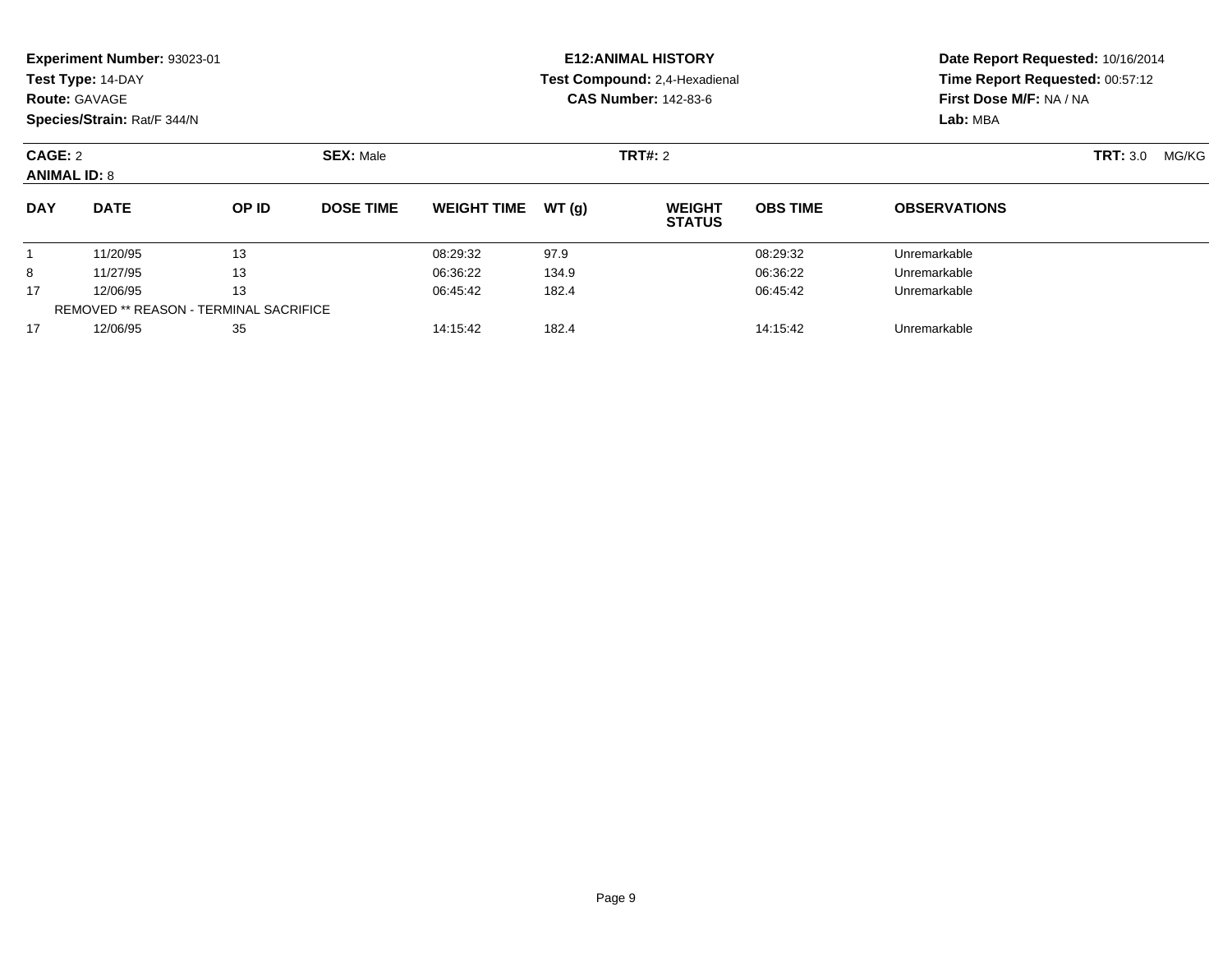| <b>Route: GAVAGE</b>                          | Experiment Number: 93023-01<br>Test Type: 14-DAY<br>Species/Strain: Rat/F 344/N |       |                  |                               |       | <b>E12: ANIMAL HISTORY</b><br>Test Compound: 2,4-Hexadienal<br><b>CAS Number: 142-83-6</b> | Date Report Requested: 10/16/2014<br>Time Report Requested: 00:57:12<br>First Dose M/F: NA / NA<br>Lab: MBA |                          |  |  |
|-----------------------------------------------|---------------------------------------------------------------------------------|-------|------------------|-------------------------------|-------|--------------------------------------------------------------------------------------------|-------------------------------------------------------------------------------------------------------------|--------------------------|--|--|
|                                               | <b>SEX: Male</b><br>CAGE: 2<br><b>ANIMAL ID: 9</b>                              |       |                  |                               |       | TRT#: 2                                                                                    |                                                                                                             | <b>TRT: 3.0</b><br>MG/KG |  |  |
| <b>DAY</b>                                    | <b>DATE</b>                                                                     | OP ID | <b>DOSE TIME</b> | <b>WEIGHT TIME</b>            | WT(g) | <b>WEIGHT</b><br><b>STATUS</b>                                                             | <b>OBS TIME</b>                                                                                             | <b>OBSERVATIONS</b>      |  |  |
|                                               | 11/20/95                                                                        | 13    |                  | 08:29:32                      | 104.4 |                                                                                            | 08:29:32                                                                                                    | Unremarkable             |  |  |
| 8                                             | 11/27/95                                                                        | 13    |                  | 06:36:22                      | 140.7 |                                                                                            | 06:36:22                                                                                                    | Unremarkable             |  |  |
| 17                                            | 12/06/95                                                                        | 13    |                  | 06:45:42                      | 184.6 |                                                                                            | 06:45:42                                                                                                    | Unremarkable             |  |  |
| <b>REMOVED ** REASON - TERMINAL SACRIFICE</b> |                                                                                 |       |                  |                               |       |                                                                                            |                                                                                                             |                          |  |  |
| 17                                            | 12/06/95<br>35                                                                  |       |                  | 184.6<br>14:15:42<br>14:15:42 |       |                                                                                            |                                                                                                             | Unremarkable             |  |  |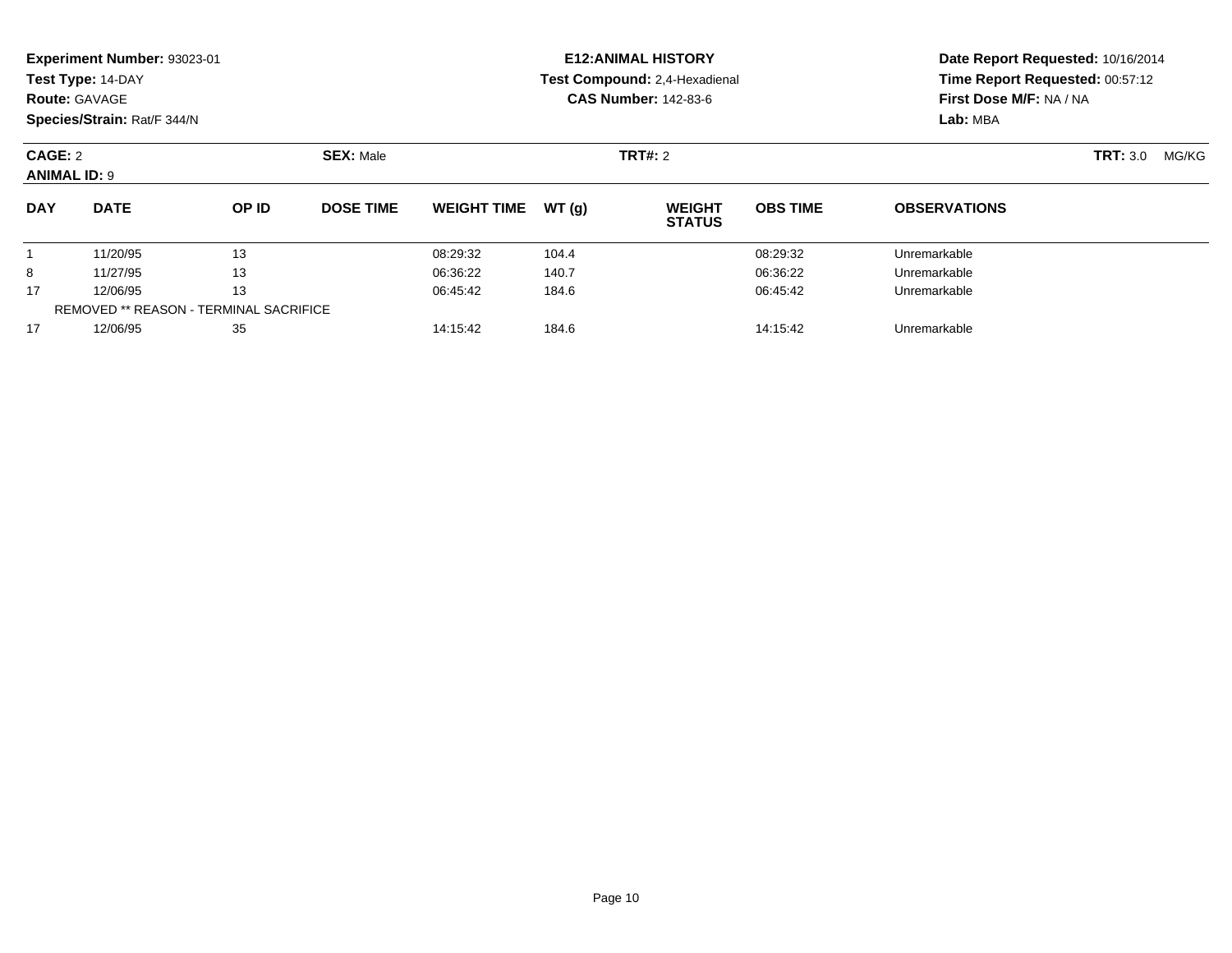| <b>Route: GAVAGE</b>                          | Experiment Number: 93023-01<br>Test Type: 14-DAY<br>Species/Strain: Rat/F 344/N |       |                  |                               |       | <b>E12: ANIMAL HISTORY</b><br>Test Compound: 2,4-Hexadienal<br><b>CAS Number: 142-83-6</b> | Date Report Requested: 10/16/2014<br>Time Report Requested: 00:57:12<br>First Dose M/F: NA / NA<br>Lab: MBA |                          |  |  |
|-----------------------------------------------|---------------------------------------------------------------------------------|-------|------------------|-------------------------------|-------|--------------------------------------------------------------------------------------------|-------------------------------------------------------------------------------------------------------------|--------------------------|--|--|
|                                               | <b>SEX: Male</b><br>CAGE: 2<br><b>ANIMAL ID: 10</b>                             |       |                  |                               |       | TRT#: 2                                                                                    |                                                                                                             | <b>TRT: 3.0</b><br>MG/KG |  |  |
| <b>DAY</b>                                    | <b>DATE</b>                                                                     | OP ID | <b>DOSE TIME</b> | <b>WEIGHT TIME</b>            | WT(g) | <b>WEIGHT</b><br><b>STATUS</b>                                                             | <b>OBS TIME</b>                                                                                             | <b>OBSERVATIONS</b>      |  |  |
|                                               | 11/20/95                                                                        | 13    |                  | 08:29:32                      | 93.2  |                                                                                            | 08:29:32                                                                                                    | Unremarkable             |  |  |
| 8                                             | 11/27/95                                                                        | 13    |                  | 06:36:22                      | 134.0 |                                                                                            | 06:36:22                                                                                                    | Unremarkable             |  |  |
| 17                                            | 12/06/95                                                                        | 13    |                  | 06:45:42                      | 186.0 |                                                                                            | 06:45:42                                                                                                    | Unremarkable             |  |  |
| <b>REMOVED ** REASON - TERMINAL SACRIFICE</b> |                                                                                 |       |                  |                               |       |                                                                                            |                                                                                                             |                          |  |  |
| 17                                            | 12/06/95<br>35                                                                  |       |                  | 186.0<br>14:15:42<br>14:15:42 |       |                                                                                            |                                                                                                             | Unremarkable             |  |  |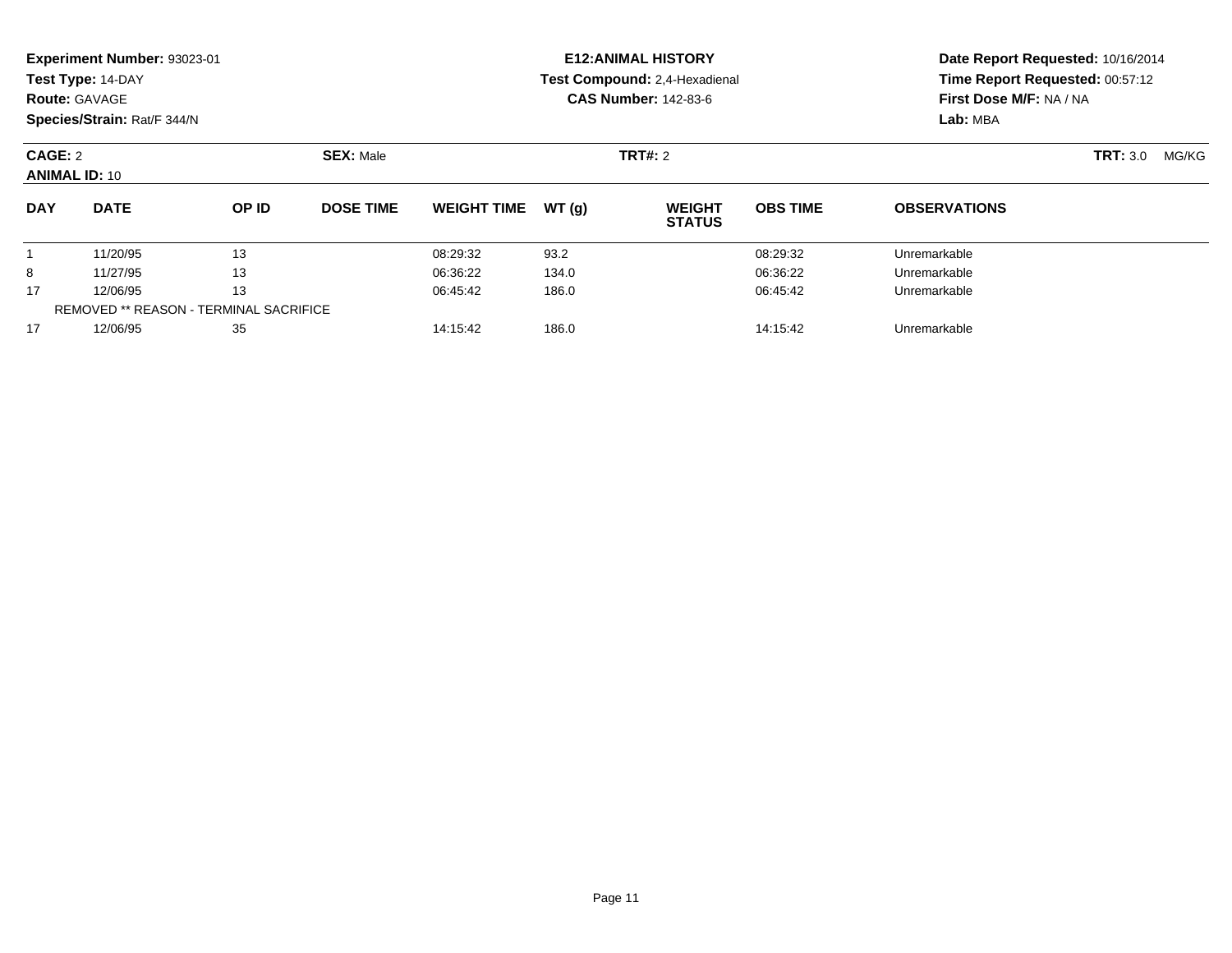|            | Experiment Number: 93023-01<br>Test Type: 14-DAY<br><b>Route: GAVAGE</b><br>Species/Strain: Rat/F 344/N |       |                  |                    |       | <b>E12: ANIMAL HISTORY</b><br>Test Compound: 2,4-Hexadienal<br><b>CAS Number: 142-83-6</b> | Date Report Requested: 10/16/2014<br>Time Report Requested: 00:57:12<br>First Dose M/F: NA / NA<br>Lab: MBA |                          |  |
|------------|---------------------------------------------------------------------------------------------------------|-------|------------------|--------------------|-------|--------------------------------------------------------------------------------------------|-------------------------------------------------------------------------------------------------------------|--------------------------|--|
|            | <b>SEX: Male</b><br>CAGE: 3<br><b>ANIMAL ID: 11</b>                                                     |       |                  |                    |       | TRT#: 3                                                                                    |                                                                                                             | <b>TRT: 9.0</b><br>MG/KG |  |
| <b>DAY</b> | <b>DATE</b>                                                                                             | OP ID | <b>DOSE TIME</b> | <b>WEIGHT TIME</b> | WT(g) | <b>WEIGHT</b><br><b>STATUS</b>                                                             | <b>OBS TIME</b>                                                                                             | <b>OBSERVATIONS</b>      |  |
|            | 11/20/95                                                                                                | 13    |                  | 08:32:16           | 86.1  |                                                                                            | 08:32:16                                                                                                    | Unremarkable             |  |
| 8          | 11/27/95                                                                                                | 13    |                  | 06:38:30           | 119.7 |                                                                                            | 06:38:30                                                                                                    | Unremarkable             |  |
| 17         | 12/06/95                                                                                                | 13    |                  | 06:47:52           | 159.9 |                                                                                            | 06:47:52                                                                                                    | Unremarkable             |  |
| 17         | <b>REMOVED ** REASON - TERMINAL SACRIFICE</b><br>12/06/95<br>35                                         |       | 14:15:44         | 159.9              |       | 14:15:44                                                                                   | Unremarkable                                                                                                |                          |  |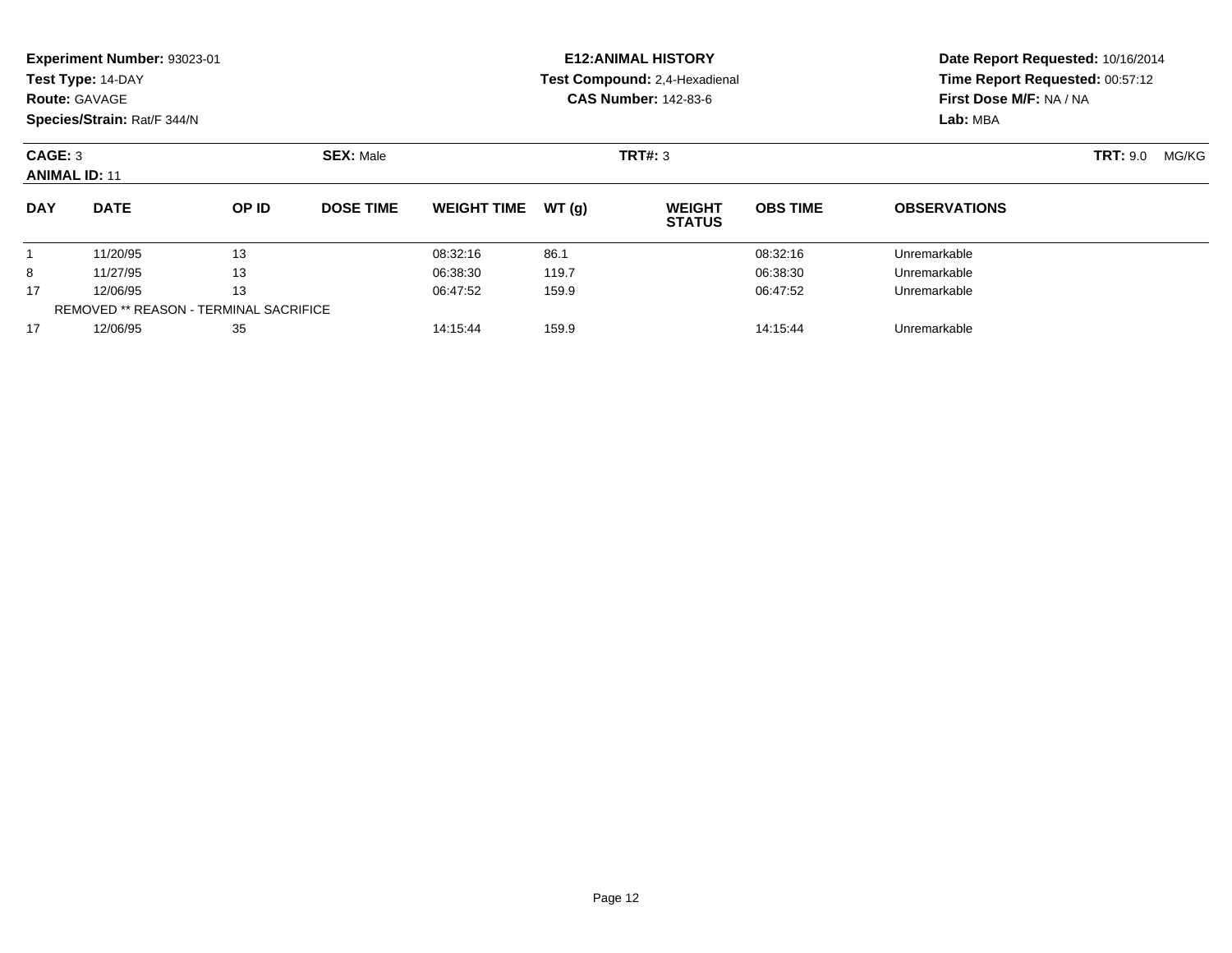|                      | Experiment Number: 93023-01<br>Test Type: 14-DAY<br><b>Route: GAVAGE</b><br>Species/Strain: Rat/F 344/N |       |                  |                    |       | <b>E12: ANIMAL HISTORY</b><br>Test Compound: 2,4-Hexadienal<br><b>CAS Number: 142-83-6</b> | Date Report Requested: 10/16/2014<br>Time Report Requested: 00:57:12<br>First Dose M/F: NA / NA<br>Lab: MBA |                          |  |
|----------------------|---------------------------------------------------------------------------------------------------------|-------|------------------|--------------------|-------|--------------------------------------------------------------------------------------------|-------------------------------------------------------------------------------------------------------------|--------------------------|--|
| CAGE: 3              | <b>SEX: Male</b><br><b>ANIMAL ID: 12</b>                                                                |       |                  |                    |       | TRT#: 3                                                                                    |                                                                                                             | <b>TRT:</b> 9.0<br>MG/KG |  |
| <b>DAY</b>           | <b>DATE</b>                                                                                             | OP ID | <b>DOSE TIME</b> | <b>WEIGHT TIME</b> | WT(g) | <b>WEIGHT</b><br><b>STATUS</b>                                                             | <b>OBS TIME</b>                                                                                             | <b>OBSERVATIONS</b>      |  |
|                      | 11/20/95                                                                                                | 13    |                  | 08:32:16           | 82.0  |                                                                                            | 08:32:16                                                                                                    | Unremarkable             |  |
| 8                    | 11/27/95                                                                                                | 13    |                  | 06:38:30           | 120.2 |                                                                                            | 06:38:30                                                                                                    | Unremarkable             |  |
| 13<br>17<br>12/06/95 |                                                                                                         |       | 06:47:52         | 166.4              |       | 06:47:52                                                                                   | Unremarkable                                                                                                |                          |  |
| 17                   | <b>REMOVED ** REASON - TERMINAL SACRIFICE</b>                                                           |       |                  | 14:15:44           |       |                                                                                            |                                                                                                             |                          |  |
|                      | 12/06/95<br>35                                                                                          |       |                  | 14:15:44           | 166.4 |                                                                                            | Unremarkable                                                                                                |                          |  |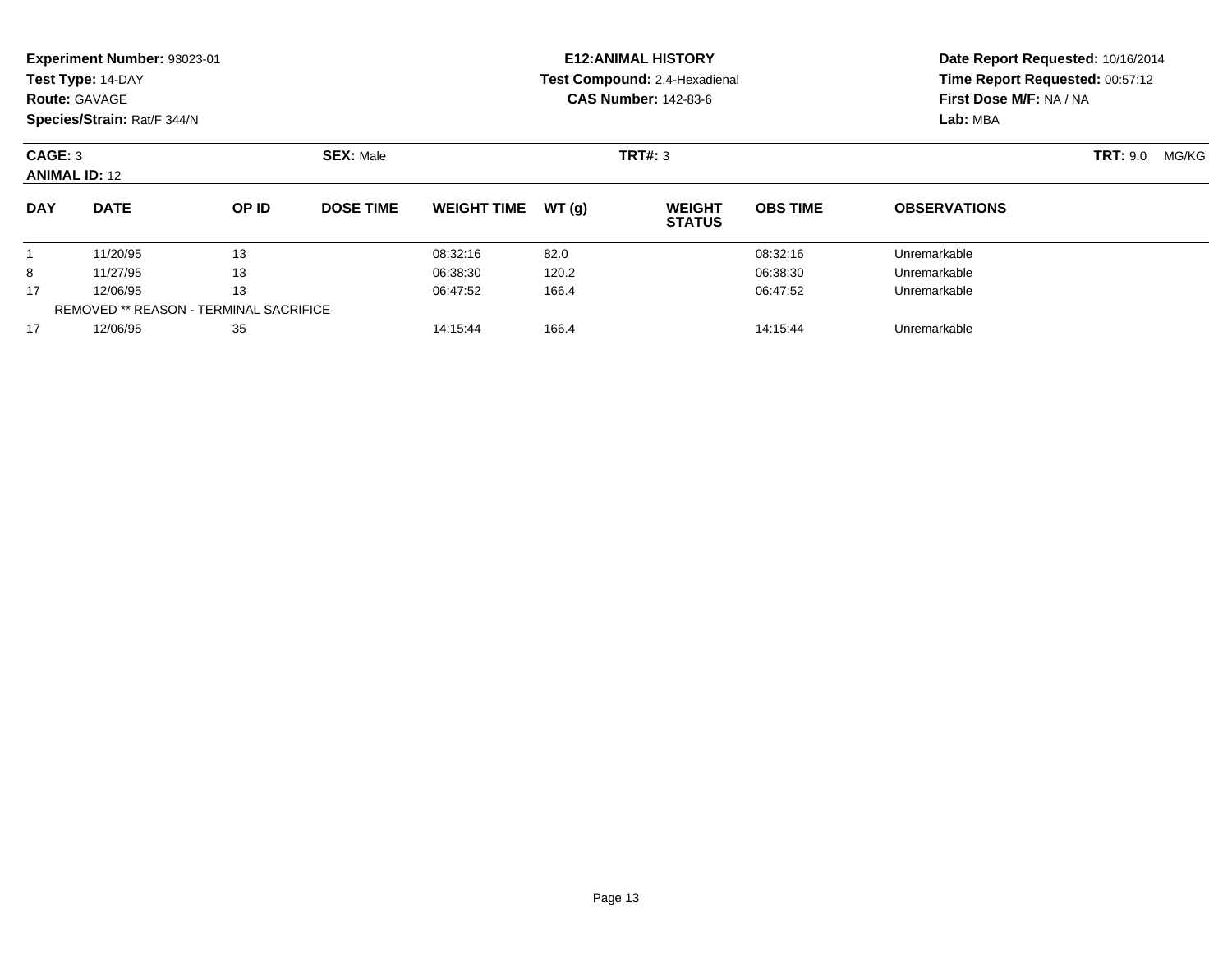|                                                                       | Experiment Number: 93023-01<br>Test Type: 14-DAY<br><b>Route: GAVAGE</b><br>Species/Strain: Rat/F 344/N |       |                               |                    |       | <b>E12: ANIMAL HISTORY</b><br>Test Compound: 2,4-Hexadienal<br><b>CAS Number: 142-83-6</b> | Date Report Requested: 10/16/2014<br>Time Report Requested: 00:57:12<br>First Dose M/F: NA / NA<br>Lab: MBA |                          |  |
|-----------------------------------------------------------------------|---------------------------------------------------------------------------------------------------------|-------|-------------------------------|--------------------|-------|--------------------------------------------------------------------------------------------|-------------------------------------------------------------------------------------------------------------|--------------------------|--|
| CAGE: 3                                                               | <b>SEX: Male</b><br><b>ANIMAL ID: 13</b>                                                                |       |                               |                    |       | TRT#: 3                                                                                    |                                                                                                             | <b>TRT:</b> 9.0<br>MG/KG |  |
| <b>DAY</b>                                                            | <b>DATE</b>                                                                                             | OP ID | <b>DOSE TIME</b>              | <b>WEIGHT TIME</b> | WT(g) | <b>WEIGHT</b><br><b>STATUS</b>                                                             | <b>OBS TIME</b>                                                                                             | <b>OBSERVATIONS</b>      |  |
|                                                                       | 11/20/95                                                                                                | 13    |                               | 08:32:16           | 92.5  |                                                                                            | 08:32:16                                                                                                    | Unremarkable             |  |
| 8                                                                     | 11/27/95                                                                                                | 13    |                               | 06:38:30           | 135.6 |                                                                                            | 06:38:30                                                                                                    | Unremarkable             |  |
| 13<br>17<br>12/06/95<br><b>REMOVED ** REASON - TERMINAL SACRIFICE</b> |                                                                                                         |       | 06:47:52                      | 184.2              |       | 06:47:52                                                                                   | Unremarkable                                                                                                |                          |  |
| 17<br>12/06/95<br>35                                                  |                                                                                                         |       | 184.2<br>14:15:44<br>14:15:44 |                    |       |                                                                                            | Unremarkable                                                                                                |                          |  |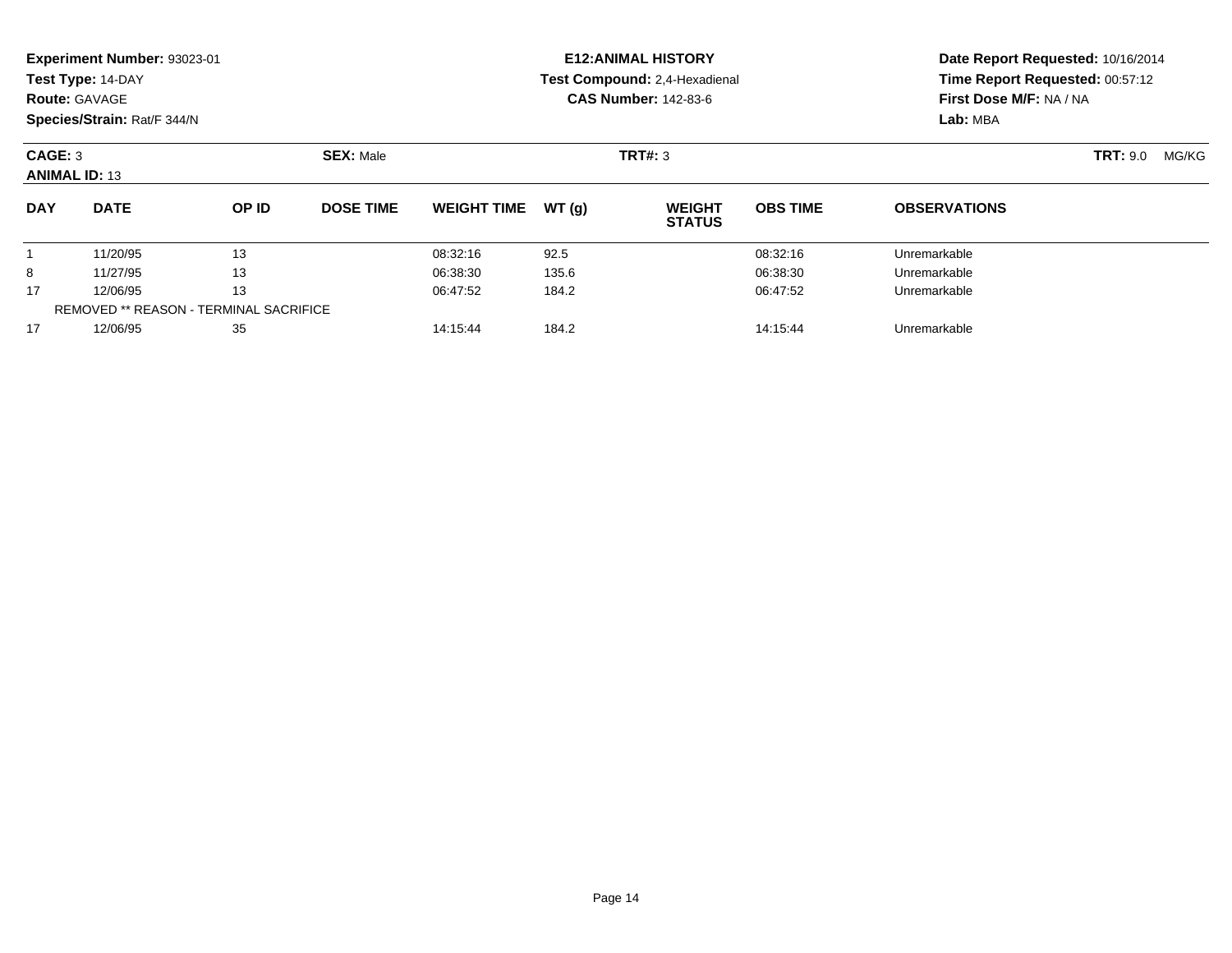| <b>Route: GAVAGE</b> | Experiment Number: 93023-01<br>Test Type: 14-DAY<br>Species/Strain: Rat/F 344/N |       |                  |                               |       | <b>E12: ANIMAL HISTORY</b><br>Test Compound: 2,4-Hexadienal<br><b>CAS Number: 142-83-6</b> | Date Report Requested: 10/16/2014<br>Time Report Requested: 00:57:12<br>First Dose M/F: NA / NA<br>Lab: MBA |                          |  |
|----------------------|---------------------------------------------------------------------------------|-------|------------------|-------------------------------|-------|--------------------------------------------------------------------------------------------|-------------------------------------------------------------------------------------------------------------|--------------------------|--|
| CAGE: 3              | <b>SEX: Male</b><br><b>ANIMAL ID: 14</b>                                        |       |                  |                               |       | TRT#: 3                                                                                    |                                                                                                             | <b>TRT:</b> 9.0<br>MG/KG |  |
| <b>DAY</b>           | <b>DATE</b>                                                                     | OP ID | <b>DOSE TIME</b> | <b>WEIGHT TIME</b>            | WT(g) | <b>WEIGHT</b><br><b>STATUS</b>                                                             | <b>OBS TIME</b>                                                                                             | <b>OBSERVATIONS</b>      |  |
|                      | 11/20/95                                                                        | 13    |                  | 08:32:16                      | 98.6  |                                                                                            | 08:32:16                                                                                                    | Unremarkable             |  |
| 8                    | 11/27/95                                                                        | 13    |                  | 06:38:30                      | 145.3 |                                                                                            | 06:38:30                                                                                                    | Unremarkable             |  |
| 13<br>17<br>12/06/95 |                                                                                 |       | 06:47:52         | 195.7                         |       | 06:47:52                                                                                   | Unremarkable                                                                                                |                          |  |
| 17                   | <b>REMOVED ** REASON - TERMINAL SACRIFICE</b><br>12/06/95<br>35                 |       |                  | 14:15:44<br>195.7<br>14:15:44 |       |                                                                                            |                                                                                                             | Unremarkable             |  |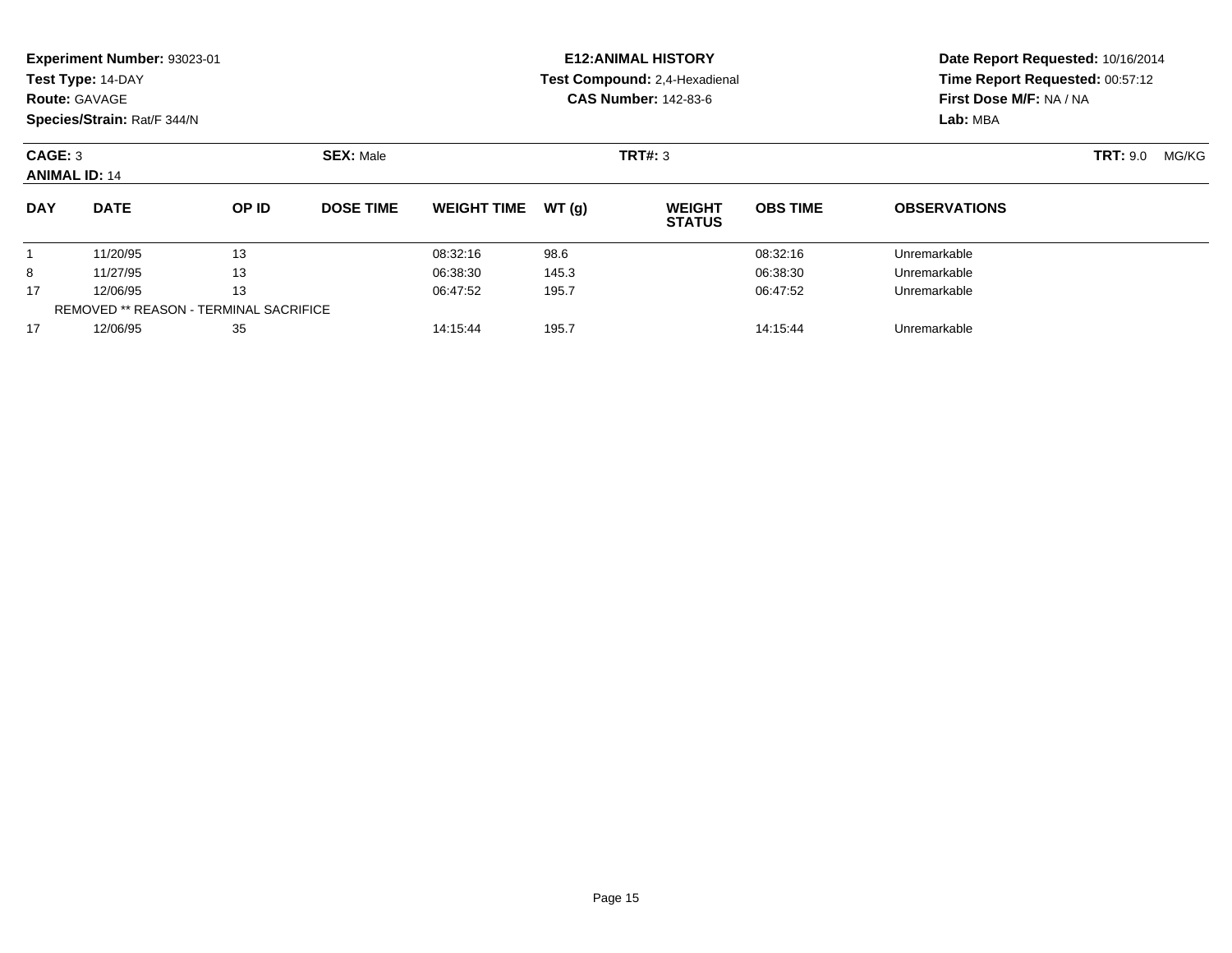| <b>Route: GAVAGE</b>                                                  | Experiment Number: 93023-01<br>Test Type: 14-DAY<br>Species/Strain: Rat/F 344/N |       |                  |                               |       | <b>E12: ANIMAL HISTORY</b><br>Test Compound: 2,4-Hexadienal<br><b>CAS Number: 142-83-6</b> | Date Report Requested: 10/16/2014<br>Time Report Requested: 00:57:12<br>First Dose M/F: NA / NA<br>Lab: MBA |                          |  |
|-----------------------------------------------------------------------|---------------------------------------------------------------------------------|-------|------------------|-------------------------------|-------|--------------------------------------------------------------------------------------------|-------------------------------------------------------------------------------------------------------------|--------------------------|--|
| CAGE: 3                                                               | <b>SEX: Male</b><br><b>ANIMAL ID: 15</b>                                        |       |                  |                               |       | TRT#: 3                                                                                    |                                                                                                             | <b>TRT:</b> 9.0<br>MG/KG |  |
| <b>DAY</b>                                                            | <b>DATE</b>                                                                     | OP ID | <b>DOSE TIME</b> | <b>WEIGHT TIME</b>            | WT(g) | <b>WEIGHT</b><br><b>STATUS</b>                                                             | <b>OBS TIME</b>                                                                                             | <b>OBSERVATIONS</b>      |  |
|                                                                       | 11/20/95                                                                        | 13    |                  | 08:32:16                      | 95.9  |                                                                                            | 08:32:16                                                                                                    | Unremarkable             |  |
| 8                                                                     | 11/27/95                                                                        | 13    |                  | 06:38:30                      | 134.2 |                                                                                            | 06:38:30                                                                                                    | Unremarkable             |  |
| 13<br>17<br>12/06/95<br><b>REMOVED ** REASON - TERMINAL SACRIFICE</b> |                                                                                 |       | 06:47:52         | 182.8                         |       | 06:47:52                                                                                   | Unremarkable                                                                                                |                          |  |
| 17                                                                    | 12/06/95<br>35                                                                  |       |                  | 14:15:44<br>182.8<br>14:15:44 |       |                                                                                            |                                                                                                             | Unremarkable             |  |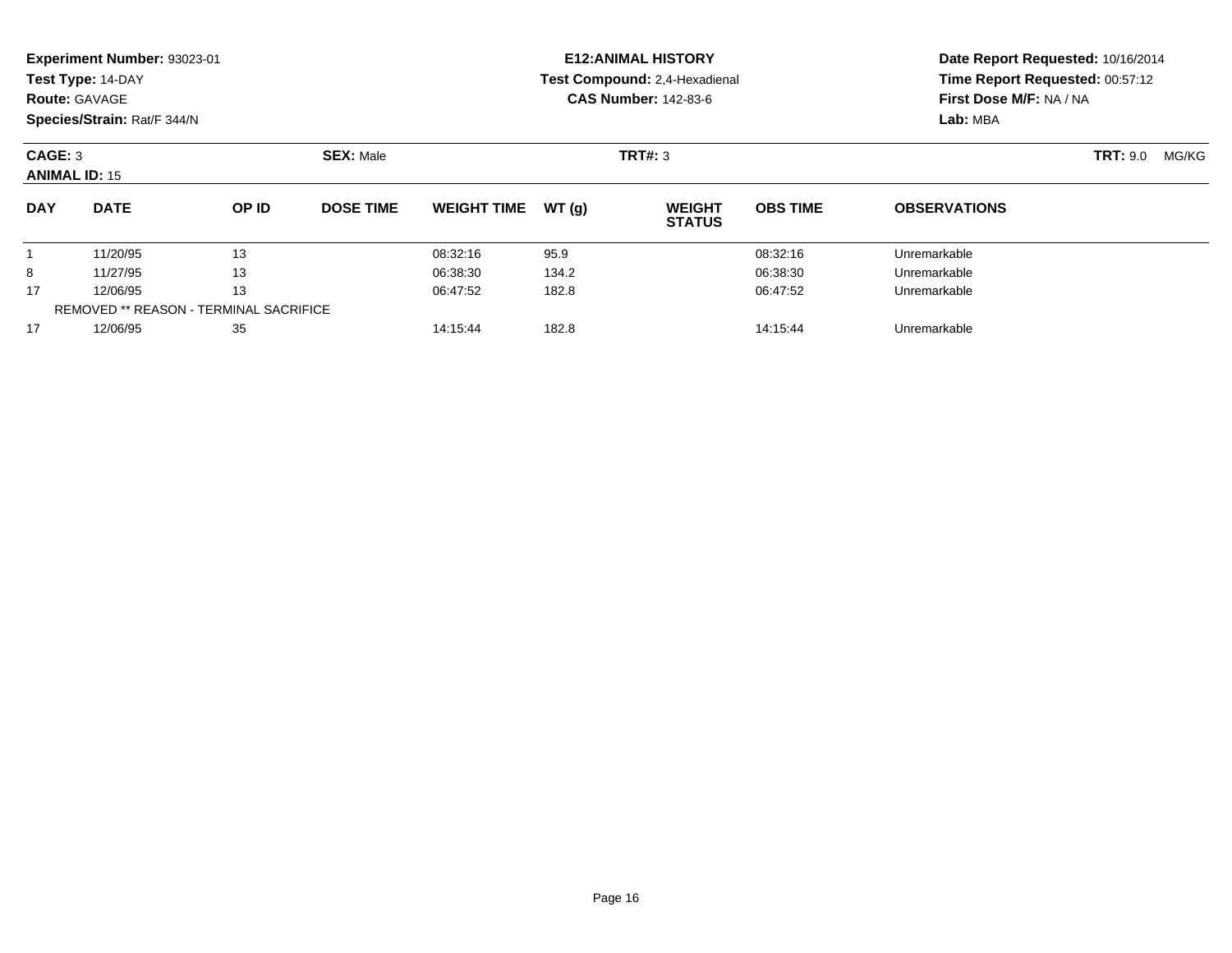| <b>Route: GAVAGE</b>                                                  | Experiment Number: 93023-01<br>Test Type: 14-DAY<br>Species/Strain: Rat/F 344/N |          |                  |                    |          | <b>E12: ANIMAL HISTORY</b><br>Test Compound: 2,4-Hexadienal<br><b>CAS Number: 142-83-6</b> | Date Report Requested: 10/16/2014<br>Time Report Requested: 00:57:12<br>First Dose M/F: NA / NA<br>Lab: MBA |                           |  |
|-----------------------------------------------------------------------|---------------------------------------------------------------------------------|----------|------------------|--------------------|----------|--------------------------------------------------------------------------------------------|-------------------------------------------------------------------------------------------------------------|---------------------------|--|
| CAGE: 4<br><b>ANIMAL ID: 16</b>                                       |                                                                                 |          | <b>SEX: Male</b> |                    |          | <b>TRT#: 4</b>                                                                             |                                                                                                             | <b>TRT:</b> 27.0<br>MG/KG |  |
| <b>DAY</b>                                                            | <b>DATE</b>                                                                     | OP ID    | <b>DOSE TIME</b> | <b>WEIGHT TIME</b> | WT(q)    | <b>WEIGHT</b><br><b>STATUS</b>                                                             | <b>OBS TIME</b>                                                                                             | <b>OBSERVATIONS</b>       |  |
|                                                                       | 11/20/95                                                                        | 13       |                  | 08:35:54           | 107.5    |                                                                                            | 08:35:54                                                                                                    | Unremarkable              |  |
| 8                                                                     | 11/27/95                                                                        | 13       |                  | 06:42:14           | 145.3    |                                                                                            | 06:42:14                                                                                                    | Unremarkable              |  |
| 13<br>17<br>12/06/95<br><b>REMOVED ** REASON - TERMINAL SACRIFICE</b> |                                                                                 | 06:50:24 | 185.1            |                    | 06:50:24 | Unremarkable                                                                               |                                                                                                             |                           |  |
| 17                                                                    | 12/06/95                                                                        | 35       |                  | 14:15:46           | 185.1    |                                                                                            | 14:15:46                                                                                                    | Unremarkable              |  |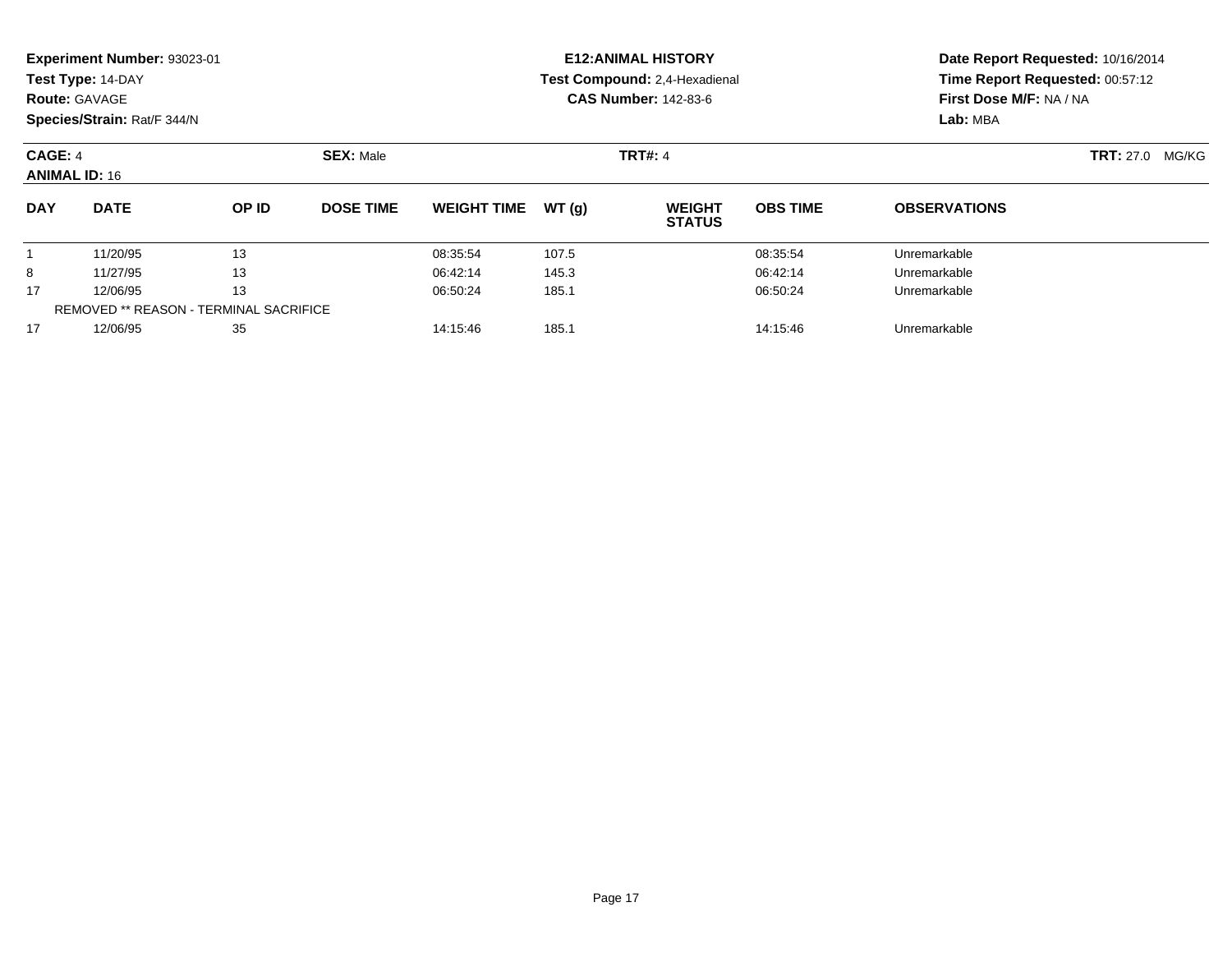| <b>Route: GAVAGE</b>                                                  | Experiment Number: 93023-01<br>Test Type: 14-DAY<br>Species/Strain: Rat/F 344/N |       |                  |                               |       | <b>E12: ANIMAL HISTORY</b><br>Test Compound: 2,4-Hexadienal<br><b>CAS Number: 142-83-6</b> | Date Report Requested: 10/16/2014<br>Time Report Requested: 00:57:12<br>First Dose M/F: NA / NA<br>Lab: MBA |                           |  |
|-----------------------------------------------------------------------|---------------------------------------------------------------------------------|-------|------------------|-------------------------------|-------|--------------------------------------------------------------------------------------------|-------------------------------------------------------------------------------------------------------------|---------------------------|--|
| CAGE: 4                                                               | <b>SEX: Male</b><br><b>ANIMAL ID: 17</b>                                        |       |                  |                               |       | <b>TRT#: 4</b>                                                                             |                                                                                                             | <b>TRT:</b> 27.0<br>MG/KG |  |
| <b>DAY</b>                                                            | <b>DATE</b>                                                                     | OP ID | <b>DOSE TIME</b> | <b>WEIGHT TIME</b>            | WT(g) | <b>WEIGHT</b><br><b>STATUS</b>                                                             | <b>OBS TIME</b>                                                                                             | <b>OBSERVATIONS</b>       |  |
|                                                                       | 11/20/95                                                                        | 13    |                  | 08:35:54                      | 94.6  |                                                                                            | 08:35:54                                                                                                    | Unremarkable              |  |
| 8                                                                     | 11/27/95                                                                        | 13    |                  | 06:42:14                      | 138.2 |                                                                                            | 06:42:14                                                                                                    | Unremarkable              |  |
| 13<br>17<br>12/06/95<br><b>REMOVED ** REASON - TERMINAL SACRIFICE</b> |                                                                                 |       | 06:50:24         | 185.4                         |       | 06:50:24                                                                                   | Unremarkable                                                                                                |                           |  |
| 17                                                                    | 35<br>12/06/95                                                                  |       |                  | 185.4<br>14:15:46<br>14:15:46 |       |                                                                                            |                                                                                                             | Unremarkable              |  |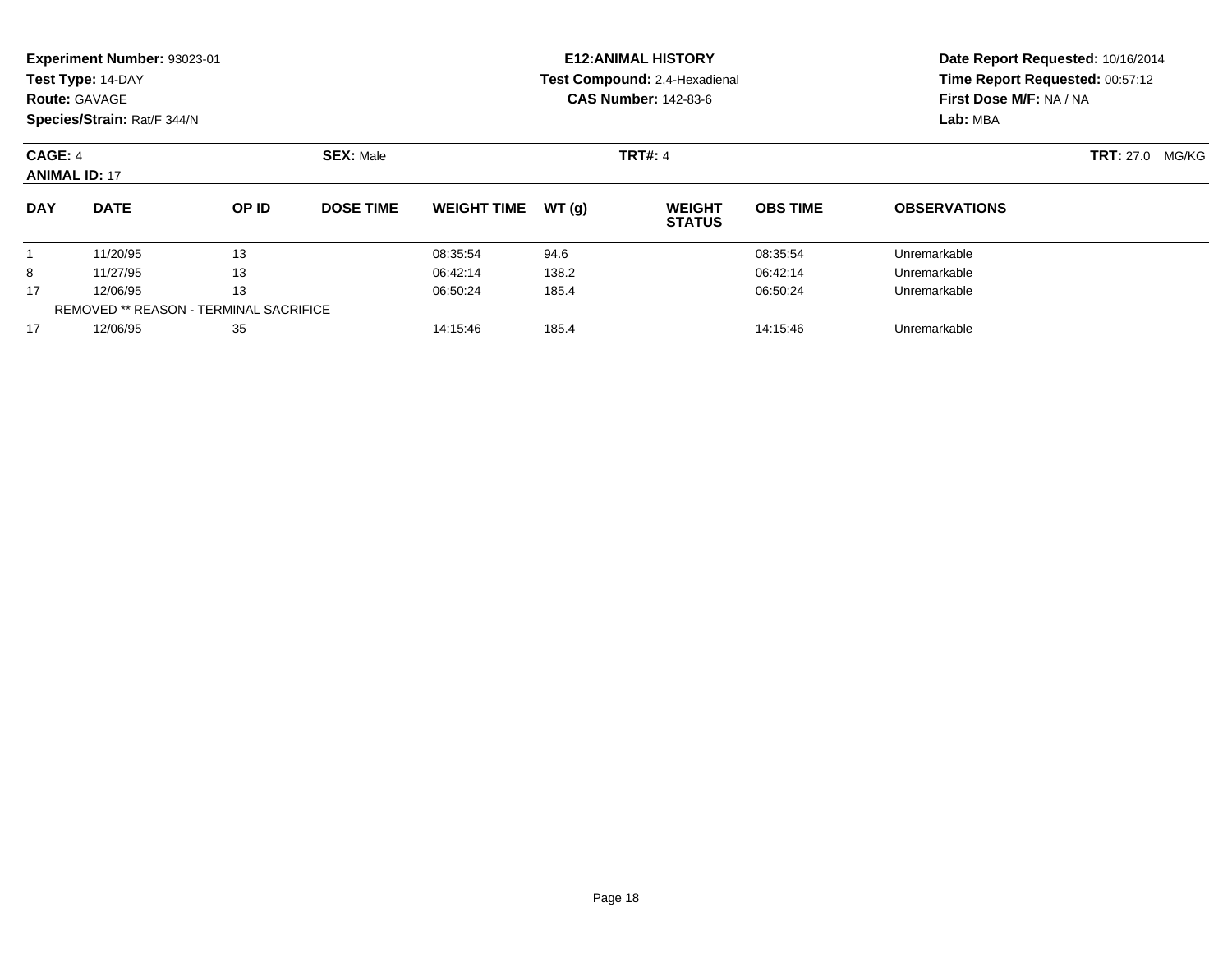| <b>Route: GAVAGE</b>            | Experiment Number: 93023-01<br>Test Type: 14-DAY<br>Species/Strain: Rat/F 344/N |       |                  |                    |       | <b>E12: ANIMAL HISTORY</b><br>Test Compound: 2,4-Hexadienal<br><b>CAS Number: 142-83-6</b> | Date Report Requested: 10/16/2014<br>Time Report Requested: 00:57:12<br>First Dose M/F: NA / NA<br>Lab: MBA |                           |  |
|---------------------------------|---------------------------------------------------------------------------------|-------|------------------|--------------------|-------|--------------------------------------------------------------------------------------------|-------------------------------------------------------------------------------------------------------------|---------------------------|--|
| CAGE: 4<br><b>ANIMAL ID: 18</b> |                                                                                 |       | <b>SEX: Male</b> |                    |       | <b>TRT#: 4</b>                                                                             |                                                                                                             | <b>TRT:</b> 27.0<br>MG/KG |  |
| <b>DAY</b>                      | <b>DATE</b>                                                                     | OP ID | <b>DOSE TIME</b> | <b>WEIGHT TIME</b> | WT(q) | <b>WEIGHT</b><br><b>STATUS</b>                                                             | <b>OBS TIME</b>                                                                                             | <b>OBSERVATIONS</b>       |  |
|                                 | 11/20/95                                                                        | 13    |                  | 08:35:54           | 90.0  |                                                                                            | 08:35:54                                                                                                    | Unremarkable              |  |
| 8                               | 11/27/95                                                                        | 13    |                  | 06:42:14           | 136.2 |                                                                                            | 06:42:14                                                                                                    | Unremarkable              |  |
| 17                              | 13<br>12/06/95<br><b>REMOVED ** REASON - TERMINAL SACRIFICE</b>                 |       |                  | 06:50:24           | 186.1 |                                                                                            | 06:50:24                                                                                                    | Unremarkable              |  |
| 17                              | 12/06/95                                                                        | 35    |                  | 14:15:46           | 186.1 |                                                                                            | 14:15:46                                                                                                    | Unremarkable              |  |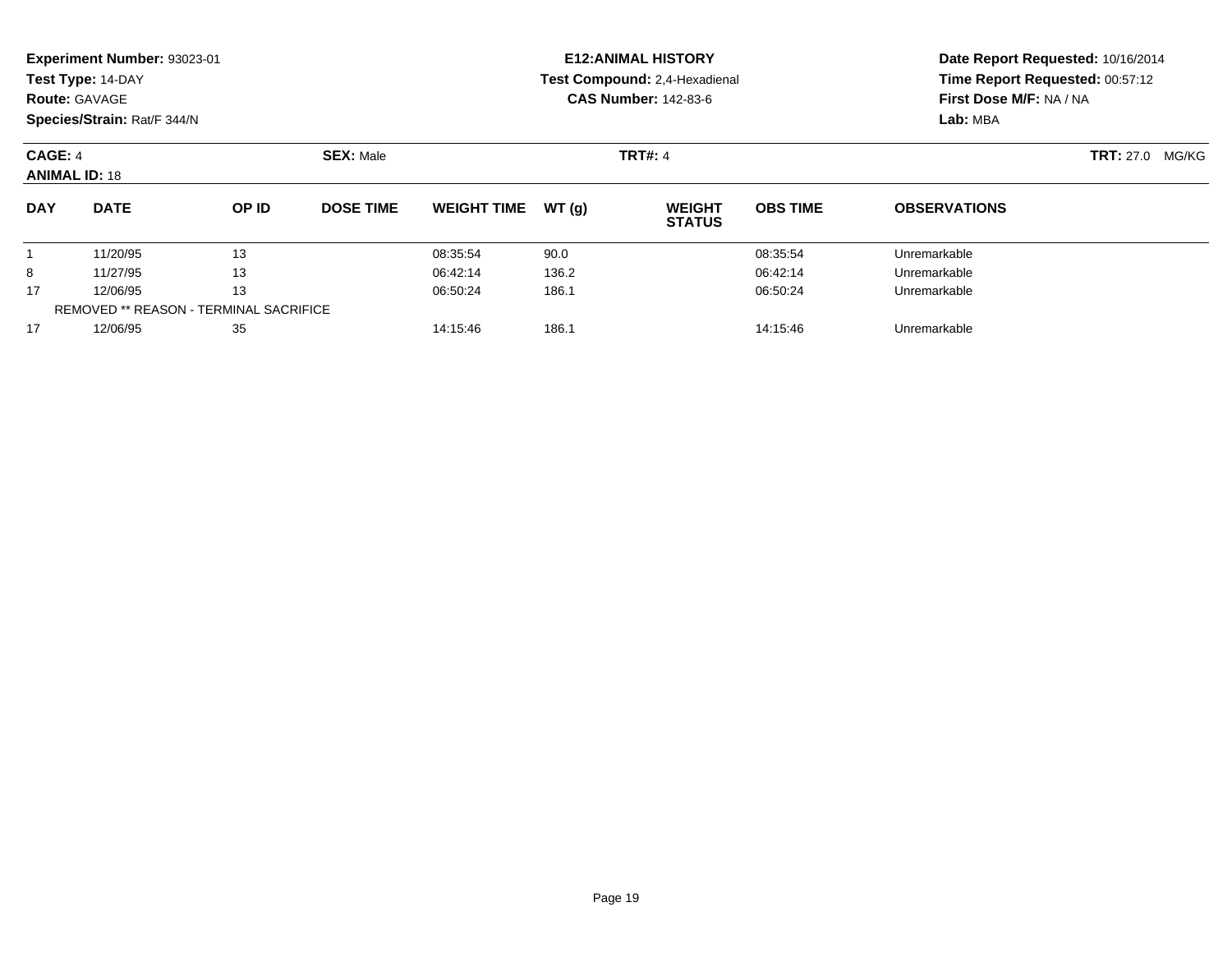| <b>Route: GAVAGE</b>                                                  | Experiment Number: 93023-01<br>Test Type: 14-DAY<br>Species/Strain: Rat/F 344/N |       |                               |                               |       | <b>E12: ANIMAL HISTORY</b><br>Test Compound: 2,4-Hexadienal<br><b>CAS Number: 142-83-6</b> | Date Report Requested: 10/16/2014<br>Time Report Requested: 00:57:12<br>First Dose M/F: NA / NA<br>Lab: MBA |                           |  |
|-----------------------------------------------------------------------|---------------------------------------------------------------------------------|-------|-------------------------------|-------------------------------|-------|--------------------------------------------------------------------------------------------|-------------------------------------------------------------------------------------------------------------|---------------------------|--|
| CAGE: 4                                                               | <b>SEX: Male</b><br><b>ANIMAL ID: 19</b>                                        |       |                               |                               |       | <b>TRT#: 4</b>                                                                             |                                                                                                             | <b>TRT:</b> 27.0<br>MG/KG |  |
| <b>DAY</b>                                                            | <b>DATE</b>                                                                     | OP ID | <b>DOSE TIME</b>              | <b>WEIGHT TIME</b>            | WT(g) | <b>WEIGHT</b><br><b>STATUS</b>                                                             | <b>OBS TIME</b>                                                                                             | <b>OBSERVATIONS</b>       |  |
|                                                                       | 11/20/95                                                                        | 13    |                               | 08:35:54                      | 77.9  |                                                                                            | 08:35:54                                                                                                    | Unremarkable              |  |
| 8                                                                     | 11/27/95                                                                        | 13    |                               | 06:42:14                      | 114.7 |                                                                                            | 06:42:14                                                                                                    | Unremarkable              |  |
| 13<br>17<br>12/06/95<br><b>REMOVED ** REASON - TERMINAL SACRIFICE</b> |                                                                                 |       | 06:50:24<br>155.2<br>06:50:24 |                               |       |                                                                                            | Unremarkable                                                                                                |                           |  |
| 17                                                                    | 35<br>12/06/95                                                                  |       |                               | 155.2<br>14:15:46<br>14:15:46 |       |                                                                                            |                                                                                                             | Unremarkable              |  |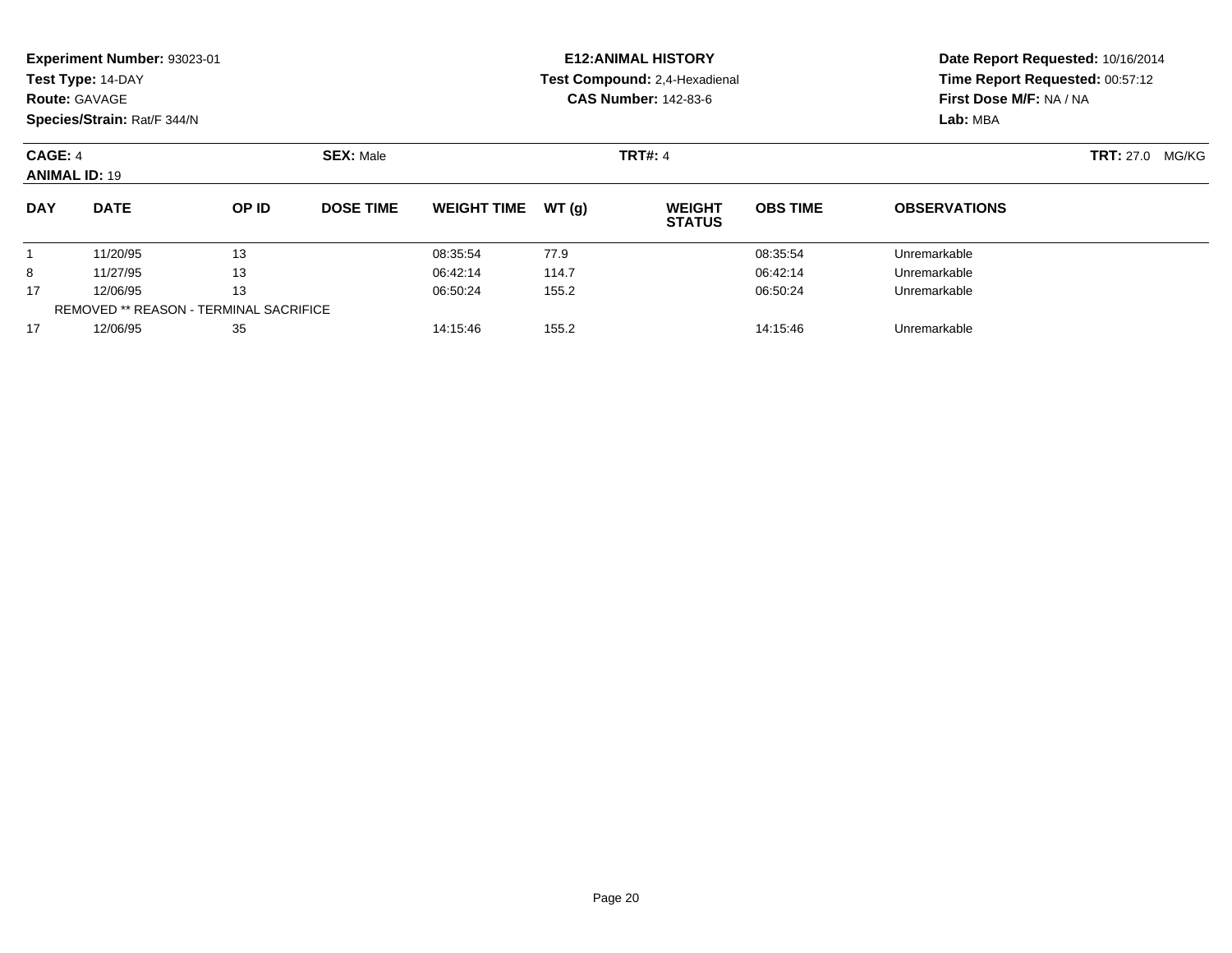| <b>Route: GAVAGE</b>                                                  | Experiment Number: 93023-01<br>Test Type: 14-DAY<br>Species/Strain: Rat/F 344/N |       |                  |                               |       | <b>E12: ANIMAL HISTORY</b><br>Test Compound: 2,4-Hexadienal<br><b>CAS Number: 142-83-6</b> | Date Report Requested: 10/16/2014<br>Time Report Requested: 00:57:12<br>First Dose M/F: NA / NA<br>Lab: MBA |                     |                           |
|-----------------------------------------------------------------------|---------------------------------------------------------------------------------|-------|------------------|-------------------------------|-------|--------------------------------------------------------------------------------------------|-------------------------------------------------------------------------------------------------------------|---------------------|---------------------------|
| CAGE: 4                                                               | <b>SEX: Male</b><br><b>ANIMAL ID: 20</b>                                        |       |                  |                               |       | <b>TRT#: 4</b>                                                                             |                                                                                                             |                     | <b>TRT:</b> 27.0<br>MG/KG |
| <b>DAY</b>                                                            | <b>DATE</b>                                                                     | OP ID | <b>DOSE TIME</b> | <b>WEIGHT TIME</b>            | WT(g) | <b>WEIGHT</b><br><b>STATUS</b>                                                             | <b>OBS TIME</b>                                                                                             | <b>OBSERVATIONS</b> |                           |
|                                                                       | 11/20/95                                                                        | 13    |                  | 08:35:54                      | 93.9  |                                                                                            | 08:35:54                                                                                                    | Unremarkable        |                           |
| 8                                                                     | 11/27/95                                                                        | 13    |                  | 06:42:14                      | 127.9 |                                                                                            | 06:42:14                                                                                                    | Unremarkable        |                           |
| 13<br>17<br>12/06/95<br><b>REMOVED ** REASON - TERMINAL SACRIFICE</b> |                                                                                 |       | 06:50:24         | 170.5                         |       | 06:50:24                                                                                   | Unremarkable                                                                                                |                     |                           |
| 17                                                                    | 35<br>12/06/95                                                                  |       |                  | 170.5<br>14:15:46<br>14:15:46 |       |                                                                                            |                                                                                                             | Unremarkable        |                           |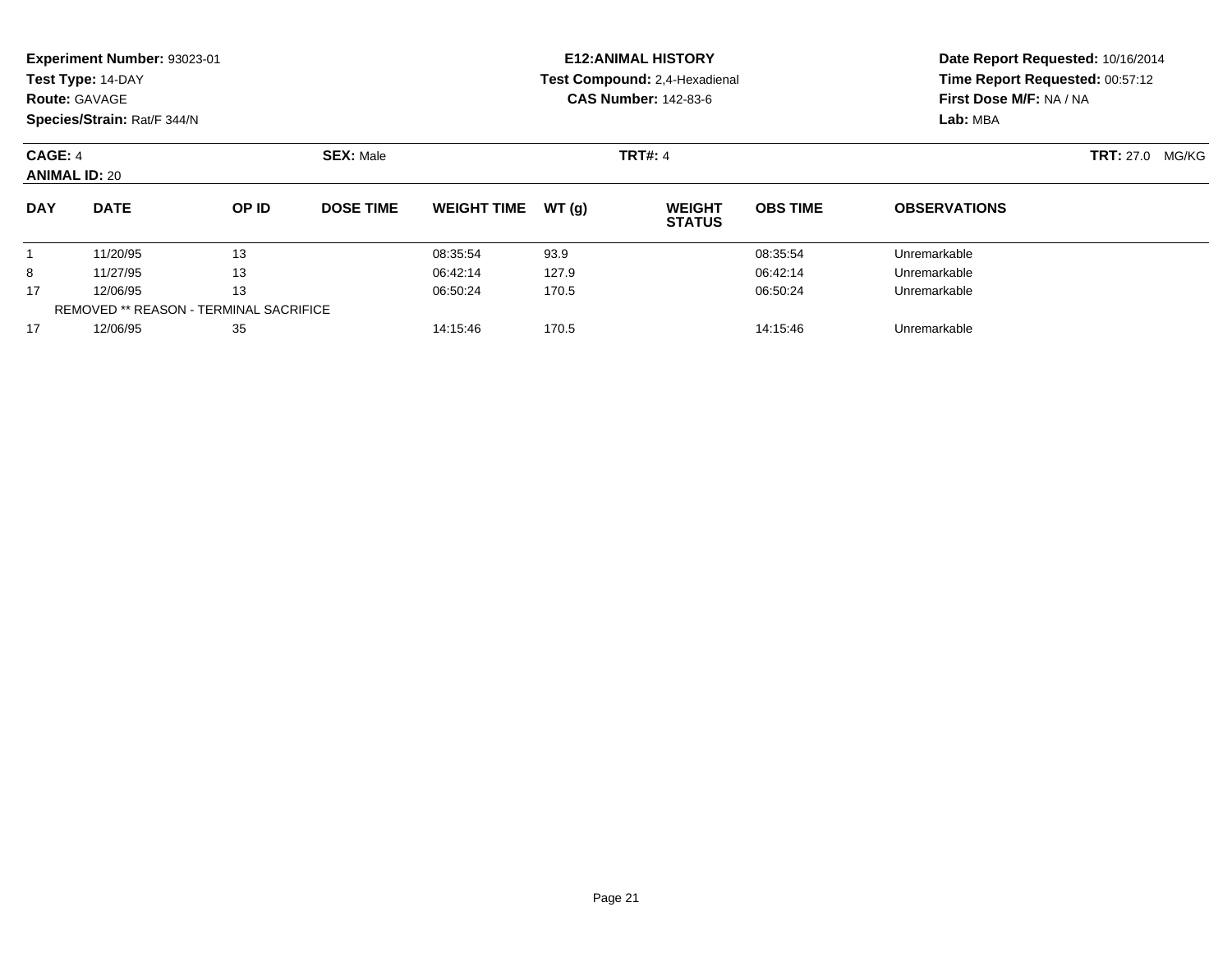| <b>Route: GAVAGE</b> | Experiment Number: 93023-01<br>Test Type: 14-DAY<br>Species/Strain: Rat/F 344/N |       |                  |                               |       | <b>E12: ANIMAL HISTORY</b><br>Test Compound: 2,4-Hexadienal<br><b>CAS Number: 142-83-6</b> | Date Report Requested: 10/16/2014<br>Time Report Requested: 00:57:12<br>First Dose M/F: NA / NA<br>Lab: MBA |                     |       |
|----------------------|---------------------------------------------------------------------------------|-------|------------------|-------------------------------|-------|--------------------------------------------------------------------------------------------|-------------------------------------------------------------------------------------------------------------|---------------------|-------|
| CAGE: 5              | <b>SEX: Male</b><br><b>ANIMAL ID: 21</b>                                        |       |                  |                               |       | TRT#: 5                                                                                    |                                                                                                             | <b>TRT: 80.0</b>    | MG/KG |
| <b>DAY</b>           | <b>DATE</b>                                                                     | OP ID | <b>DOSE TIME</b> | <b>WEIGHT TIME</b>            | WT(g) | <b>WEIGHT</b><br><b>STATUS</b>                                                             | <b>OBS TIME</b>                                                                                             | <b>OBSERVATIONS</b> |       |
|                      | 11/20/95                                                                        | 13    |                  | 08:38:24                      | 94.2  |                                                                                            | 08:38:24                                                                                                    | Unremarkable        |       |
| 8                    | 11/27/95                                                                        | 13    |                  | 06:44:30                      | 132.7 |                                                                                            | 06:44:30                                                                                                    | Unremarkable        |       |
| 17                   | 13<br>12/06/95                                                                  |       |                  | 06:52:34                      | 177.2 |                                                                                            | 06:52:34                                                                                                    | Unremarkable        |       |
|                      | <b>REMOVED ** REASON - TERMINAL SACRIFICE</b>                                   |       |                  |                               |       |                                                                                            |                                                                                                             |                     |       |
| 17                   | 12/06/95<br>35                                                                  |       |                  | 177.2<br>14:15:48<br>14:15:48 |       |                                                                                            | Unremarkable                                                                                                |                     |       |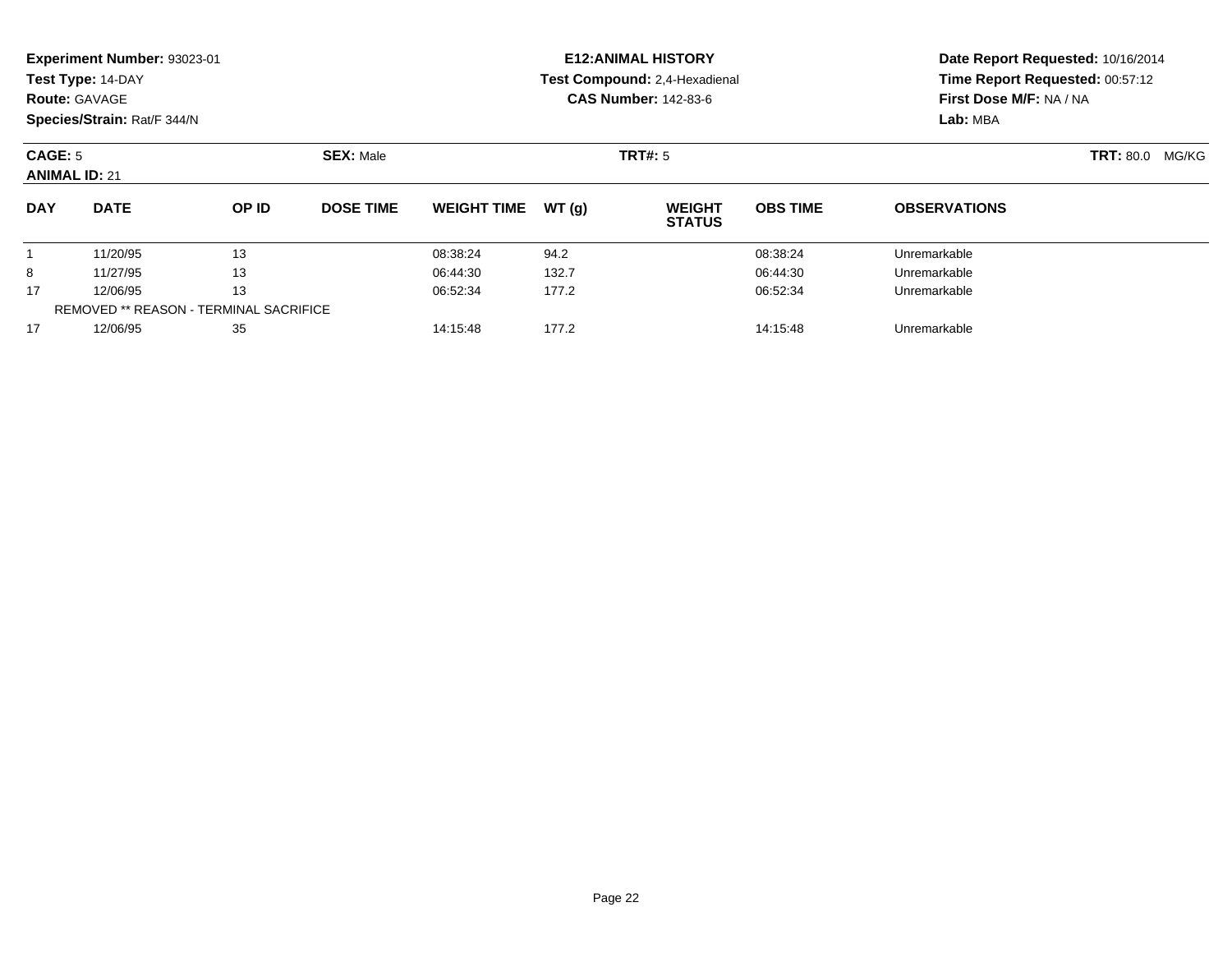|                                                                       | Experiment Number: 93023-01<br>Test Type: 14-DAY<br><b>Route: GAVAGE</b><br>Species/Strain: Rat/F 344/N |       |                  |                               |       | <b>E12: ANIMAL HISTORY</b><br>Test Compound: 2,4-Hexadienal<br><b>CAS Number: 142-83-6</b> | Date Report Requested: 10/16/2014<br>Time Report Requested: 00:57:12<br>First Dose M/F: NA / NA<br>Lab: MBA |                     |  |
|-----------------------------------------------------------------------|---------------------------------------------------------------------------------------------------------|-------|------------------|-------------------------------|-------|--------------------------------------------------------------------------------------------|-------------------------------------------------------------------------------------------------------------|---------------------|--|
| CAGE: 5<br><b>ANIMAL ID: 22</b>                                       |                                                                                                         |       |                  | TRT#: 5                       |       | <b>TRT: 80.0 MG/KG</b>                                                                     |                                                                                                             |                     |  |
| <b>DAY</b>                                                            | <b>DATE</b>                                                                                             | OP ID | <b>DOSE TIME</b> | <b>WEIGHT TIME</b>            | WT(g) | <b>WEIGHT</b><br><b>STATUS</b>                                                             | <b>OBS TIME</b>                                                                                             | <b>OBSERVATIONS</b> |  |
|                                                                       | 11/20/95                                                                                                | 13    |                  | 08:38:24                      | 87.1  |                                                                                            | 08:38:24                                                                                                    | Unremarkable        |  |
| 8                                                                     | 11/27/95                                                                                                | 13    |                  | 06:44:30                      | 125.3 |                                                                                            | 06:44:30                                                                                                    | Unremarkable        |  |
| 13<br>17<br>12/06/95<br><b>REMOVED ** REASON - TERMINAL SACRIFICE</b> |                                                                                                         |       | 06:52:34         | 172.4                         |       | 06:52:34                                                                                   | Unremarkable                                                                                                |                     |  |
| 17                                                                    | 12/06/95<br>35                                                                                          |       |                  | 14:15:48<br>172.4<br>14:15:48 |       |                                                                                            |                                                                                                             | Unremarkable        |  |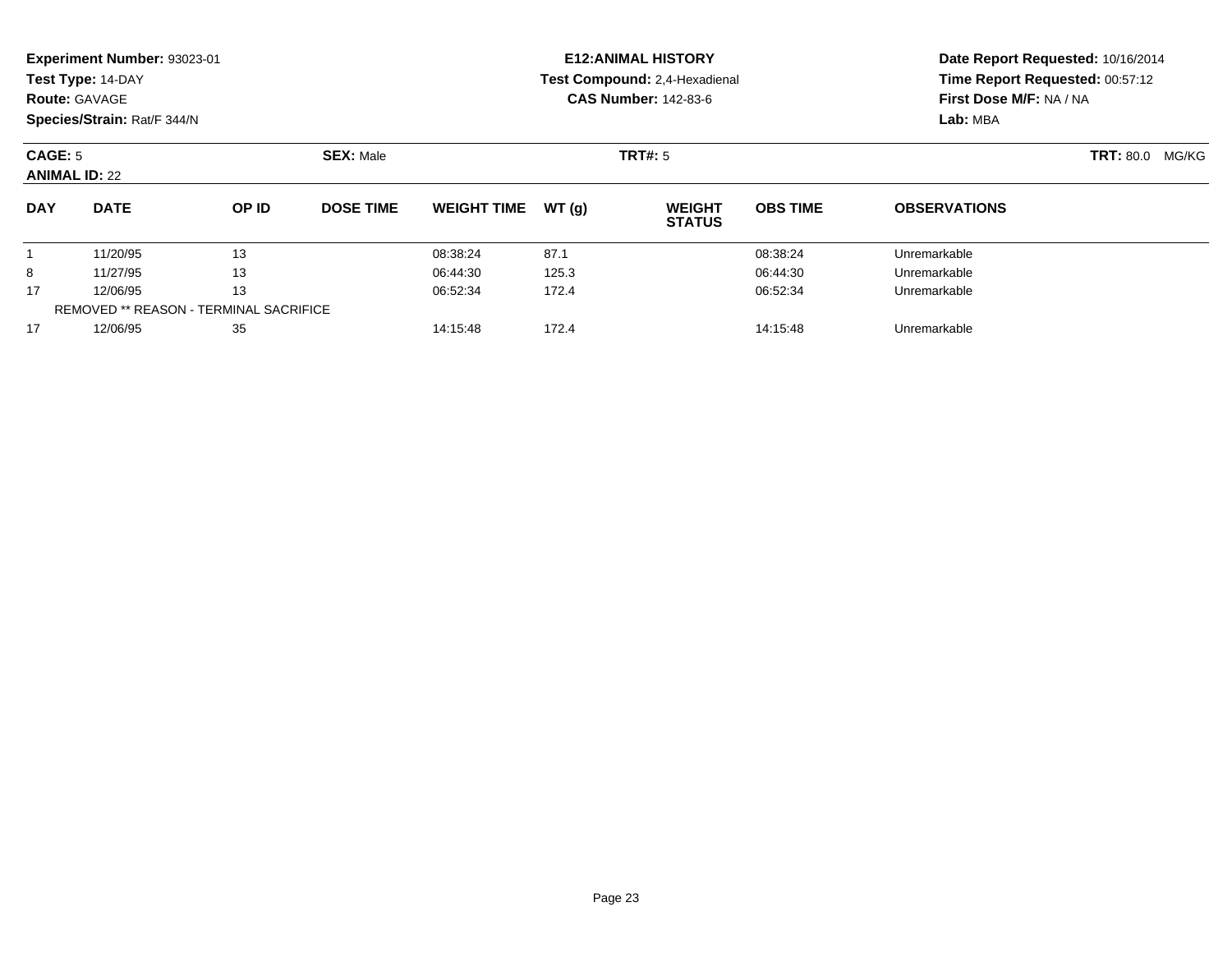|                                                                       | Experiment Number: 93023-01<br>Test Type: 14-DAY<br><b>Route: GAVAGE</b><br>Species/Strain: Rat/F 344/N |       |                  |                               |       | <b>E12: ANIMAL HISTORY</b><br>Test Compound: 2,4-Hexadienal<br><b>CAS Number: 142-83-6</b> | Date Report Requested: 10/16/2014<br>Time Report Requested: 00:57:12<br>First Dose M/F: NA / NA<br>Lab: MBA |                     |  |
|-----------------------------------------------------------------------|---------------------------------------------------------------------------------------------------------|-------|------------------|-------------------------------|-------|--------------------------------------------------------------------------------------------|-------------------------------------------------------------------------------------------------------------|---------------------|--|
| CAGE: 5<br><b>ANIMAL ID: 23</b>                                       |                                                                                                         |       |                  | TRT#: 5                       |       | <b>TRT: 80.0 MG/KG</b>                                                                     |                                                                                                             |                     |  |
| <b>DAY</b>                                                            | <b>DATE</b>                                                                                             | OP ID | <b>DOSE TIME</b> | <b>WEIGHT TIME</b>            | WT(g) | <b>WEIGHT</b><br><b>STATUS</b>                                                             | <b>OBS TIME</b>                                                                                             | <b>OBSERVATIONS</b> |  |
|                                                                       | 11/20/95                                                                                                | 13    |                  | 08:38:24                      | 94.3  |                                                                                            | 08:38:24                                                                                                    | Unremarkable        |  |
| 8                                                                     | 11/27/95                                                                                                | 13    |                  | 06:44:30                      | 132.0 |                                                                                            | 06:44:30                                                                                                    | Unremarkable        |  |
| 13<br>17<br>12/06/95<br><b>REMOVED ** REASON - TERMINAL SACRIFICE</b> |                                                                                                         |       | 06:52:34         | 179.5                         |       | 06:52:34                                                                                   | Unremarkable                                                                                                |                     |  |
| 17                                                                    | 12/06/95<br>35                                                                                          |       |                  | 14:15:48<br>179.5<br>14:15:48 |       |                                                                                            |                                                                                                             | Unremarkable        |  |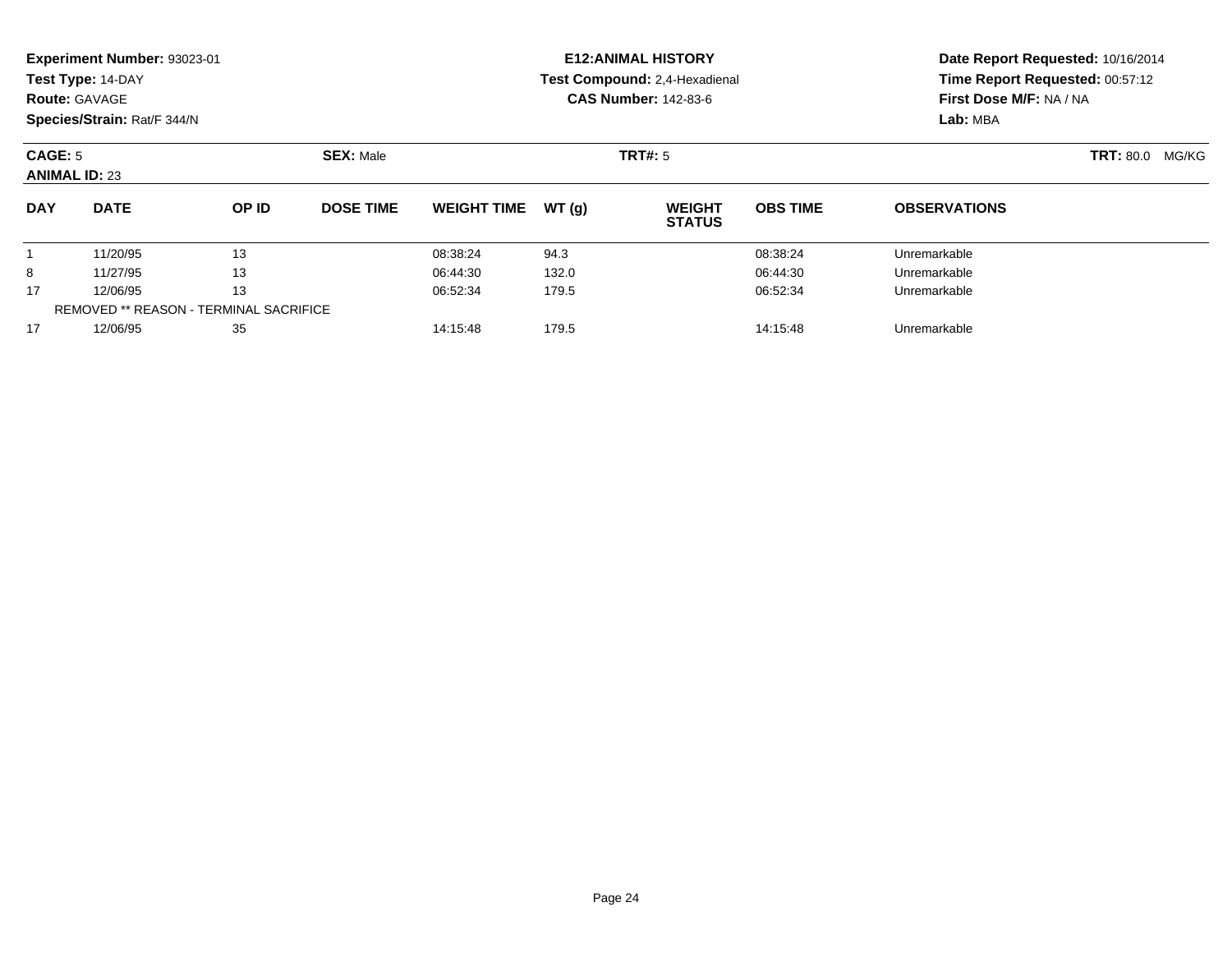|                                 | Experiment Number: 93023-01<br>Test Type: 14-DAY<br><b>Route: GAVAGE</b><br>Species/Strain: Rat/F 344/N |       |                               |                    |       | <b>E12: ANIMAL HISTORY</b><br>Test Compound: 2,4-Hexadienal<br><b>CAS Number: 142-83-6</b> | Date Report Requested: 10/16/2014<br>Time Report Requested: 00:57:12<br>First Dose M/F: NA / NA<br>Lab: MBA |                     |  |
|---------------------------------|---------------------------------------------------------------------------------------------------------|-------|-------------------------------|--------------------|-------|--------------------------------------------------------------------------------------------|-------------------------------------------------------------------------------------------------------------|---------------------|--|
| CAGE: 5<br><b>ANIMAL ID: 24</b> |                                                                                                         |       |                               | TRT#: 5            |       | <b>TRT: 80.0 MG/KG</b>                                                                     |                                                                                                             |                     |  |
| <b>DAY</b>                      | <b>DATE</b>                                                                                             | OP ID | <b>DOSE TIME</b>              | <b>WEIGHT TIME</b> | WT(g) | <b>WEIGHT</b><br><b>STATUS</b>                                                             | <b>OBS TIME</b>                                                                                             | <b>OBSERVATIONS</b> |  |
|                                 | 11/20/95                                                                                                | 13    |                               | 08:38:24           | 98.8  |                                                                                            | 08:38:24                                                                                                    | Unremarkable        |  |
| 8                               | 11/27/95                                                                                                | 13    |                               | 06:44:30           | 132.8 |                                                                                            | 06:44:30                                                                                                    | Unremarkable        |  |
| 17                              | 13<br>12/06/95<br><b>REMOVED ** REASON - TERMINAL SACRIFICE</b>                                         |       |                               | 06:52:34           | 175.9 |                                                                                            | 06:52:34                                                                                                    | Unremarkable        |  |
| 17                              | 12/06/95<br>35                                                                                          |       | 14:15:48<br>175.9<br>14:15:48 |                    |       | Unremarkable                                                                               |                                                                                                             |                     |  |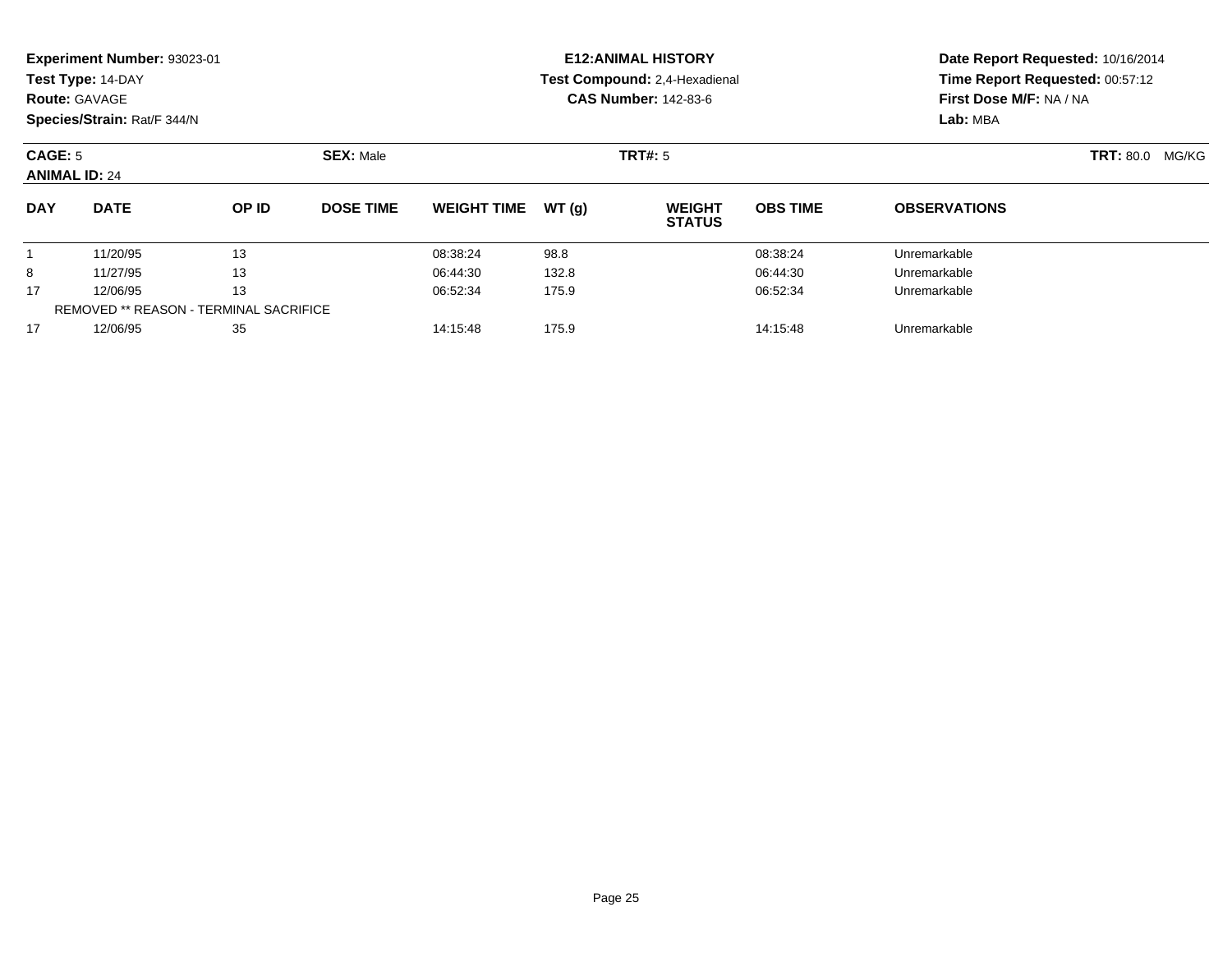| <b>Route: GAVAGE</b>            | Experiment Number: 93023-01<br>Test Type: 14-DAY<br>Species/Strain: Rat/F 344/N |       |                               |                    |       | <b>E12: ANIMAL HISTORY</b><br>Test Compound: 2,4-Hexadienal<br><b>CAS Number: 142-83-6</b> | Date Report Requested: 10/16/2014<br>Time Report Requested: 00:57:12<br>First Dose M/F: NA / NA<br>Lab: MBA |                     |  |
|---------------------------------|---------------------------------------------------------------------------------|-------|-------------------------------|--------------------|-------|--------------------------------------------------------------------------------------------|-------------------------------------------------------------------------------------------------------------|---------------------|--|
| CAGE: 5<br><b>ANIMAL ID: 25</b> |                                                                                 |       |                               | TRT#: 5            |       | <b>TRT: 80.0 MG/KG</b>                                                                     |                                                                                                             |                     |  |
| <b>DAY</b>                      | <b>DATE</b>                                                                     | OP ID | <b>DOSE TIME</b>              | <b>WEIGHT TIME</b> | WT(g) | <b>WEIGHT</b><br><b>STATUS</b>                                                             | <b>OBS TIME</b>                                                                                             | <b>OBSERVATIONS</b> |  |
|                                 | 11/20/95                                                                        | 13    |                               | 08:38:24           | 89.5  |                                                                                            | 08:38:24                                                                                                    | Unremarkable        |  |
| 8                               | 11/27/95                                                                        | 13    |                               | 06:44:30           | 129.3 |                                                                                            | 06:44:30                                                                                                    | Unremarkable        |  |
| 17                              | 13<br>12/06/95<br><b>REMOVED ** REASON - TERMINAL SACRIFICE</b>                 |       |                               | 06:52:34           | 174.8 |                                                                                            | 06:52:34                                                                                                    | Unremarkable        |  |
| 17                              | 12/06/95<br>35                                                                  |       | 14:15:48<br>174.8<br>14:15:48 |                    |       | Unremarkable                                                                               |                                                                                                             |                     |  |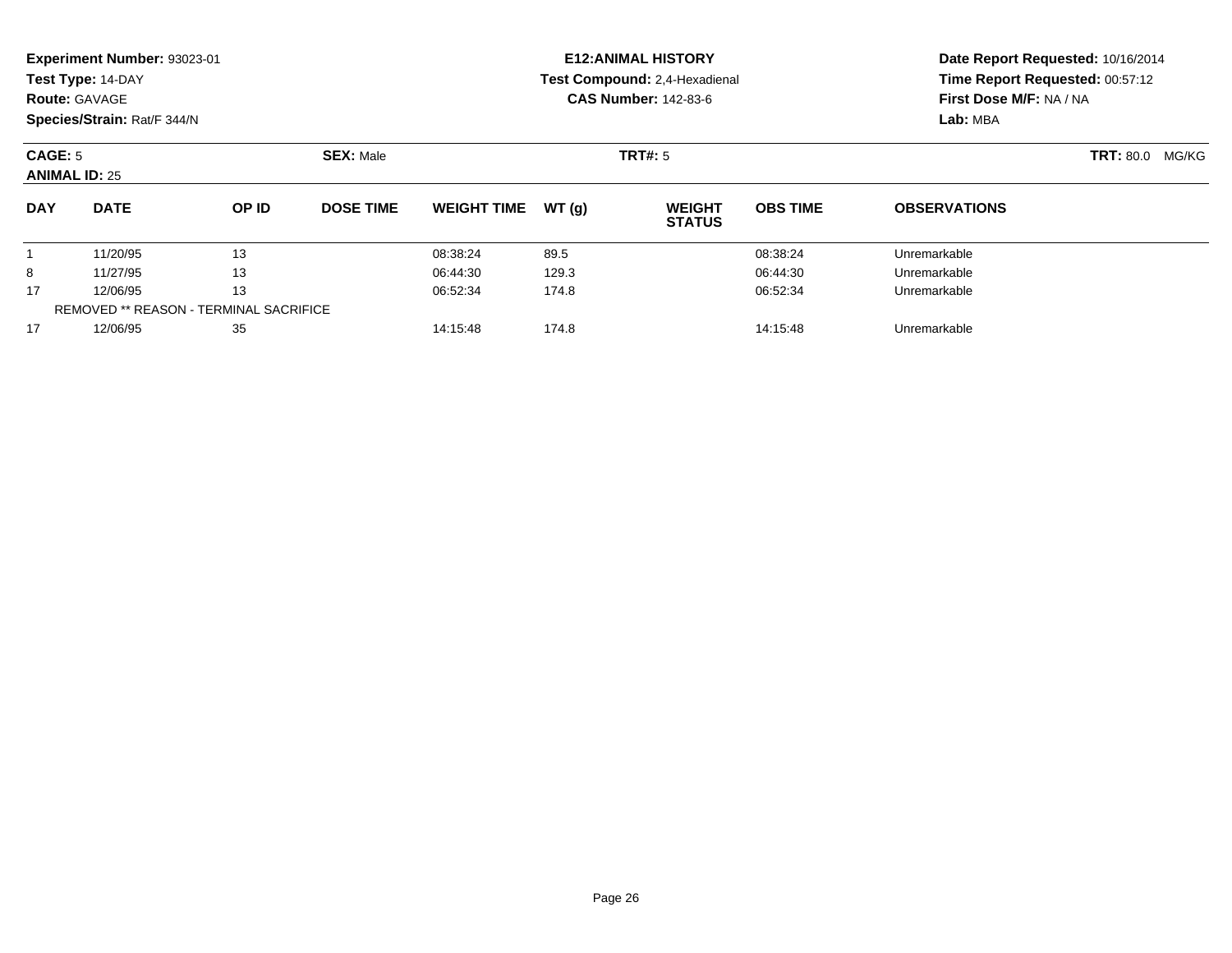| <b>Route: GAVAGE</b>                          | Experiment Number: 93023-01<br>Test Type: 14-DAY<br>Species/Strain: Rat/F 344/N |       |                  |                    |       | <b>E12: ANIMAL HISTORY</b><br>Test Compound: 2,4-Hexadienal<br><b>CAS Number: 142-83-6</b> | Date Report Requested: 10/16/2014<br>Time Report Requested: 00:57:12<br>First Dose M/F: NA / NA<br>Lab: MBA |                     |
|-----------------------------------------------|---------------------------------------------------------------------------------|-------|------------------|--------------------|-------|--------------------------------------------------------------------------------------------|-------------------------------------------------------------------------------------------------------------|---------------------|
|                                               | <b>SEX: Male</b><br>CAGE: 6<br><b>ANIMAL ID: 26</b>                             |       |                  |                    |       | TRT#: 6                                                                                    | <b>TRT: 240.0 MG/KG</b>                                                                                     |                     |
| <b>DAY</b>                                    | <b>DATE</b>                                                                     | OP ID | <b>DOSE TIME</b> | <b>WEIGHT TIME</b> | WT(g) | <b>WEIGHT</b><br><b>STATUS</b>                                                             | <b>OBS TIME</b>                                                                                             | <b>OBSERVATIONS</b> |
|                                               | 11/20/95                                                                        | 13    |                  | 08:41:06           | 106.6 |                                                                                            | 08:41:06                                                                                                    | Unremarkable        |
| 8                                             | 11/27/95                                                                        | 13    |                  | 06:46:48           | 123.1 |                                                                                            | 06:46:48                                                                                                    | Unremarkable        |
| 17                                            | 12/06/95                                                                        | 13    |                  | 06:54:40           | 156.4 |                                                                                            | 06:54:40                                                                                                    | Unremarkable        |
| <b>REMOVED ** REASON - TERMINAL SACRIFICE</b> |                                                                                 |       |                  |                    |       |                                                                                            |                                                                                                             |                     |
| 17                                            | 12/06/95                                                                        | 35    |                  | 14:15:50           | 156.4 |                                                                                            | 14:15:50                                                                                                    | Unremarkable        |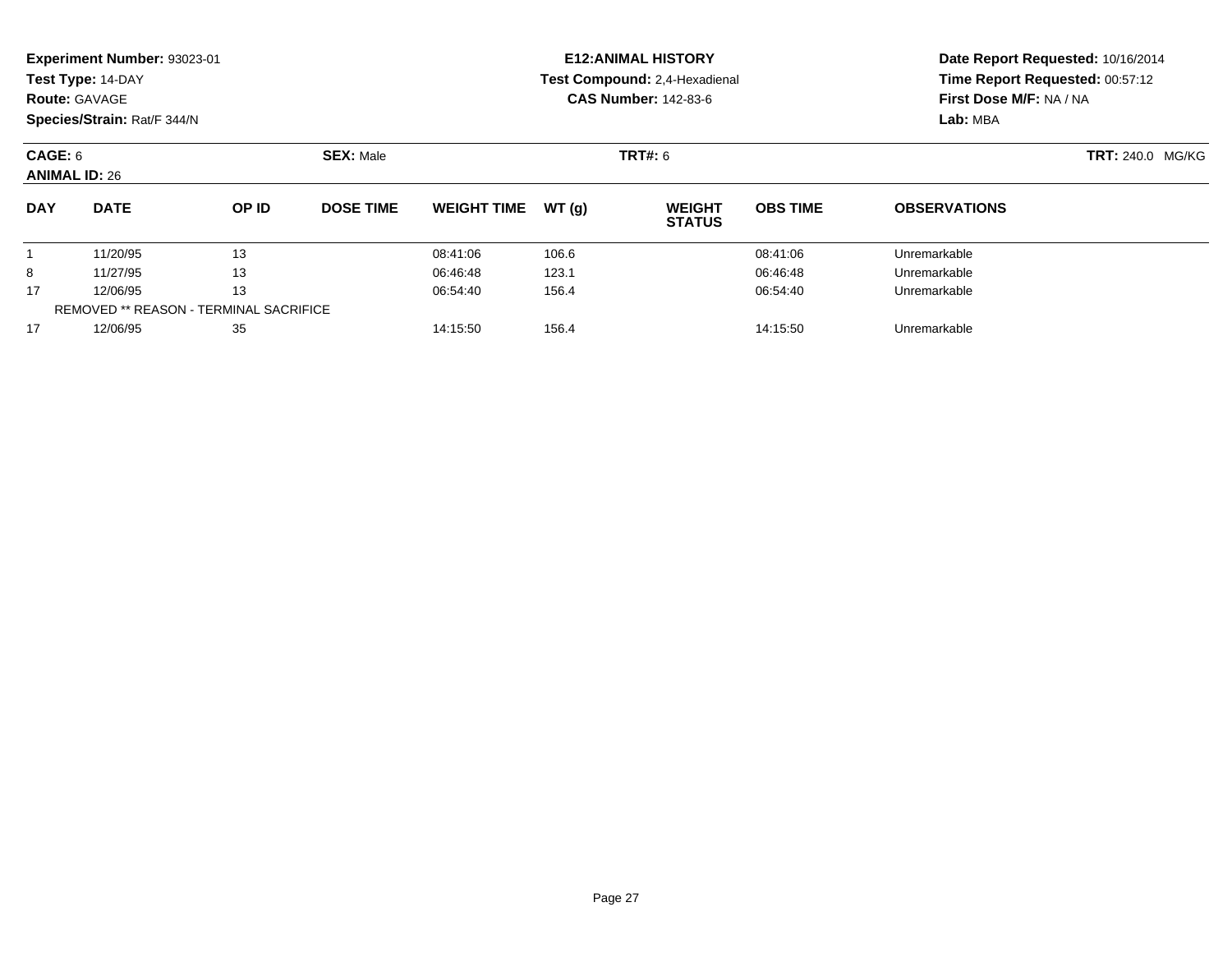| <b>Route: GAVAGE</b>                                       | Experiment Number: 93023-01<br>Test Type: 14-DAY<br>Species/Strain: Rat/F 344/N |       |                                    |                    |       | <b>E12: ANIMAL HISTORY</b><br>Test Compound: 2,4-Hexadienal<br><b>CAS Number: 142-83-6</b> | Date Report Requested: 10/16/2014<br>Time Report Requested: 00:57:12<br>First Dose M/F: NA / NA<br>Lab: MBA |                     |                         |
|------------------------------------------------------------|---------------------------------------------------------------------------------|-------|------------------------------------|--------------------|-------|--------------------------------------------------------------------------------------------|-------------------------------------------------------------------------------------------------------------|---------------------|-------------------------|
| CAGE: 6<br><b>ANIMAL ID: 27</b>                            |                                                                                 |       | <b>SEX: Male</b><br><b>TRT#: 6</b> |                    |       |                                                                                            |                                                                                                             |                     | <b>TRT: 240.0 MG/KG</b> |
| <b>DAY</b>                                                 | <b>DATE</b>                                                                     | OP ID | <b>DOSE TIME</b>                   | <b>WEIGHT TIME</b> | WT(q) | <b>WEIGHT</b><br><b>STATUS</b>                                                             | <b>OBS TIME</b>                                                                                             | <b>OBSERVATIONS</b> |                         |
| 11/20/95<br>13<br><b>REMOVED ** REASON - NATURAL DEATH</b> |                                                                                 |       | 08:41:06                           | 95.0               |       | 08:41:06                                                                                   | Unremarkable                                                                                                |                     |                         |
| 3                                                          | 11/22/95                                                                        | 13    |                                    | 06:45:26           | 87.8  |                                                                                            | 06:45:26                                                                                                    | Unremarkable        |                         |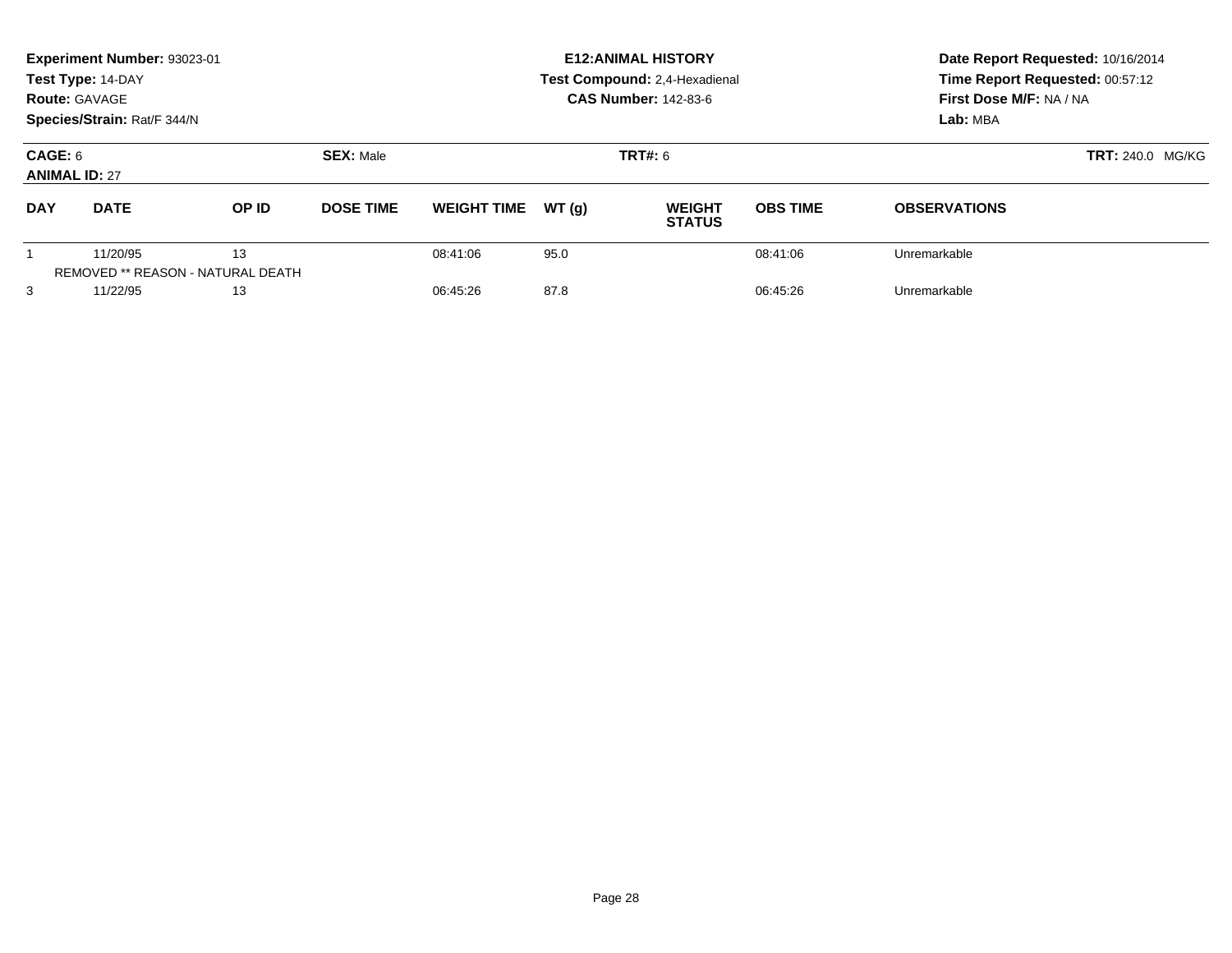|                                 | Experiment Number: 93023-01<br>Test Type: 14-DAY<br><b>Route: GAVAGE</b><br>Species/Strain: Rat/F 344/N |                                              |                  |                    |                | <b>E12: ANIMAL HISTORY</b><br>Test Compound: 2,4-Hexadienal<br><b>CAS Number: 142-83-6</b> | Date Report Requested: 10/16/2014<br>Time Report Requested: 00:57:12<br>First Dose M/F: NA / NA<br>Lab: MBA |                     |  |
|---------------------------------|---------------------------------------------------------------------------------------------------------|----------------------------------------------|------------------|--------------------|----------------|--------------------------------------------------------------------------------------------|-------------------------------------------------------------------------------------------------------------|---------------------|--|
| CAGE: 6<br><b>ANIMAL ID: 28</b> |                                                                                                         | <b>SEX: Male</b>                             |                  |                    | <b>TRT#: 6</b> |                                                                                            |                                                                                                             | TRT: 240.0 MG/KG    |  |
| <b>DAY</b>                      | <b>DATE</b>                                                                                             | OP ID                                        | <b>DOSE TIME</b> | <b>WEIGHT TIME</b> | WT(g)          | <b>WEIGHT</b><br><b>STATUS</b>                                                             | <b>OBS TIME</b>                                                                                             | <b>OBSERVATIONS</b> |  |
|                                 | 11/20/95                                                                                                | 13<br>REMOVED ** REASON - MORIBUND SACRIFICE |                  | 08:41:06           | 92.1           |                                                                                            | 08:41:06                                                                                                    | Unremarkable        |  |
| 5<br>11/24/95<br>5              |                                                                                                         |                                              | 08:20:00         | 69.6               |                | 08:20:00                                                                                   | Ataxia<br>Diarrhea<br>Lethargic<br>Nasal/Eye Discharge<br><b>Ruffled Fur</b><br>Thin                        |                     |  |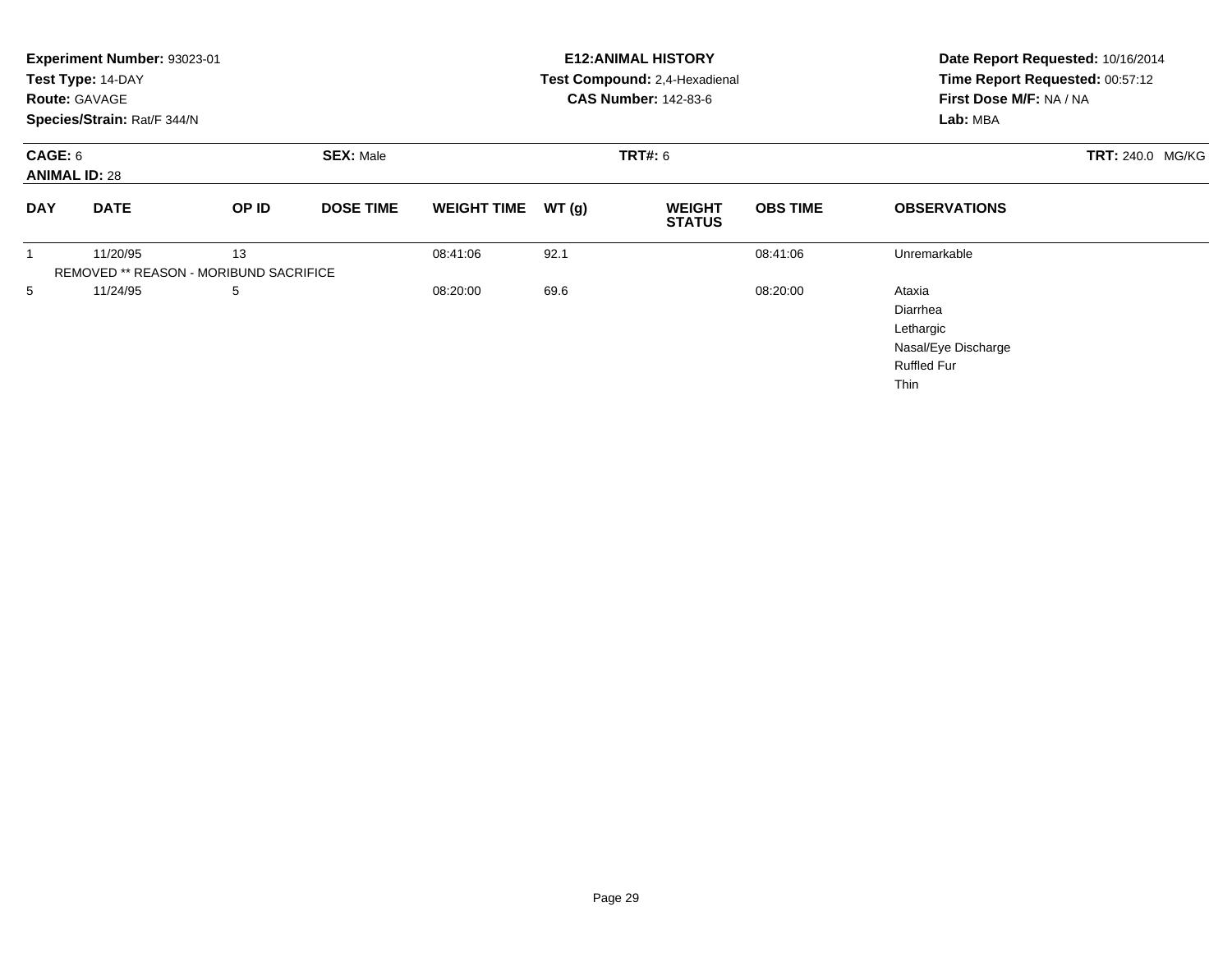|                                        | Experiment Number: 93023-01<br>Test Type: 14-DAY<br><b>Route: GAVAGE</b><br>Species/Strain: Rat/F 344/N |                                               |                  |                    |       | <b>E12: ANIMAL HISTORY</b><br>Test Compound: 2,4-Hexadienal<br><b>CAS Number: 142-83-6</b> | Date Report Requested: 10/16/2014<br>Time Report Requested: 00:57:12<br>First Dose M/F: NA / NA<br>Lab: MBA |                     |
|----------------------------------------|---------------------------------------------------------------------------------------------------------|-----------------------------------------------|------------------|--------------------|-------|--------------------------------------------------------------------------------------------|-------------------------------------------------------------------------------------------------------------|---------------------|
| <b>CAGE: 6</b><br><b>ANIMAL ID: 29</b> |                                                                                                         | <b>SEX: Male</b>                              | <b>TRT#: 6</b>   |                    |       |                                                                                            | TRT: 240.0 MG/KG                                                                                            |                     |
| <b>DAY</b>                             | <b>DATE</b>                                                                                             | OP ID                                         | <b>DOSE TIME</b> | <b>WEIGHT TIME</b> | WT(g) | <b>WEIGHT</b><br><b>STATUS</b>                                                             | <b>OBS TIME</b>                                                                                             | <b>OBSERVATIONS</b> |
|                                        | 11/20/95                                                                                                | 13                                            |                  | 08:41:06           | 92.5  |                                                                                            | 08:41:06                                                                                                    | Unremarkable        |
| 8                                      | 11/27/95                                                                                                | 13                                            |                  | 06:46:48           | 113.0 |                                                                                            | 06:46:48                                                                                                    | Unremarkable        |
| 17                                     | 12/06/95                                                                                                | 13                                            |                  | 06:54:40           | 133.1 |                                                                                            | 06:54:40                                                                                                    | Unremarkable        |
|                                        |                                                                                                         | <b>REMOVED ** REASON - TERMINAL SACRIFICE</b> |                  |                    |       |                                                                                            |                                                                                                             |                     |
| 17                                     | 12/06/95                                                                                                | 35                                            |                  | 14:15:50           | 133.1 |                                                                                            | 14:15:50                                                                                                    | Unremarkable        |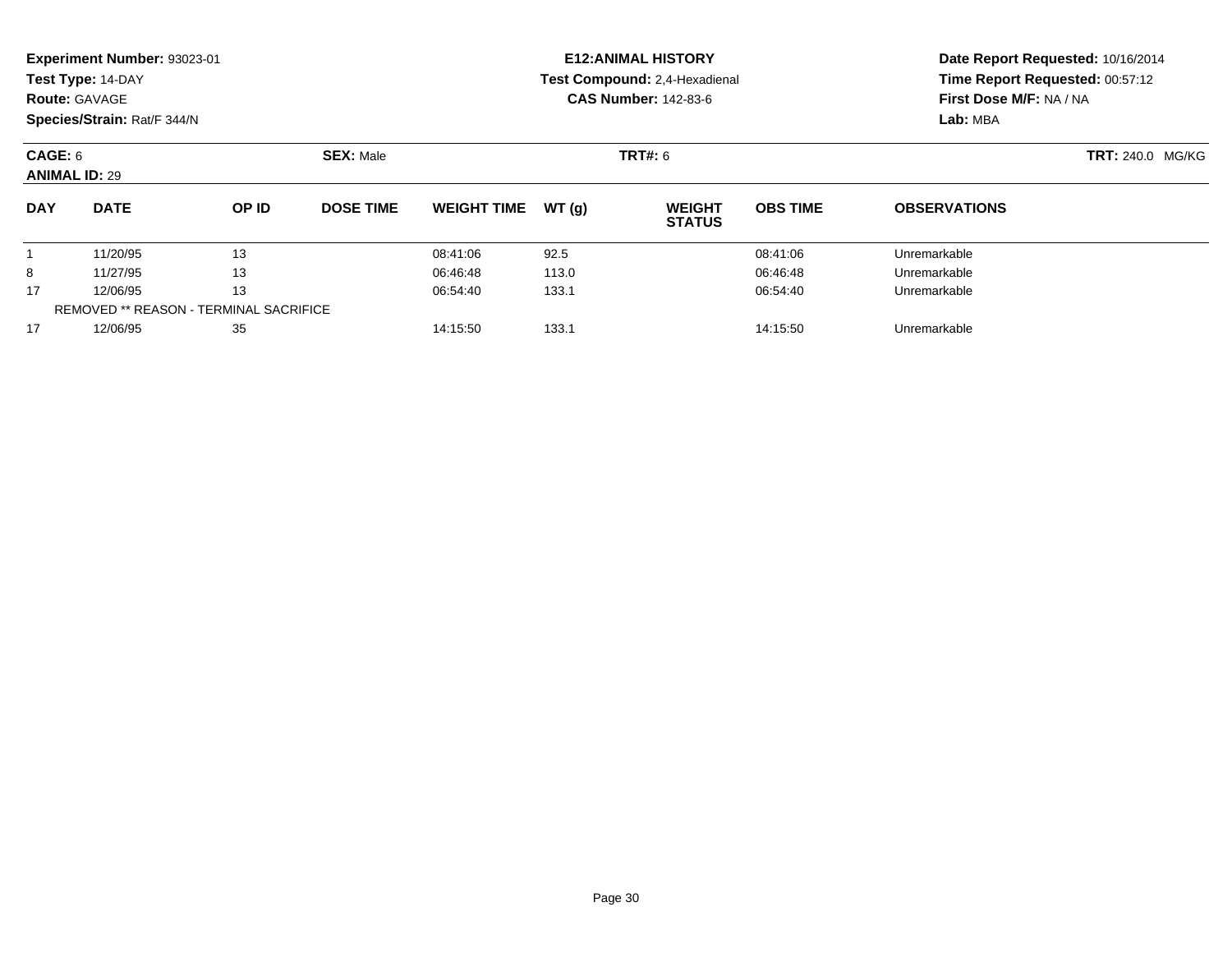| <b>Route: GAVAGE</b>                                       | Experiment Number: 93023-01<br>Test Type: 14-DAY<br>Species/Strain: Rat/F 344/N |       |                  |                    |       | <b>E12: ANIMAL HISTORY</b><br>Test Compound: 2,4-Hexadienal<br><b>CAS Number: 142-83-6</b> | Date Report Requested: 10/16/2014<br>Time Report Requested: 00:57:12<br>First Dose M/F: NA / NA<br>Lab: MBA |                         |  |
|------------------------------------------------------------|---------------------------------------------------------------------------------|-------|------------------|--------------------|-------|--------------------------------------------------------------------------------------------|-------------------------------------------------------------------------------------------------------------|-------------------------|--|
| CAGE: 6<br><b>ANIMAL ID: 30</b>                            |                                                                                 |       | <b>SEX: Male</b> | <b>TRT#: 6</b>     |       |                                                                                            |                                                                                                             | <b>TRT: 240.0 MG/KG</b> |  |
| <b>DAY</b>                                                 | <b>DATE</b>                                                                     | OP ID | <b>DOSE TIME</b> | <b>WEIGHT TIME</b> | WT(q) | <b>WEIGHT</b><br><b>STATUS</b>                                                             | <b>OBS TIME</b>                                                                                             | <b>OBSERVATIONS</b>     |  |
| 11/20/95<br>13<br><b>REMOVED ** REASON - NATURAL DEATH</b> |                                                                                 |       | 08:41:06         | 74.7               |       | 08:41:06                                                                                   | Unremarkable                                                                                                |                         |  |
| 2                                                          | 11/21/95                                                                        | 13    |                  | 12:24:52           | 70.5  |                                                                                            | 12:24:52                                                                                                    | Unremarkable            |  |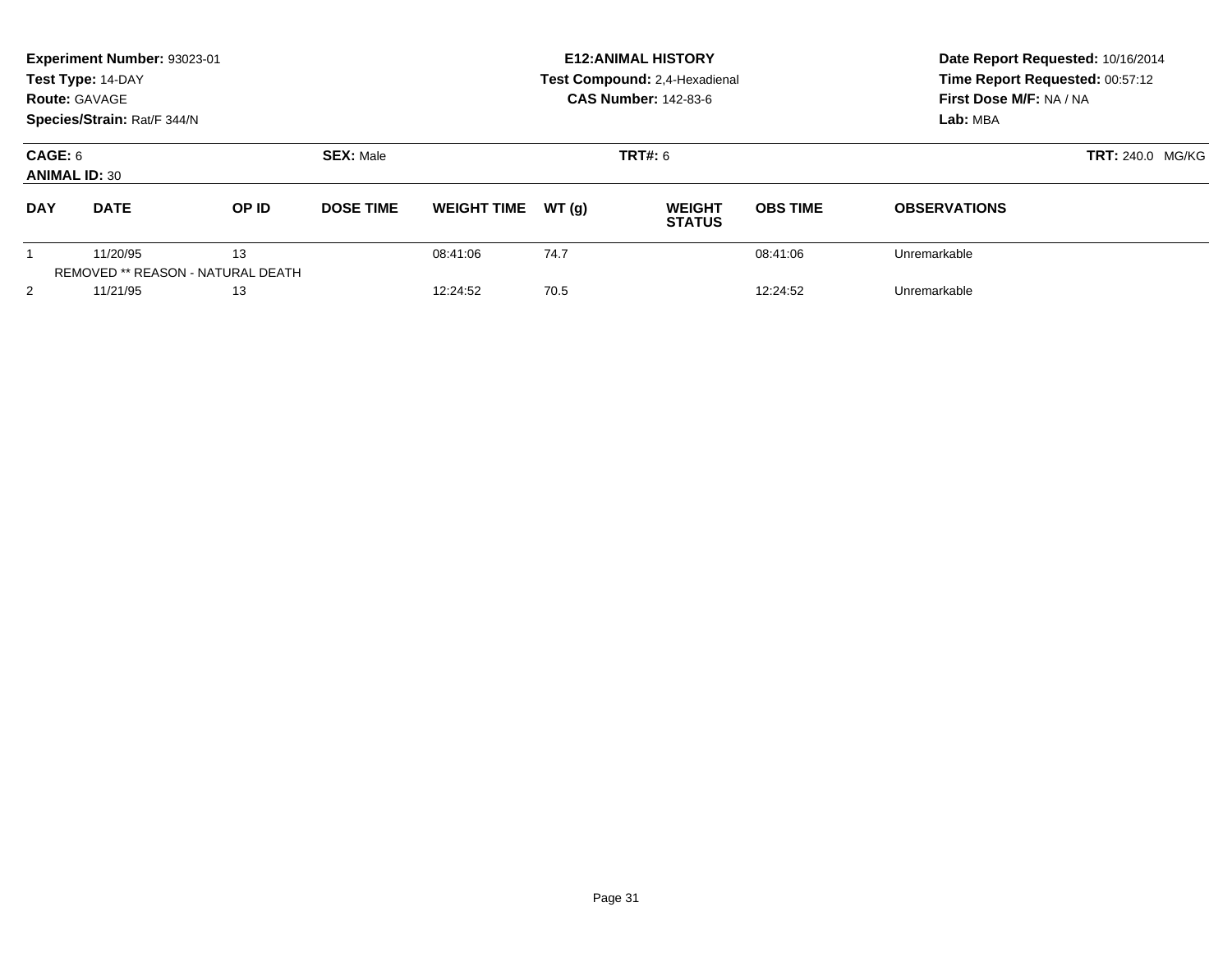| <b>Route: GAVAGE</b> | Experiment Number: 93023-01<br>Test Type: 14-DAY<br>Species/Strain: Rat/F 344/N |       |                               |                    |       | <b>E12: ANIMAL HISTORY</b><br>Test Compound: 2,4-Hexadienal<br><b>CAS Number: 142-83-6</b> | Date Report Requested: 10/16/2014<br>Time Report Requested: 00:57:12<br>First Dose M/F: NA / NA<br>Lab: MBA |                     |  |
|----------------------|---------------------------------------------------------------------------------|-------|-------------------------------|--------------------|-------|--------------------------------------------------------------------------------------------|-------------------------------------------------------------------------------------------------------------|---------------------|--|
| <b>CAGE: 7</b>       | <b>SEX: Female</b><br><b>ANIMAL ID: 31</b>                                      |       |                               |                    |       | <b>TRT#: 7</b>                                                                             |                                                                                                             | TRT: 0.0<br>MG/KG   |  |
| <b>DAY</b>           | <b>DATE</b>                                                                     | OP ID | <b>DOSE TIME</b>              | <b>WEIGHT TIME</b> | WT(g) | <b>WEIGHT</b><br><b>STATUS</b>                                                             | <b>OBS TIME</b>                                                                                             | <b>OBSERVATIONS</b> |  |
|                      | 11/20/95                                                                        | 13    |                               | 08:44:26           | 76.7  |                                                                                            | 08:44:26                                                                                                    | Unremarkable        |  |
| 8                    | 11/27/95                                                                        | 13    |                               | 06:48:18           | 102.8 |                                                                                            | 06:48:18                                                                                                    | Unremarkable        |  |
| 17                   | 13<br>12/06/95<br><b>REMOVED ** REASON - TERMINAL SACRIFICE</b>                 |       |                               | 06:55:46           | 124.9 |                                                                                            | 06:55:46                                                                                                    | Unremarkable        |  |
| 17                   | 12/06/95<br>35                                                                  |       | 124.9<br>14:15:52<br>14:15:52 |                    |       | Unremarkable                                                                               |                                                                                                             |                     |  |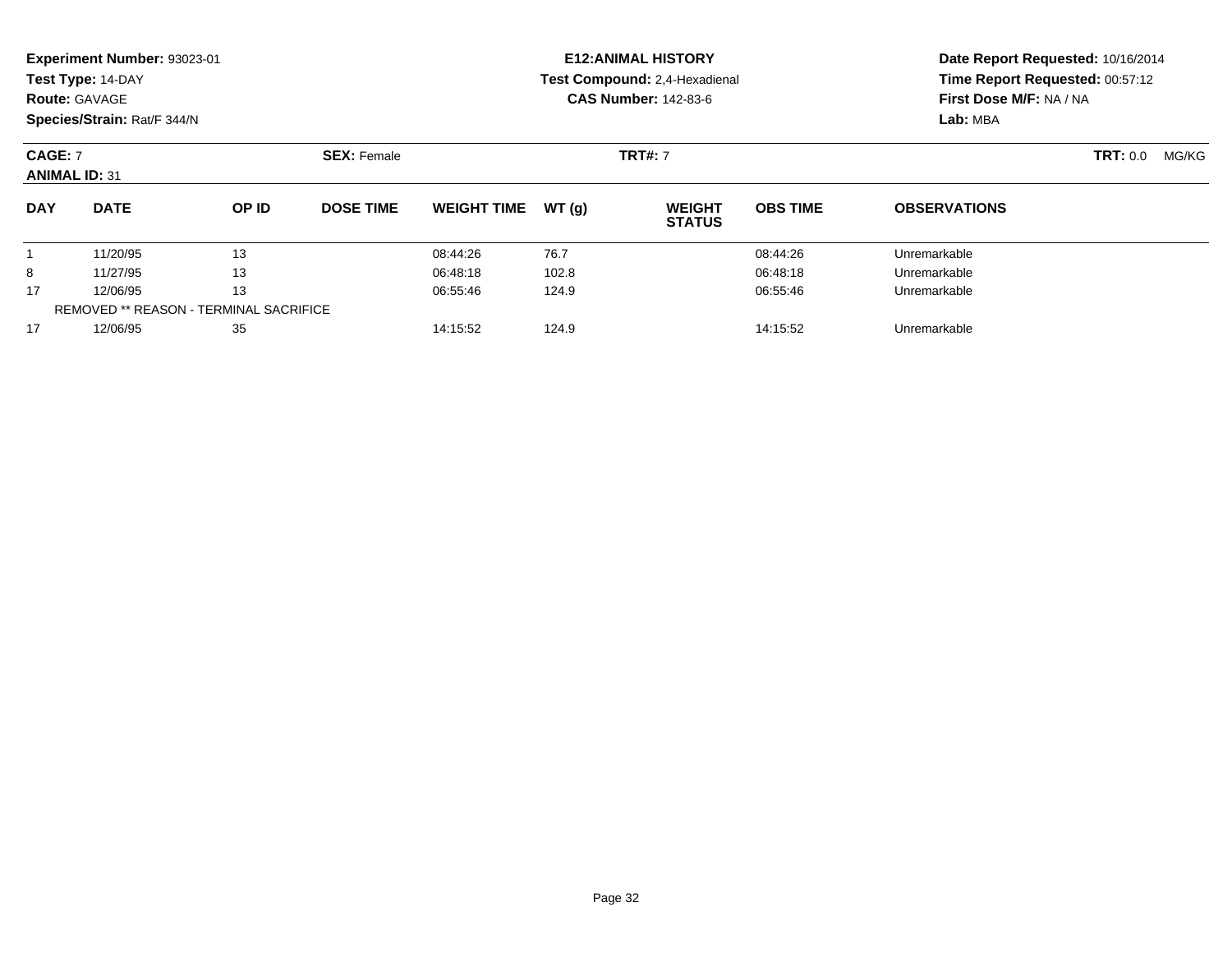| <b>Route: GAVAGE</b>                                                  | Experiment Number: 93023-01<br>Test Type: 14-DAY<br>Species/Strain: Rat/F 344/N |       |                               |                    |       | <b>E12: ANIMAL HISTORY</b><br>Test Compound: 2,4-Hexadienal<br><b>CAS Number: 142-83-6</b> | Date Report Requested: 10/16/2014<br>Time Report Requested: 00:57:12<br>First Dose M/F: NA / NA<br>Lab: MBA |                     |                          |
|-----------------------------------------------------------------------|---------------------------------------------------------------------------------|-------|-------------------------------|--------------------|-------|--------------------------------------------------------------------------------------------|-------------------------------------------------------------------------------------------------------------|---------------------|--------------------------|
| <b>CAGE: 7</b>                                                        | <b>SEX: Female</b><br><b>ANIMAL ID: 32</b>                                      |       |                               |                    |       | <b>TRT#: 7</b>                                                                             |                                                                                                             |                     | <b>TRT:</b> 0.0<br>MG/KG |
| <b>DAY</b>                                                            | <b>DATE</b>                                                                     | OP ID | <b>DOSE TIME</b>              | <b>WEIGHT TIME</b> | WT(g) | <b>WEIGHT</b><br><b>STATUS</b>                                                             | <b>OBS TIME</b>                                                                                             | <b>OBSERVATIONS</b> |                          |
|                                                                       | 11/20/95                                                                        | 13    |                               | 08:44:26           | 86.0  |                                                                                            | 08:44:26                                                                                                    | Unremarkable        |                          |
| 8                                                                     | 11/27/95                                                                        | 13    |                               | 06:48:18           | 109.5 |                                                                                            | 06:48:18                                                                                                    | Unremarkable        |                          |
| 13<br>17<br>12/06/95<br><b>REMOVED ** REASON - TERMINAL SACRIFICE</b> |                                                                                 |       | 06:55:46                      | 129.7              |       | 06:55:46                                                                                   | Unremarkable                                                                                                |                     |                          |
| 17                                                                    | 35<br>12/06/95                                                                  |       | 129.7<br>14:15:52<br>14:15:52 |                    |       |                                                                                            | Unremarkable                                                                                                |                     |                          |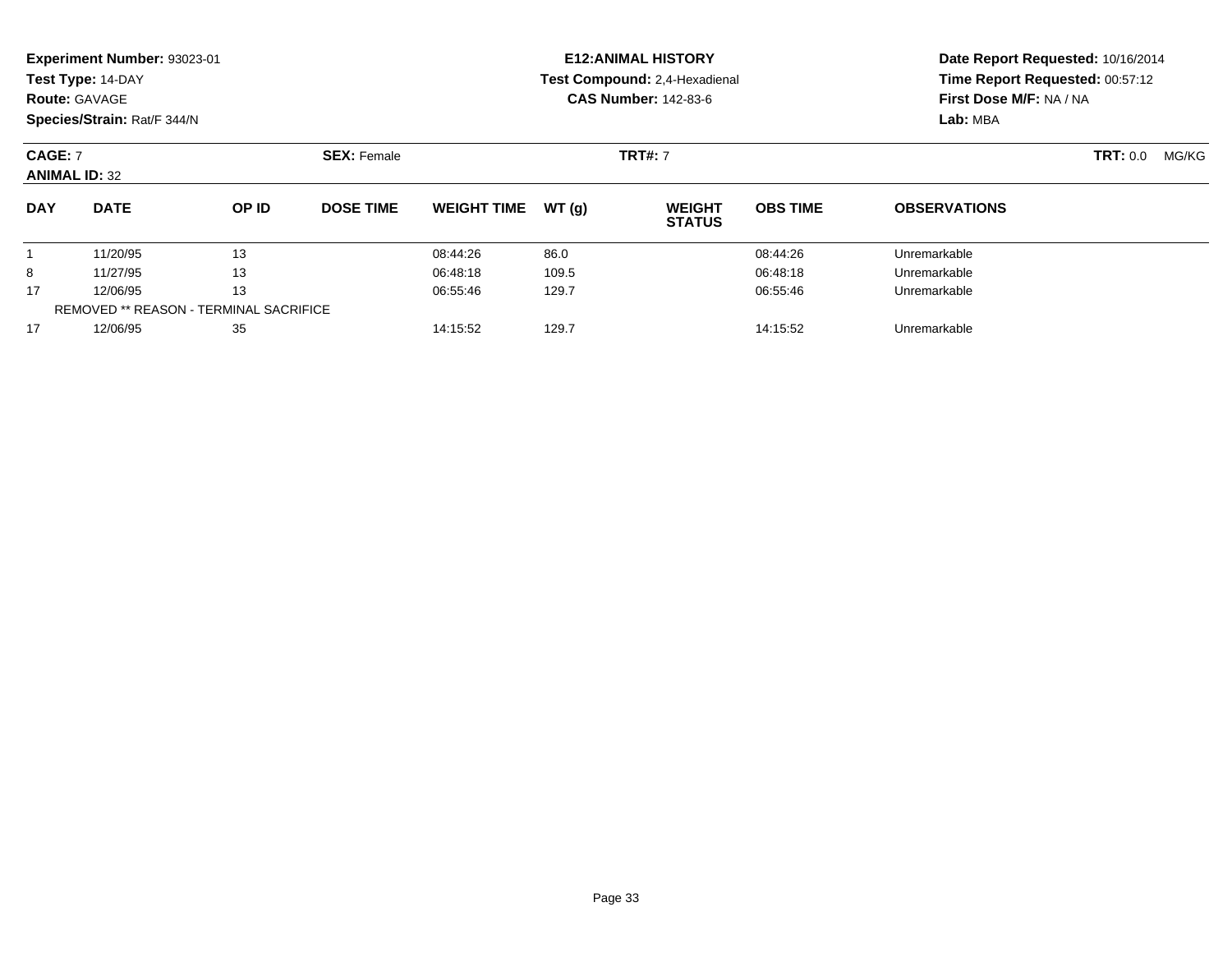| <b>Route: GAVAGE</b>                                                  | Experiment Number: 93023-01<br>Test Type: 14-DAY<br>Species/Strain: Rat/F 344/N |       |                               |                    |       | <b>E12: ANIMAL HISTORY</b><br>Test Compound: 2,4-Hexadienal<br><b>CAS Number: 142-83-6</b> | Date Report Requested: 10/16/2014<br>Time Report Requested: 00:57:12<br>First Dose M/F: NA / NA<br>Lab: MBA |                     |                          |
|-----------------------------------------------------------------------|---------------------------------------------------------------------------------|-------|-------------------------------|--------------------|-------|--------------------------------------------------------------------------------------------|-------------------------------------------------------------------------------------------------------------|---------------------|--------------------------|
| <b>CAGE: 7</b>                                                        | <b>SEX: Female</b><br><b>ANIMAL ID: 33</b>                                      |       |                               |                    |       | <b>TRT#: 7</b>                                                                             |                                                                                                             |                     | <b>TRT:</b> 0.0<br>MG/KG |
| <b>DAY</b>                                                            | <b>DATE</b>                                                                     | OP ID | <b>DOSE TIME</b>              | <b>WEIGHT TIME</b> | WT(g) | <b>WEIGHT</b><br><b>STATUS</b>                                                             | <b>OBS TIME</b>                                                                                             | <b>OBSERVATIONS</b> |                          |
|                                                                       | 11/20/95                                                                        | 13    |                               | 08:44:26           | 73.1  |                                                                                            | 08:44:26                                                                                                    | Unremarkable        |                          |
| 8                                                                     | 11/27/95                                                                        | 13    |                               | 06:48:18           | 97.3  |                                                                                            | 06:48:18                                                                                                    | Unremarkable        |                          |
| 13<br>17<br>12/06/95<br><b>REMOVED ** REASON - TERMINAL SACRIFICE</b> |                                                                                 |       | 06:55:46                      | 116.9              |       | 06:55:46                                                                                   | Unremarkable                                                                                                |                     |                          |
| 17                                                                    | 35<br>12/06/95                                                                  |       | 116.9<br>14:15:52<br>14:15:52 |                    |       |                                                                                            | Unremarkable                                                                                                |                     |                          |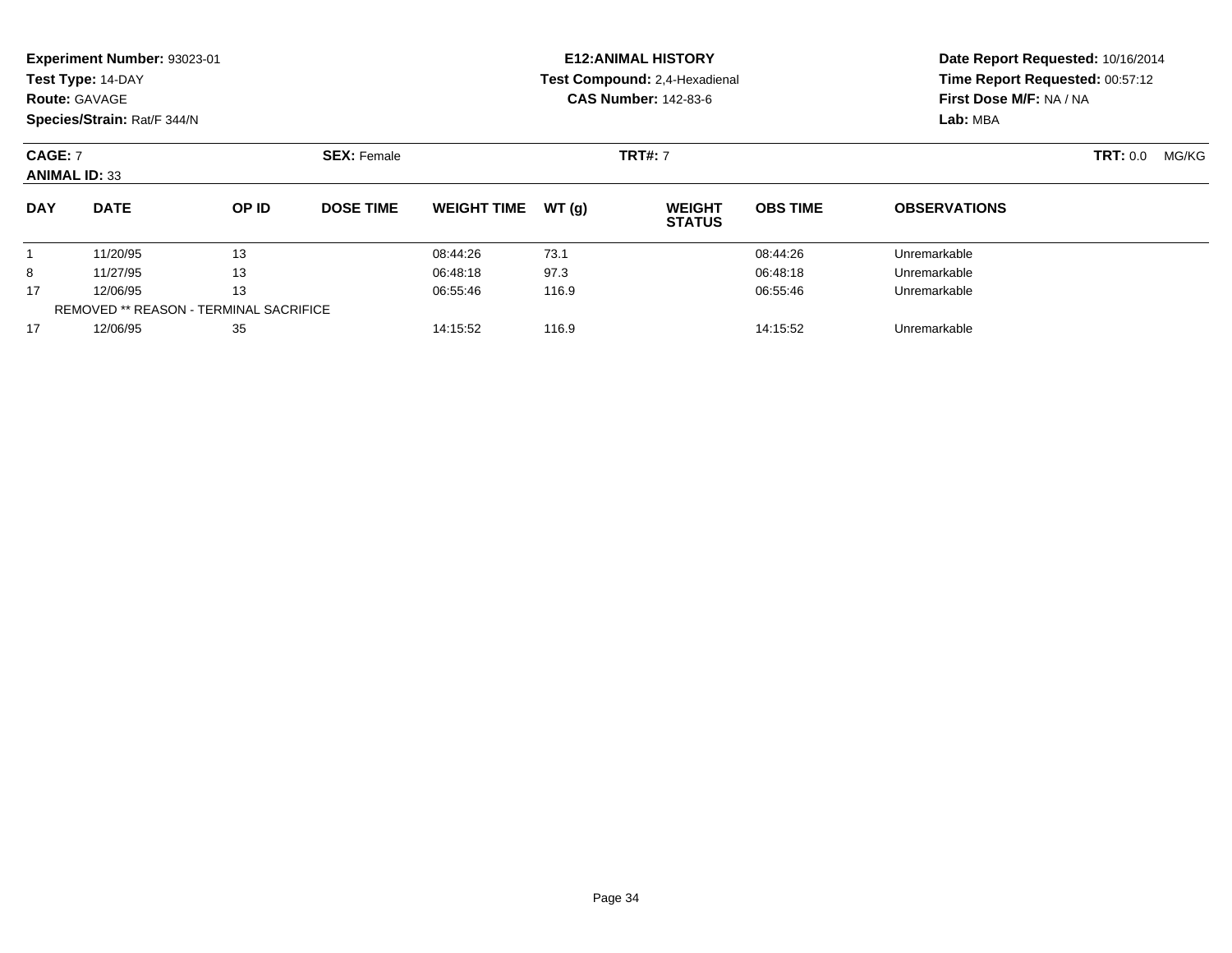| <b>Route: GAVAGE</b>                                                  | Experiment Number: 93023-01<br>Test Type: 14-DAY<br>Species/Strain: Rat/F 344/N |       |                               |                    |       | <b>E12: ANIMAL HISTORY</b><br>Test Compound: 2,4-Hexadienal<br><b>CAS Number: 142-83-6</b> | Date Report Requested: 10/16/2014<br>Time Report Requested: 00:57:12<br>First Dose M/F: NA / NA<br>Lab: MBA |                     |                          |
|-----------------------------------------------------------------------|---------------------------------------------------------------------------------|-------|-------------------------------|--------------------|-------|--------------------------------------------------------------------------------------------|-------------------------------------------------------------------------------------------------------------|---------------------|--------------------------|
| <b>CAGE: 7</b>                                                        | <b>SEX: Female</b><br><b>ANIMAL ID: 34</b>                                      |       |                               |                    |       | <b>TRT#: 7</b>                                                                             |                                                                                                             |                     | <b>TRT:</b> 0.0<br>MG/KG |
| <b>DAY</b>                                                            | <b>DATE</b>                                                                     | OP ID | <b>DOSE TIME</b>              | <b>WEIGHT TIME</b> | WT(g) | <b>WEIGHT</b><br><b>STATUS</b>                                                             | <b>OBS TIME</b>                                                                                             | <b>OBSERVATIONS</b> |                          |
|                                                                       | 11/20/95                                                                        | 13    |                               | 08:44:26           | 92.8  |                                                                                            | 08:44:26                                                                                                    | Unremarkable        |                          |
| 8                                                                     | 11/27/95                                                                        | 13    |                               | 06:48:18           | 116.9 |                                                                                            | 06:48:18                                                                                                    | Unremarkable        |                          |
| 13<br>17<br>12/06/95<br><b>REMOVED ** REASON - TERMINAL SACRIFICE</b> |                                                                                 |       | 06:55:46                      | 139.1              |       | 06:55:46                                                                                   | Unremarkable                                                                                                |                     |                          |
| 17                                                                    | 35<br>12/06/95                                                                  |       | 139.1<br>14:15:52<br>14:15:52 |                    |       |                                                                                            | Unremarkable                                                                                                |                     |                          |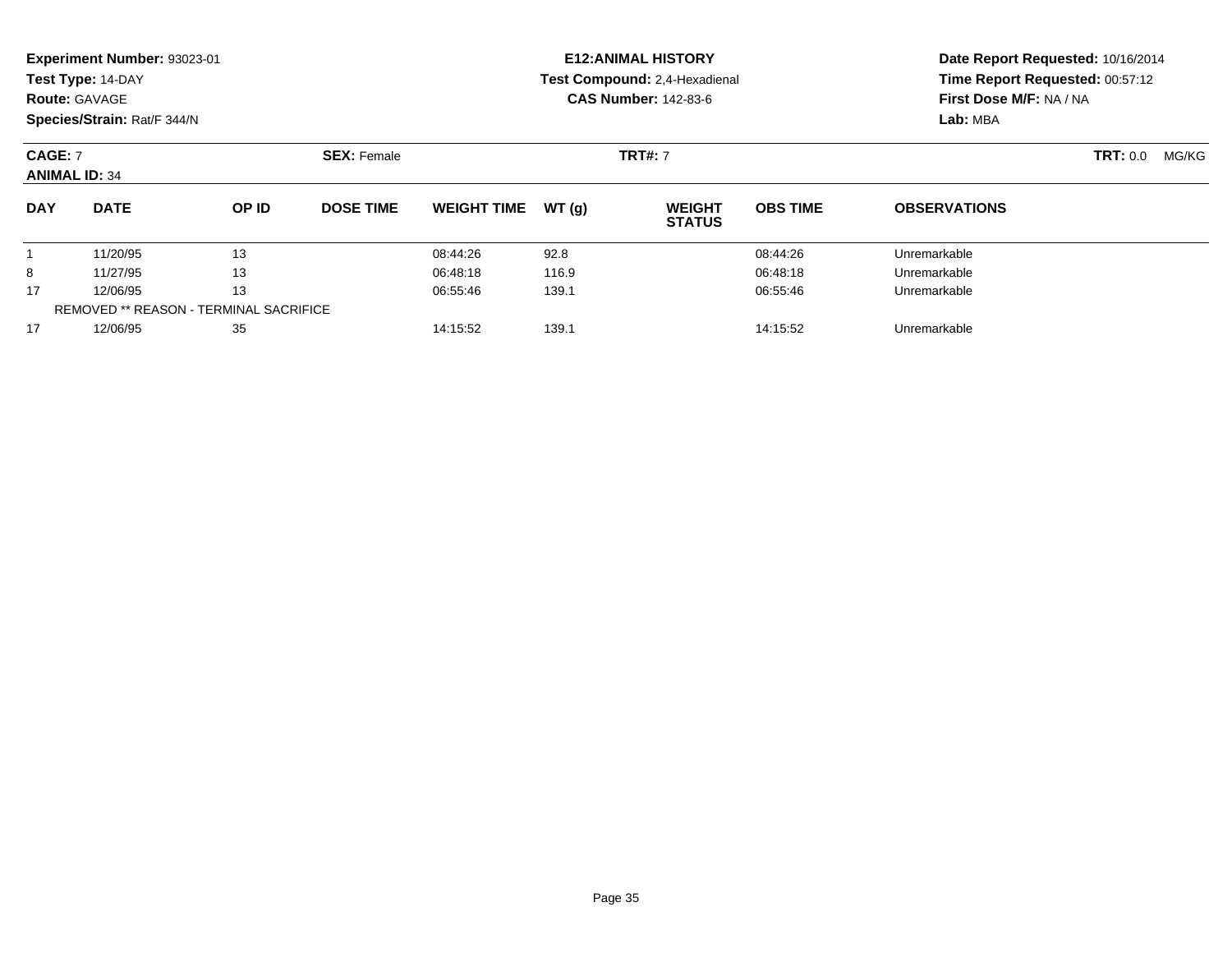|                                               | Experiment Number: 93023-01<br>Test Type: 14-DAY<br><b>Route: GAVAGE</b><br>Species/Strain: Rat/F 344/N |       |                               |                    |       | <b>E12: ANIMAL HISTORY</b><br>Test Compound: 2,4-Hexadienal<br><b>CAS Number: 142-83-6</b> | Date Report Requested: 10/16/2014<br>Time Report Requested: 00:57:12<br>First Dose M/F: NA / NA<br>Lab: MBA |                     |  |
|-----------------------------------------------|---------------------------------------------------------------------------------------------------------|-------|-------------------------------|--------------------|-------|--------------------------------------------------------------------------------------------|-------------------------------------------------------------------------------------------------------------|---------------------|--|
|                                               | <b>SEX: Female</b><br><b>CAGE: 7</b><br><b>ANIMAL ID: 35</b>                                            |       |                               |                    |       | <b>TRT#: 7</b>                                                                             |                                                                                                             | TRT: 0.0<br>MG/KG   |  |
| <b>DAY</b>                                    | <b>DATE</b>                                                                                             | OP ID | <b>DOSE TIME</b>              | <b>WEIGHT TIME</b> | WT(g) | <b>WEIGHT</b><br><b>STATUS</b>                                                             | <b>OBS TIME</b>                                                                                             | <b>OBSERVATIONS</b> |  |
|                                               | 11/20/95                                                                                                | 13    |                               | 08:44:26           | 96.8  |                                                                                            | 08:44:26                                                                                                    | Unremarkable        |  |
| 8                                             | 11/27/95                                                                                                | 13    |                               | 06:48:18           | 118.7 |                                                                                            | 06:48:18                                                                                                    | Unremarkable        |  |
| 17                                            | 12/06/95                                                                                                | 13    |                               | 06:55:46           | 142.4 |                                                                                            | 06:55:46                                                                                                    | Unremarkable        |  |
| <b>REMOVED ** REASON - TERMINAL SACRIFICE</b> |                                                                                                         |       |                               |                    |       |                                                                                            |                                                                                                             |                     |  |
| 35<br>17<br>12/06/95                          |                                                                                                         |       | 14:15:52<br>142.4<br>14:15:52 |                    |       |                                                                                            | Unremarkable                                                                                                |                     |  |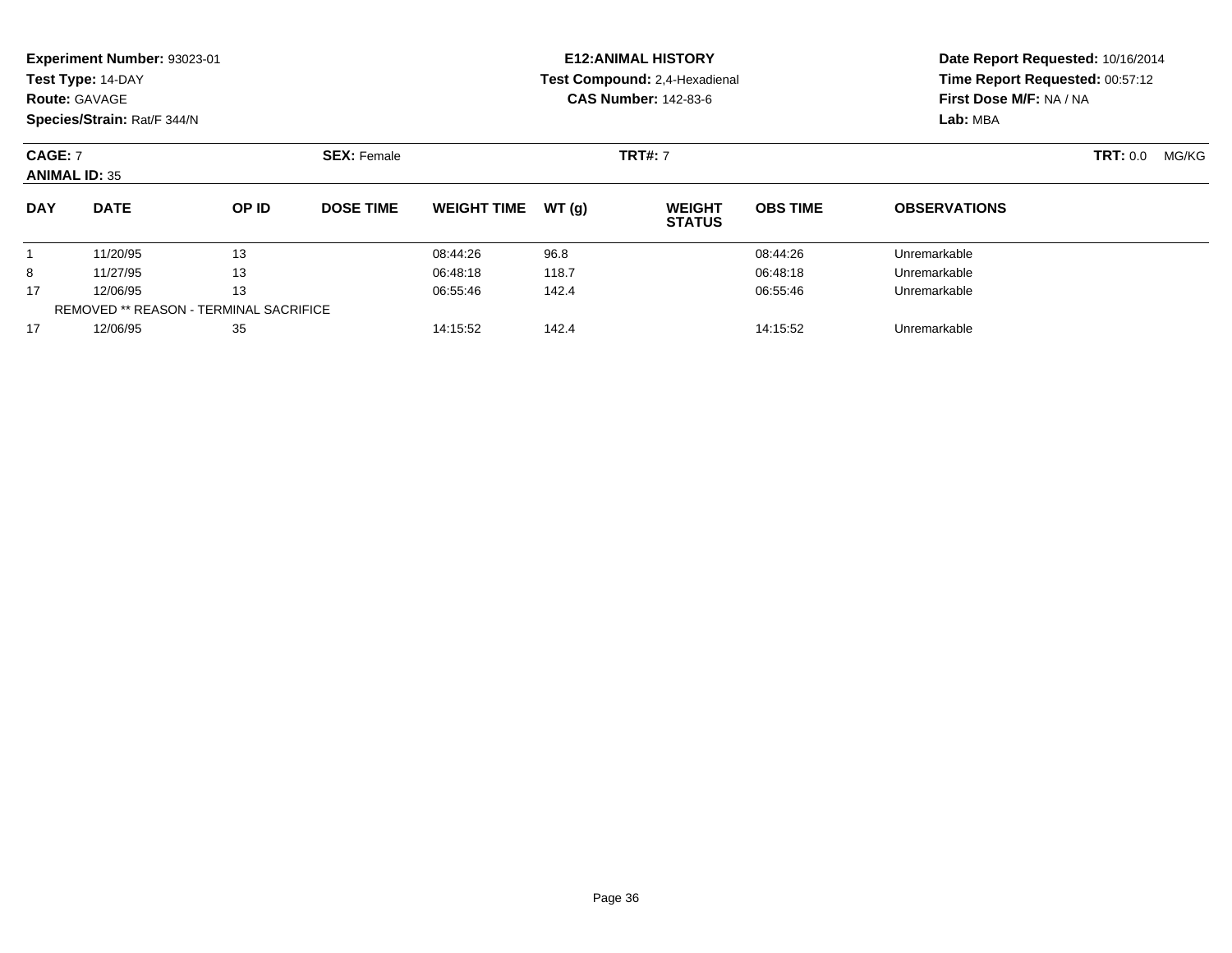|                                               | Experiment Number: 93023-01<br>Test Type: 14-DAY<br><b>Route: GAVAGE</b>  |          |                               |                    |          | <b>E12: ANIMAL HISTORY</b><br>Test Compound: 2,4-Hexadienal<br><b>CAS Number: 142-83-6</b> |                 | Date Report Requested: 10/16/2014<br>Time Report Requested: 00:57:12<br>First Dose M/F: NA / NA<br>Lab: MBA |  |
|-----------------------------------------------|---------------------------------------------------------------------------|----------|-------------------------------|--------------------|----------|--------------------------------------------------------------------------------------------|-----------------|-------------------------------------------------------------------------------------------------------------|--|
| CAGE: 8                                       | Species/Strain: Rat/F 344/N<br><b>SEX: Female</b><br><b>ANIMAL ID: 36</b> |          |                               |                    |          | <b>TRT#: 8</b>                                                                             |                 | TRT: 3.0<br>MG/KG                                                                                           |  |
| <b>DAY</b>                                    | <b>DATE</b>                                                               | OP ID    | <b>DOSE TIME</b>              | <b>WEIGHT TIME</b> | WT(g)    | <b>WEIGHT</b><br><b>STATUS</b>                                                             | <b>OBS TIME</b> | <b>OBSERVATIONS</b>                                                                                         |  |
| 1                                             | 11/20/95                                                                  | 13       |                               | 08:46:40           | 98.2     |                                                                                            | 08:46:40        | Unremarkable                                                                                                |  |
| 8                                             | 11/27/95                                                                  | 13       |                               | 06:51:56           | 117.5    |                                                                                            | 06:51:56        | Unremarkable                                                                                                |  |
| 13<br>17<br>12/06/95                          |                                                                           | 06:58:38 | 146.5                         |                    | 06:58:38 | Unremarkable                                                                               |                 |                                                                                                             |  |
| <b>REMOVED ** REASON - TERMINAL SACRIFICE</b> |                                                                           |          |                               |                    |          |                                                                                            |                 |                                                                                                             |  |
| 35<br>17<br>12/06/95                          |                                                                           |          | 14:15:54<br>146.5<br>14:15:54 |                    |          |                                                                                            | Unremarkable    |                                                                                                             |  |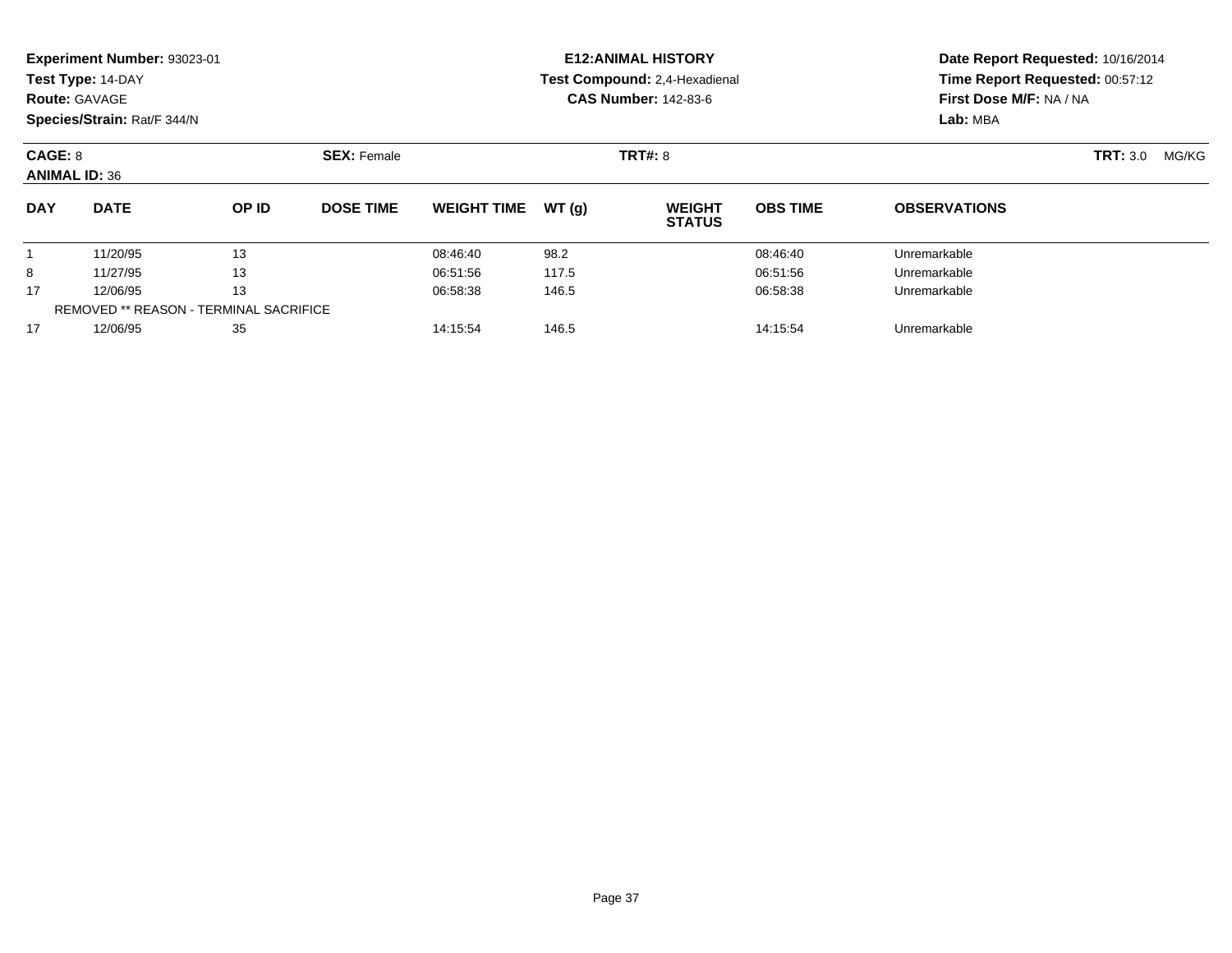|            | Experiment Number: 93023-01<br>Test Type: 14-DAY<br><b>Route: GAVAGE</b><br>Species/Strain: Rat/F 344/N |       |                  |                    |       | <b>E12: ANIMAL HISTORY</b><br>Test Compound: 2,4-Hexadienal<br><b>CAS Number: 142-83-6</b> | Date Report Requested: 10/16/2014<br>Time Report Requested: 00:57:12<br>First Dose M/F: NA / NA<br>Lab: MBA |                          |  |
|------------|---------------------------------------------------------------------------------------------------------|-------|------------------|--------------------|-------|--------------------------------------------------------------------------------------------|-------------------------------------------------------------------------------------------------------------|--------------------------|--|
| CAGE: 8    | <b>SEX: Female</b><br><b>ANIMAL ID: 37</b>                                                              |       |                  |                    |       | TRT#: 8                                                                                    |                                                                                                             | <b>TRT: 3.0</b><br>MG/KG |  |
| <b>DAY</b> | <b>DATE</b>                                                                                             | OP ID | <b>DOSE TIME</b> | <b>WEIGHT TIME</b> | WT(g) | <b>WEIGHT</b><br><b>STATUS</b>                                                             | <b>OBS TIME</b>                                                                                             | <b>OBSERVATIONS</b>      |  |
|            | 11/20/95                                                                                                | 13    |                  | 08:46:40           | 78.7  |                                                                                            | 08:46:40                                                                                                    | Unremarkable             |  |
| 8          | 11/27/95                                                                                                | 13    |                  | 06:51:56           | 103.0 |                                                                                            | 06:51:56                                                                                                    | Unremarkable             |  |
| 17         | 13<br>12/06/95<br><b>REMOVED ** REASON - TERMINAL SACRIFICE</b>                                         |       | 06:58:38         | 123.6              |       | 06:58:38                                                                                   | Unremarkable                                                                                                |                          |  |
| 17         | 12/06/95                                                                                                |       |                  | 14:15:54           | 123.6 |                                                                                            | 14:15:54                                                                                                    | Unremarkable             |  |
|            | 35                                                                                                      |       |                  |                    |       |                                                                                            |                                                                                                             |                          |  |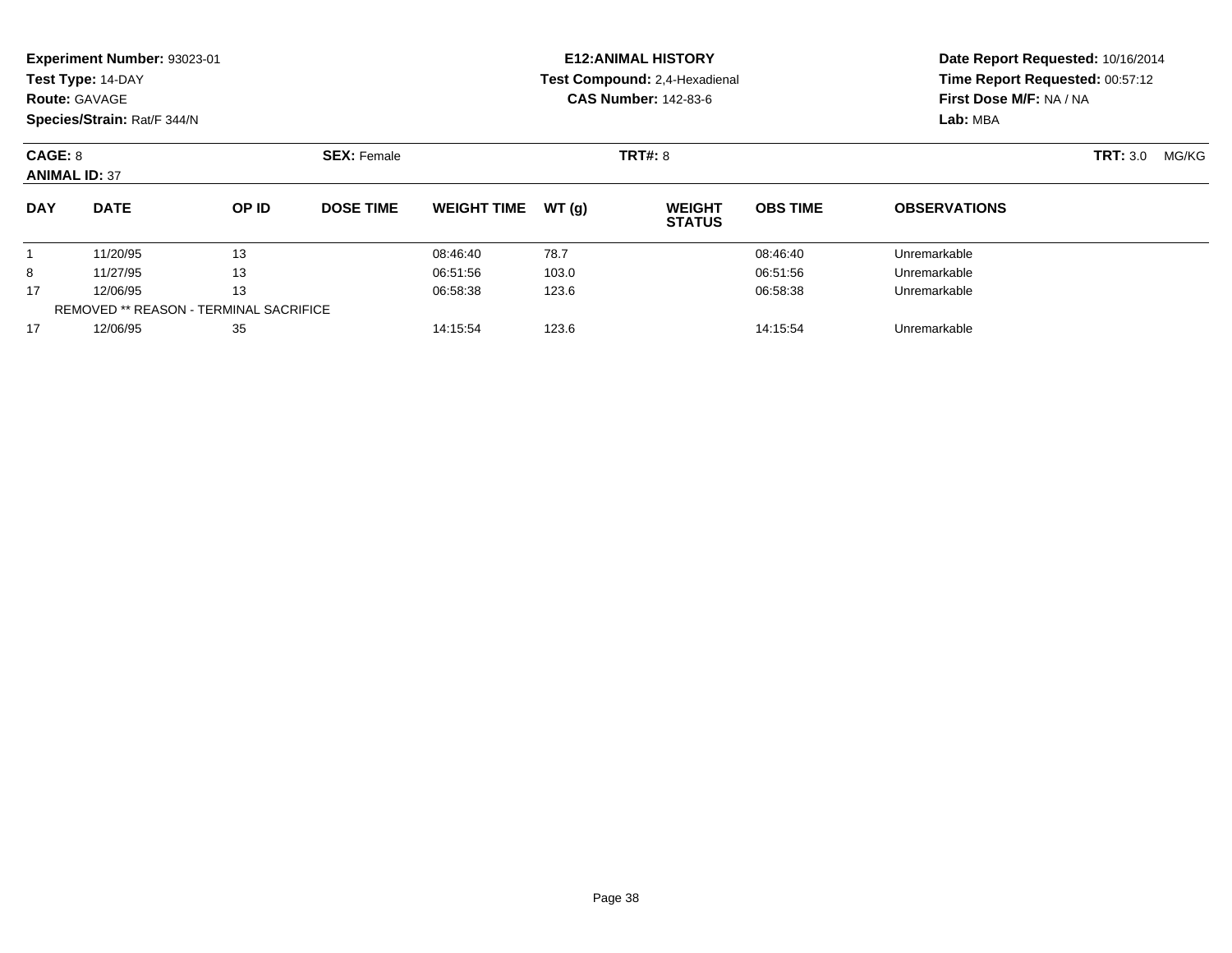| <b>Route: GAVAGE</b>                                                  | Experiment Number: 93023-01<br>Test Type: 14-DAY<br>Species/Strain: Rat/F 344/N |          |                  |                               |          | <b>E12: ANIMAL HISTORY</b><br>Test Compound: 2,4-Hexadienal<br><b>CAS Number: 142-83-6</b> | Time Report Requested: 00:57:12<br>First Dose M/F: NA / NA<br>Lab: MBA | Date Report Requested: 10/16/2014 |                          |
|-----------------------------------------------------------------------|---------------------------------------------------------------------------------|----------|------------------|-------------------------------|----------|--------------------------------------------------------------------------------------------|------------------------------------------------------------------------|-----------------------------------|--------------------------|
| CAGE: 8                                                               | <b>SEX: Female</b><br><b>ANIMAL ID: 38</b>                                      |          |                  |                               |          | <b>TRT#: 8</b>                                                                             |                                                                        |                                   | <b>TRT: 3.0</b><br>MG/KG |
| <b>DAY</b>                                                            | <b>DATE</b>                                                                     | OP ID    | <b>DOSE TIME</b> | <b>WEIGHT TIME</b>            | WT(g)    | <b>WEIGHT</b><br><b>STATUS</b>                                                             | <b>OBS TIME</b>                                                        | <b>OBSERVATIONS</b>               |                          |
|                                                                       | 11/20/95                                                                        | 13       |                  | 08:46:40                      | 98.5     |                                                                                            | 08:46:40                                                               | Unremarkable                      |                          |
| 8                                                                     | 11/27/95                                                                        | 13       |                  | 06:51:56                      | 120.0    |                                                                                            | 06:51:56                                                               | Unremarkable                      |                          |
| 13<br>17<br>12/06/95<br><b>REMOVED ** REASON - TERMINAL SACRIFICE</b> |                                                                                 | 06:58:38 | 137.6            |                               | 06:58:38 | Unremarkable                                                                               |                                                                        |                                   |                          |
| 17                                                                    | 35<br>12/06/95                                                                  |          |                  | 137.6<br>14:15:54<br>14:15:54 |          |                                                                                            |                                                                        | Unremarkable                      |                          |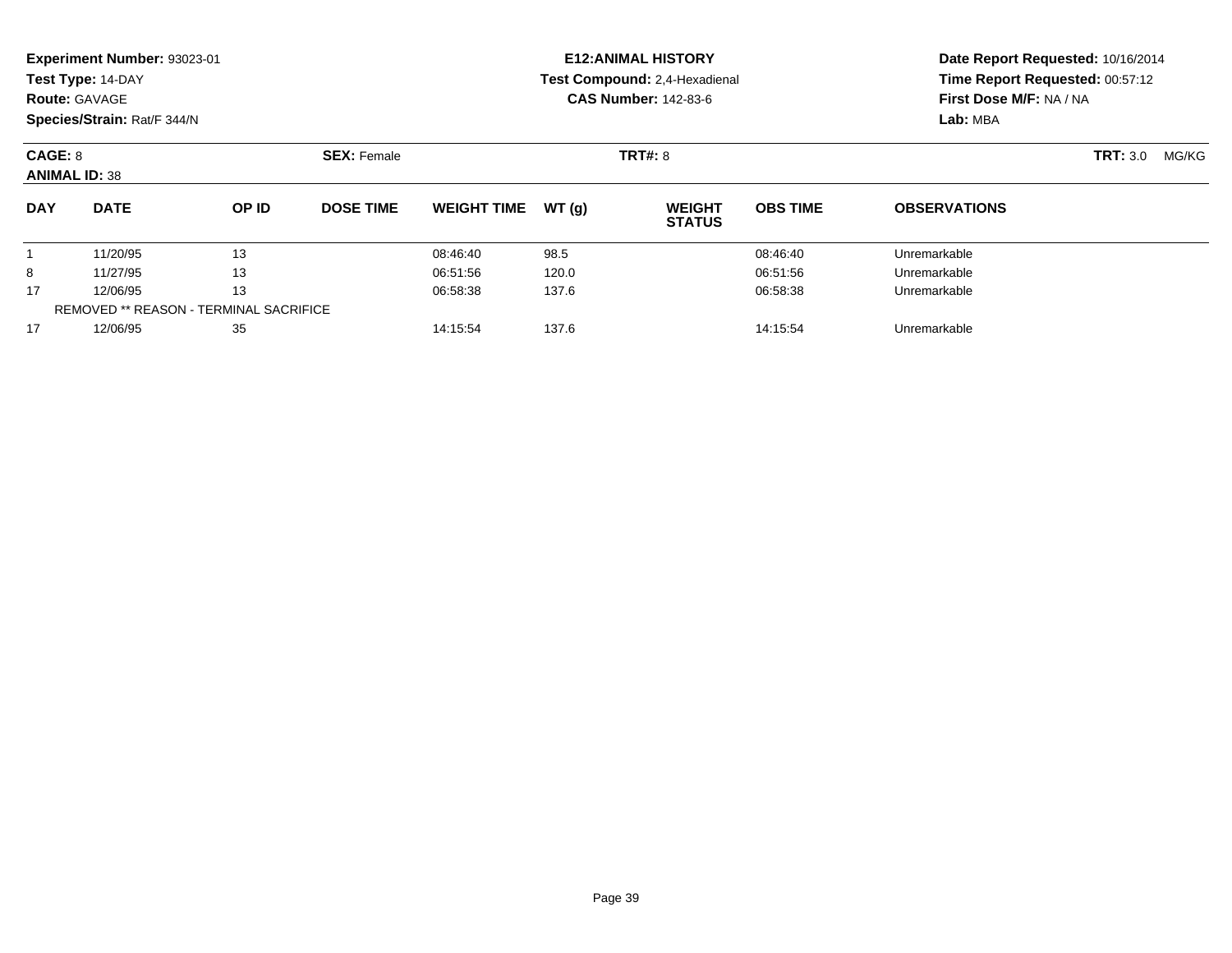|            | Experiment Number: 93023-01<br>Test Type: 14-DAY<br><b>Route: GAVAGE</b><br>Species/Strain: Rat/F 344/N |       |                               |                    |       | <b>E12: ANIMAL HISTORY</b><br>Test Compound: 2,4-Hexadienal<br><b>CAS Number: 142-83-6</b> | Date Report Requested: 10/16/2014<br>Time Report Requested: 00:57:12<br>First Dose M/F: NA / NA<br>Lab: MBA |                          |  |
|------------|---------------------------------------------------------------------------------------------------------|-------|-------------------------------|--------------------|-------|--------------------------------------------------------------------------------------------|-------------------------------------------------------------------------------------------------------------|--------------------------|--|
| CAGE: 8    | <b>SEX: Female</b><br><b>ANIMAL ID: 39</b>                                                              |       |                               |                    |       | <b>TRT#: 8</b>                                                                             |                                                                                                             | <b>TRT: 3.0</b><br>MG/KG |  |
| <b>DAY</b> | <b>DATE</b>                                                                                             | OP ID | <b>DOSE TIME</b>              | <b>WEIGHT TIME</b> | WT(g) | <b>WEIGHT</b><br><b>STATUS</b>                                                             | <b>OBS TIME</b>                                                                                             | <b>OBSERVATIONS</b>      |  |
|            | 11/20/95                                                                                                | 13    |                               | 08:46:40           | 82.9  |                                                                                            | 08:46:40                                                                                                    | Unremarkable             |  |
| 8          | 11/27/95                                                                                                | 13    |                               | 06:51:56           | 106.1 |                                                                                            | 06:51:56                                                                                                    | Unremarkable             |  |
| 17         | 13<br>12/06/95                                                                                          |       | 06:58:38                      | 129.6              |       | 06:58:38                                                                                   | Unremarkable                                                                                                |                          |  |
|            | <b>REMOVED ** REASON - TERMINAL SACRIFICE</b>                                                           |       |                               |                    |       |                                                                                            |                                                                                                             |                          |  |
| 17         | 35<br>12/06/95                                                                                          |       | 14:15:54<br>129.6<br>14:15:54 |                    |       |                                                                                            | Unremarkable                                                                                                |                          |  |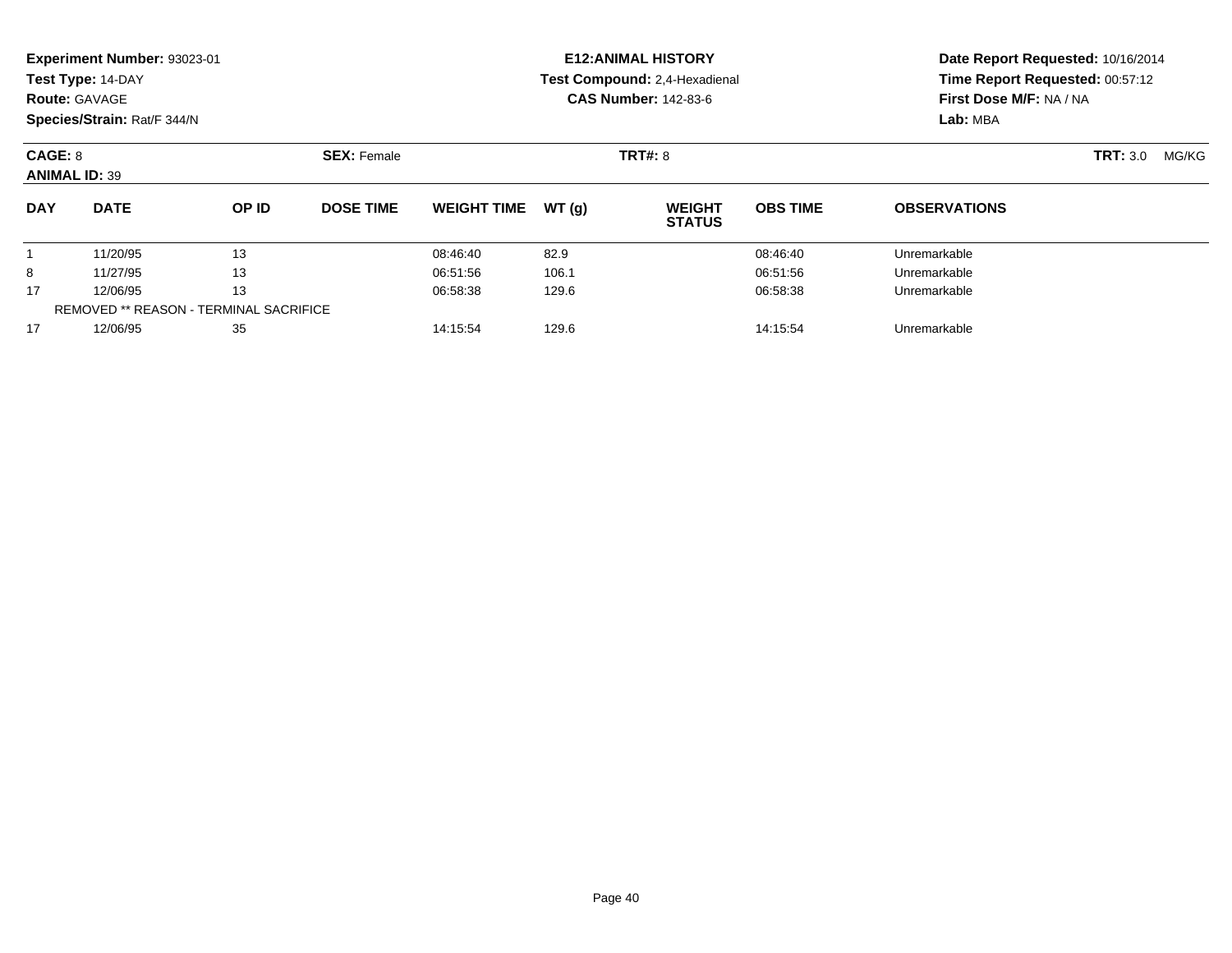| <b>Route: GAVAGE</b>                                                  | Experiment Number: 93023-01<br>Test Type: 14-DAY<br>Species/Strain: Rat/F 344/N |          |                  |                               |          | <b>E12: ANIMAL HISTORY</b><br>Test Compound: 2,4-Hexadienal<br><b>CAS Number: 142-83-6</b> | Time Report Requested: 00:57:12<br>First Dose M/F: NA / NA<br>Lab: MBA | Date Report Requested: 10/16/2014 |                   |
|-----------------------------------------------------------------------|---------------------------------------------------------------------------------|----------|------------------|-------------------------------|----------|--------------------------------------------------------------------------------------------|------------------------------------------------------------------------|-----------------------------------|-------------------|
|                                                                       | <b>SEX: Female</b><br>CAGE: 8<br><b>ANIMAL ID: 40</b>                           |          |                  |                               |          | <b>TRT#: 8</b>                                                                             |                                                                        |                                   | TRT: 3.0<br>MG/KG |
| <b>DAY</b>                                                            | <b>DATE</b>                                                                     | OP ID    | <b>DOSE TIME</b> | <b>WEIGHT TIME</b>            | WT(g)    | <b>WEIGHT</b><br><b>STATUS</b>                                                             | <b>OBS TIME</b>                                                        | <b>OBSERVATIONS</b>               |                   |
|                                                                       | 11/20/95                                                                        | 13       |                  | 08:46:40                      | 85.4     |                                                                                            | 08:46:40                                                               | Unremarkable                      |                   |
| 8                                                                     | 11/27/95                                                                        | 13       |                  | 06:51:56                      | 112.1    |                                                                                            | 06:51:56                                                               | Unremarkable                      |                   |
| 13<br>17<br>12/06/95<br><b>REMOVED ** REASON - TERMINAL SACRIFICE</b> |                                                                                 | 06:58:38 | 134.5            |                               | 06:58:38 | Unremarkable                                                                               |                                                                        |                                   |                   |
| 17                                                                    | 35<br>12/06/95                                                                  |          |                  | 134.5<br>14:15:54<br>14:15:54 |          |                                                                                            |                                                                        | Unremarkable                      |                   |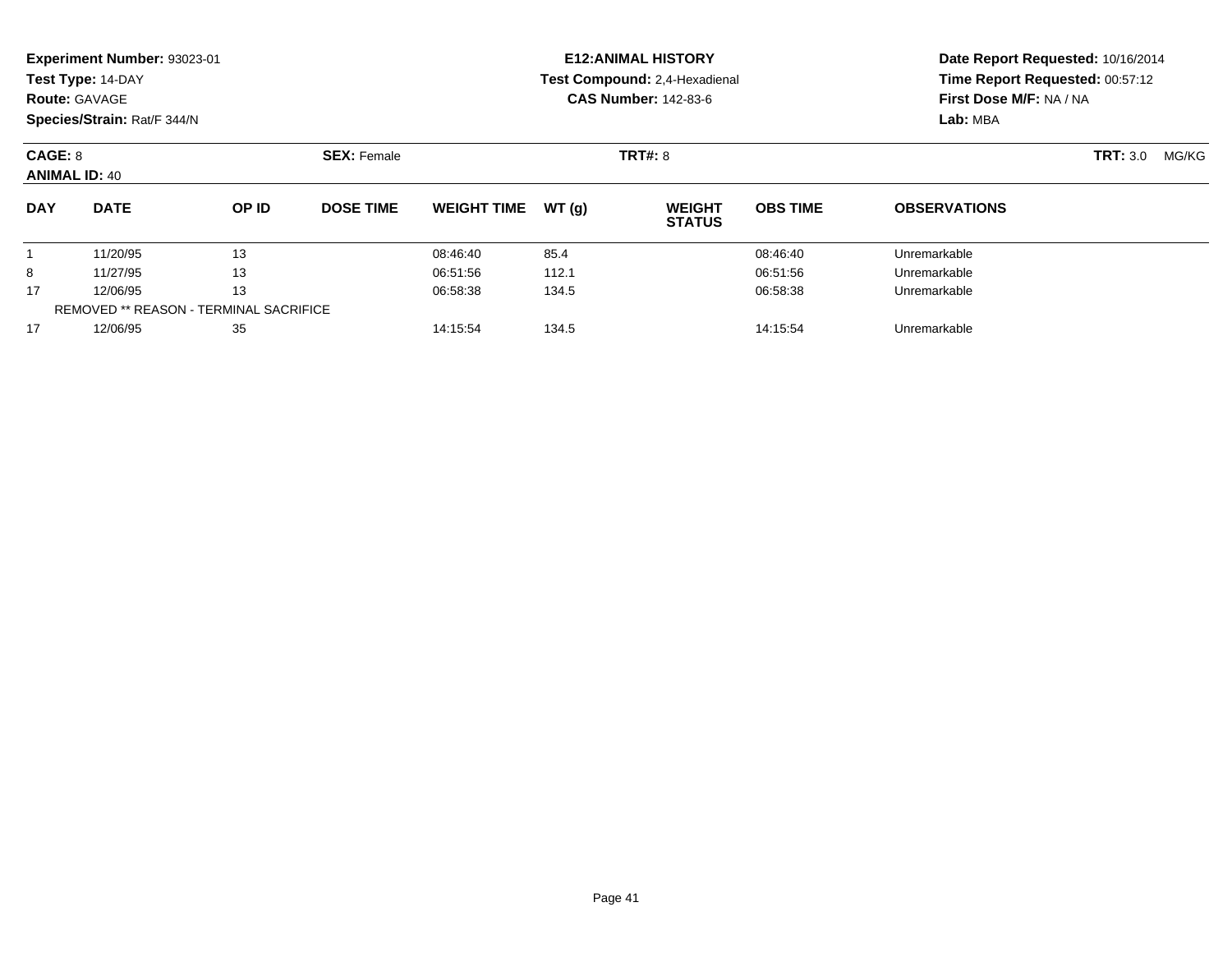| <b>Route: GAVAGE</b>                                                  | Experiment Number: 93023-01<br>Test Type: 14-DAY<br>Species/Strain: Rat/F 344/N |          |                    |                               |          | <b>E12: ANIMAL HISTORY</b><br>Test Compound: 2,4-Hexadienal<br><b>CAS Number: 142-83-6</b> | Time Report Requested: 00:57:12<br>First Dose M/F: NA / NA<br>Lab: MBA | Date Report Requested: 10/16/2014 |                          |  |
|-----------------------------------------------------------------------|---------------------------------------------------------------------------------|----------|--------------------|-------------------------------|----------|--------------------------------------------------------------------------------------------|------------------------------------------------------------------------|-----------------------------------|--------------------------|--|
| CAGE: 9<br><b>ANIMAL ID: 41</b>                                       |                                                                                 |          | <b>SEX: Female</b> |                               |          | <b>TRT#: 9</b>                                                                             |                                                                        |                                   | <b>TRT: 9.0</b><br>MG/KG |  |
| <b>DAY</b>                                                            | <b>DATE</b>                                                                     | OP ID    | <b>DOSE TIME</b>   | <b>WEIGHT TIME</b>            | WT(g)    | <b>WEIGHT</b><br><b>STATUS</b>                                                             | <b>OBS TIME</b>                                                        | <b>OBSERVATIONS</b>               |                          |  |
|                                                                       | 11/20/95                                                                        | 13       |                    | 08:49:02                      | 83.0     |                                                                                            | 08:49:02                                                               | Unremarkable                      |                          |  |
| 8                                                                     | 11/27/95                                                                        | 13       |                    | 06:54:26                      | 107.6    |                                                                                            | 06:54:26                                                               | Unremarkable                      |                          |  |
| 13<br>17<br>12/06/95<br><b>REMOVED ** REASON - TERMINAL SACRIFICE</b> |                                                                                 | 07:00:46 | 131.0              |                               | 07:00:46 | Unremarkable                                                                               |                                                                        |                                   |                          |  |
| 17                                                                    | 35<br>12/06/95                                                                  |          |                    | 131.0<br>14:15:56<br>14:15:56 |          |                                                                                            |                                                                        | Unremarkable                      |                          |  |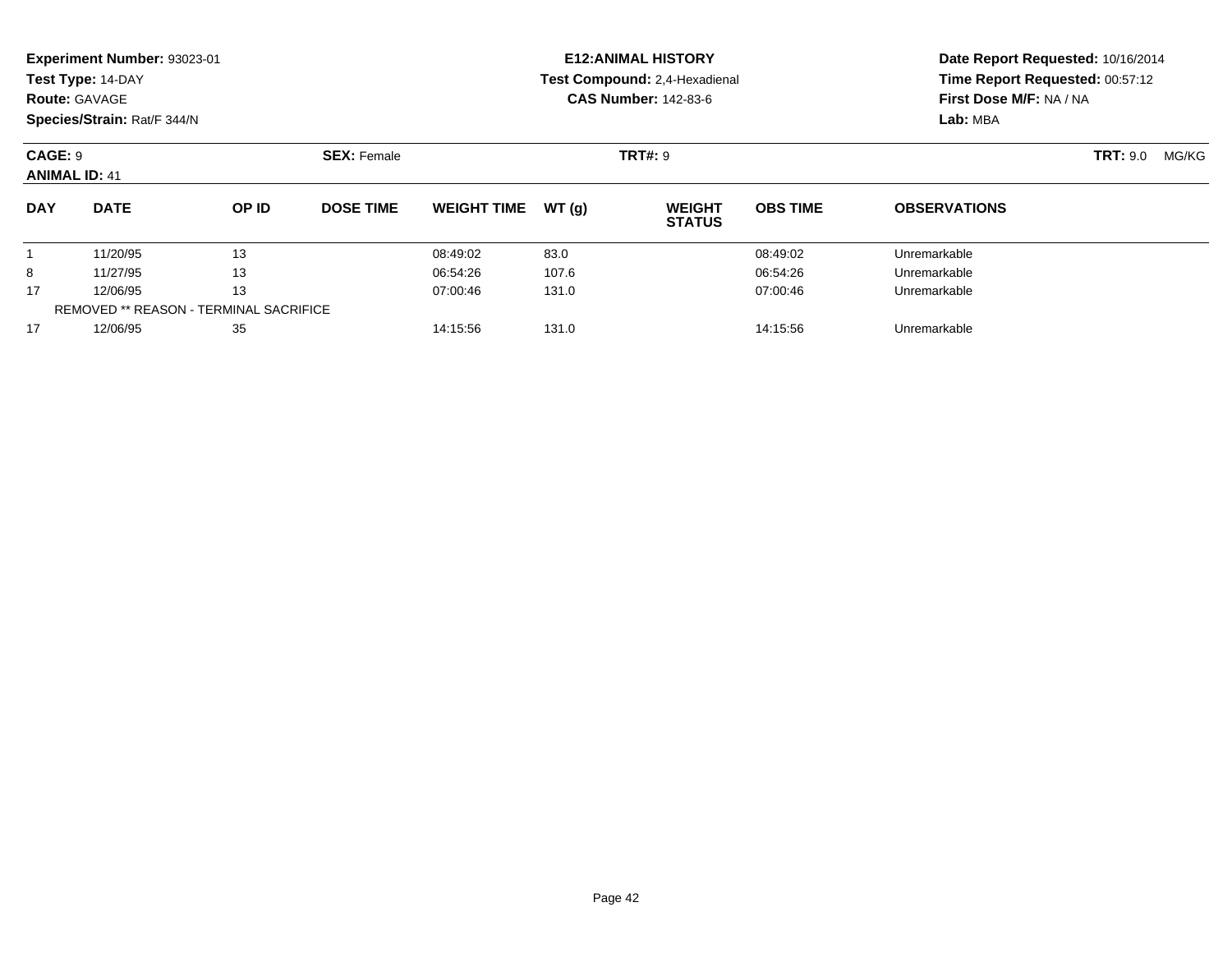|                                               | Experiment Number: 93023-01<br>Test Type: 14-DAY<br><b>Route: GAVAGE</b><br>Species/Strain: Rat/F 344/N |       |                               |                    |       | <b>E12: ANIMAL HISTORY</b><br>Test Compound: 2,4-Hexadienal<br><b>CAS Number: 142-83-6</b> | Time Report Requested: 00:57:12<br>First Dose M/F: NA / NA<br>Lab: MBA | Date Report Requested: 10/16/2014 |                          |
|-----------------------------------------------|---------------------------------------------------------------------------------------------------------|-------|-------------------------------|--------------------|-------|--------------------------------------------------------------------------------------------|------------------------------------------------------------------------|-----------------------------------|--------------------------|
|                                               | CAGE: 9<br><b>SEX: Female</b><br><b>ANIMAL ID: 42</b>                                                   |       |                               | <b>TRT#: 9</b>     |       |                                                                                            |                                                                        |                                   | <b>TRT: 9.0</b><br>MG/KG |
| <b>DAY</b>                                    | <b>DATE</b>                                                                                             | OP ID | <b>DOSE TIME</b>              | <b>WEIGHT TIME</b> | WT(q) | <b>WEIGHT</b><br><b>STATUS</b>                                                             | <b>OBS TIME</b>                                                        | <b>OBSERVATIONS</b>               |                          |
|                                               | 11/20/95                                                                                                | 13    |                               | 08:49:02           | 103.3 |                                                                                            | 08:49:02                                                               | Unremarkable                      |                          |
| 8                                             | 11/27/95                                                                                                | 13    |                               | 06:54:26           | 125.7 |                                                                                            | 06:54:26                                                               | Unremarkable                      |                          |
| 17                                            | 13<br>12/06/95                                                                                          |       | 07:00:46                      | 150.1              |       | 07:00:46                                                                                   | Unremarkable                                                           |                                   |                          |
| <b>REMOVED ** REASON - TERMINAL SACRIFICE</b> |                                                                                                         |       |                               |                    |       |                                                                                            |                                                                        |                                   |                          |
| 17                                            | 35<br>12/06/95                                                                                          |       | 150.1<br>14:15:56<br>14:15:56 |                    |       |                                                                                            | Unremarkable                                                           |                                   |                          |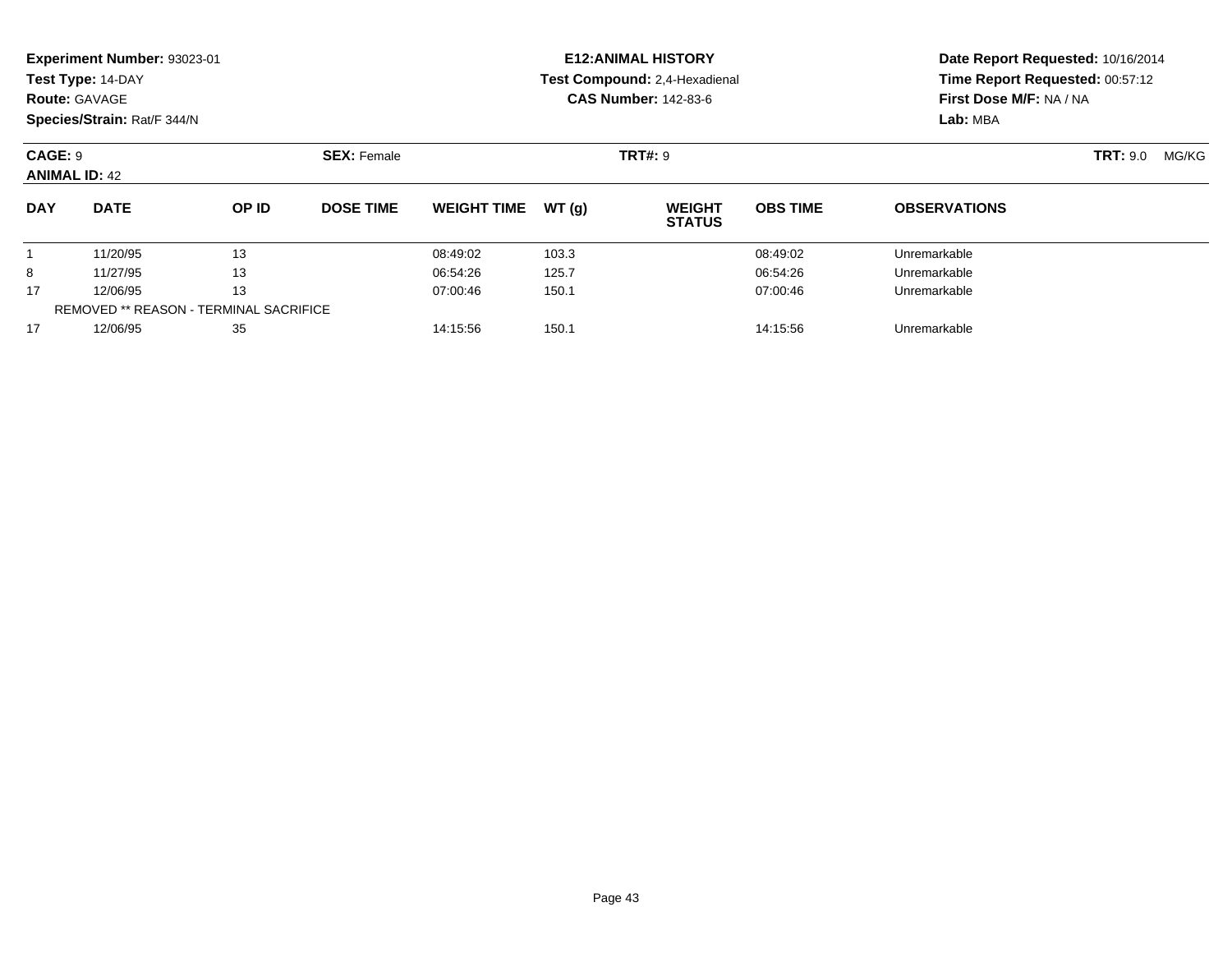| <b>Route: GAVAGE</b>                                                  | Experiment Number: 93023-01<br>Test Type: 14-DAY<br>Species/Strain: Rat/F 344/N |          |                  |                               |          | <b>E12: ANIMAL HISTORY</b><br>Test Compound: 2,4-Hexadienal<br><b>CAS Number: 142-83-6</b> | Time Report Requested: 00:57:12<br>First Dose M/F: NA / NA<br>Lab: MBA | Date Report Requested: 10/16/2014 |                          |
|-----------------------------------------------------------------------|---------------------------------------------------------------------------------|----------|------------------|-------------------------------|----------|--------------------------------------------------------------------------------------------|------------------------------------------------------------------------|-----------------------------------|--------------------------|
| CAGE: 9                                                               | <b>SEX: Female</b><br><b>ANIMAL ID: 43</b>                                      |          |                  |                               |          | <b>TRT#: 9</b>                                                                             |                                                                        |                                   | <b>TRT: 9.0</b><br>MG/KG |
| <b>DAY</b>                                                            | <b>DATE</b>                                                                     | OP ID    | <b>DOSE TIME</b> | <b>WEIGHT TIME</b>            | WT(g)    | <b>WEIGHT</b><br><b>STATUS</b>                                                             | <b>OBS TIME</b>                                                        | <b>OBSERVATIONS</b>               |                          |
|                                                                       | 11/20/95                                                                        | 13       |                  | 08:49:02                      | 84.5     |                                                                                            | 08:49:02                                                               | Unremarkable                      |                          |
| 8                                                                     | 11/27/95                                                                        | 13       |                  | 06:54:26                      | 106.9    |                                                                                            | 06:54:26                                                               | Unremarkable                      |                          |
| 13<br>17<br>12/06/95<br><b>REMOVED ** REASON - TERMINAL SACRIFICE</b> |                                                                                 | 07:00:46 | 131.1            |                               | 07:00:46 | Unremarkable                                                                               |                                                                        |                                   |                          |
| 17                                                                    | 35<br>12/06/95                                                                  |          |                  | 131.1<br>14:15:56<br>14:15:56 |          |                                                                                            |                                                                        | Unremarkable                      |                          |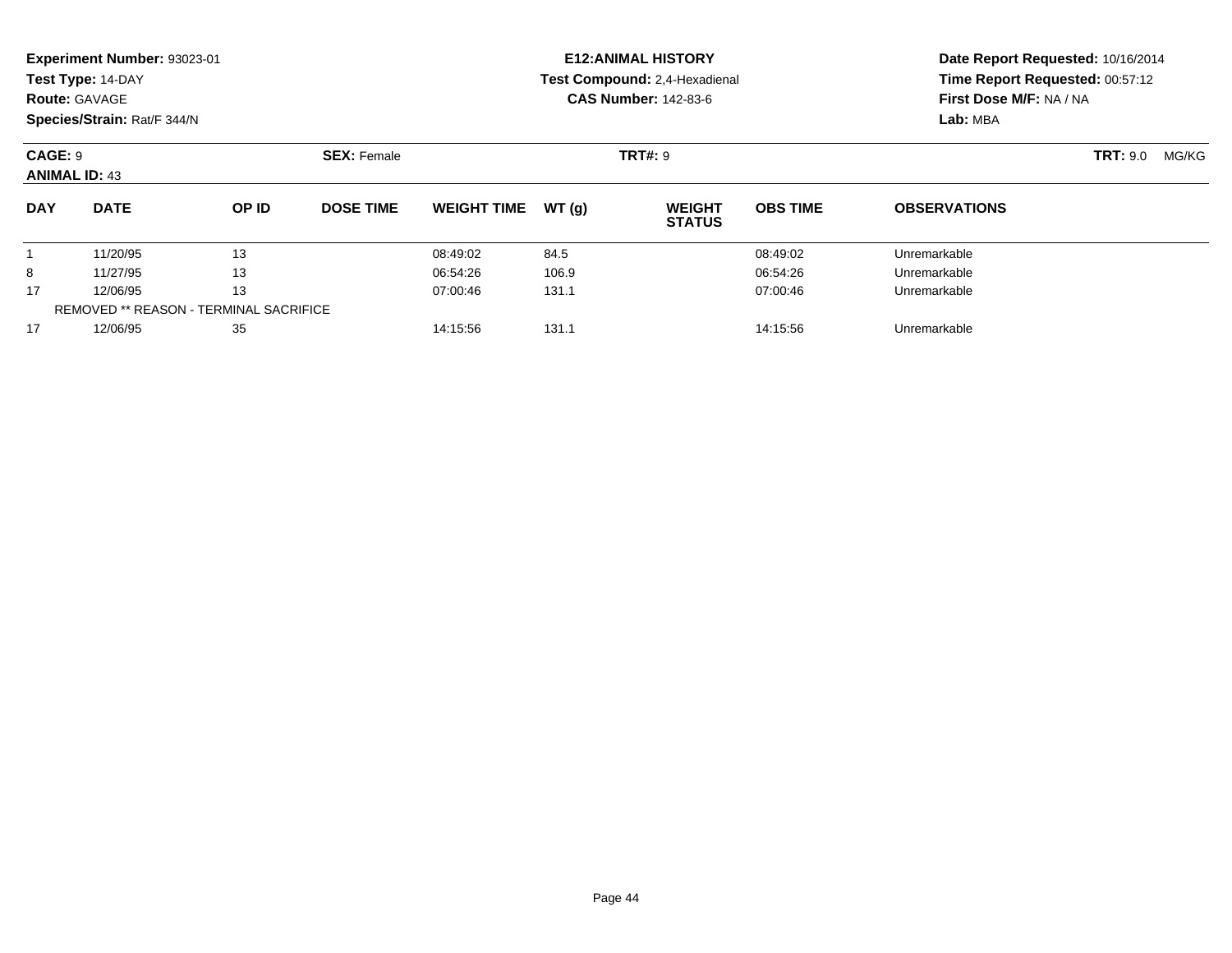|            | Experiment Number: 93023-01<br>Test Type: 14-DAY<br><b>Route: GAVAGE</b><br>Species/Strain: Rat/F 344/N |       |                  |                    |       | <b>E12: ANIMAL HISTORY</b><br>Test Compound: 2,4-Hexadienal<br><b>CAS Number: 142-83-6</b> | Date Report Requested: 10/16/2014<br>Time Report Requested: 00:57:12<br>First Dose M/F: NA / NA<br>Lab: MBA |                          |  |
|------------|---------------------------------------------------------------------------------------------------------|-------|------------------|--------------------|-------|--------------------------------------------------------------------------------------------|-------------------------------------------------------------------------------------------------------------|--------------------------|--|
| CAGE: 9    | <b>SEX: Female</b><br><b>ANIMAL ID: 44</b>                                                              |       |                  |                    |       | <b>TRT#: 9</b>                                                                             |                                                                                                             | <b>TRT: 9.0</b><br>MG/KG |  |
| <b>DAY</b> | <b>DATE</b>                                                                                             | OP ID | <b>DOSE TIME</b> | <b>WEIGHT TIME</b> | WT(g) | <b>WEIGHT</b><br><b>STATUS</b>                                                             | <b>OBS TIME</b>                                                                                             | <b>OBSERVATIONS</b>      |  |
|            | 11/20/95                                                                                                | 13    |                  | 08:49:02           | 75.1  |                                                                                            | 08:49:02                                                                                                    | Unremarkable             |  |
| 8          | 11/27/95                                                                                                | 13    |                  | 06:54:26           | 96.9  |                                                                                            | 06:54:26                                                                                                    | Unremarkable             |  |
| 17         | 13<br>12/06/95                                                                                          |       | 07:00:46         | 115.8              |       | 07:00:46                                                                                   | Unremarkable                                                                                                |                          |  |
|            | <b>REMOVED ** REASON - TERMINAL SACRIFICE</b>                                                           |       |                  |                    |       |                                                                                            |                                                                                                             |                          |  |
| 17         | 12/06/95                                                                                                | 35    |                  | 14:15:56           | 115.8 |                                                                                            | 14:15:56                                                                                                    | Unremarkable             |  |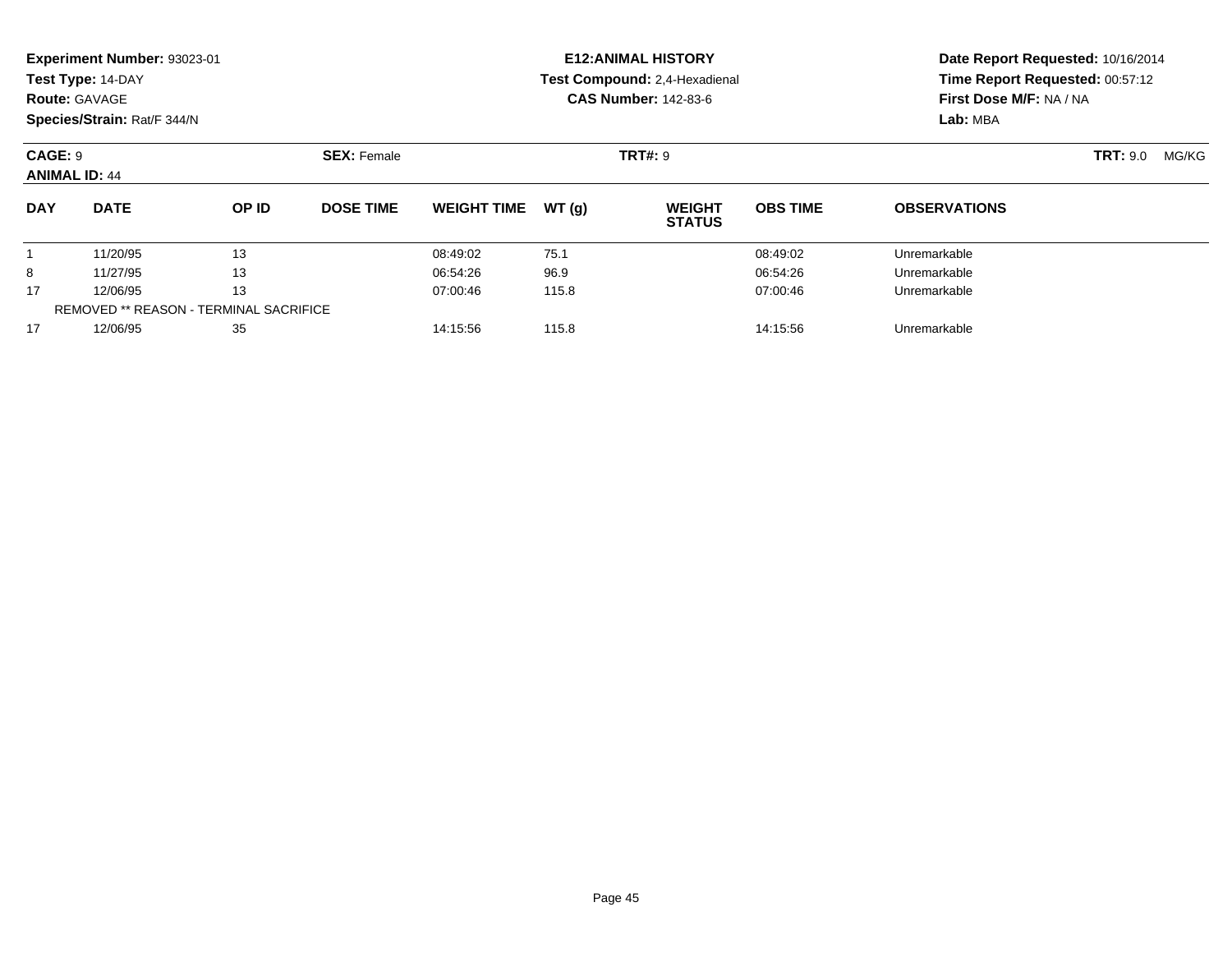| <b>Route: GAVAGE</b>                                                  | Experiment Number: 93023-01<br>Test Type: 14-DAY<br>Species/Strain: Rat/F 344/N |          |                  |                               |          | <b>E12: ANIMAL HISTORY</b><br>Test Compound: 2,4-Hexadienal<br><b>CAS Number: 142-83-6</b> | Date Report Requested: 10/16/2014<br>Time Report Requested: 00:57:12<br>First Dose M/F: NA / NA<br>Lab: MBA |                     |                          |
|-----------------------------------------------------------------------|---------------------------------------------------------------------------------|----------|------------------|-------------------------------|----------|--------------------------------------------------------------------------------------------|-------------------------------------------------------------------------------------------------------------|---------------------|--------------------------|
| CAGE: 9                                                               | <b>SEX: Female</b><br><b>ANIMAL ID: 45</b>                                      |          |                  |                               |          | <b>TRT#: 9</b>                                                                             |                                                                                                             |                     | <b>TRT: 9.0</b><br>MG/KG |
| <b>DAY</b>                                                            | <b>DATE</b>                                                                     | OP ID    | <b>DOSE TIME</b> | <b>WEIGHT TIME</b>            | WT(g)    | <b>WEIGHT</b><br><b>STATUS</b>                                                             | <b>OBS TIME</b>                                                                                             | <b>OBSERVATIONS</b> |                          |
|                                                                       | 11/20/95                                                                        | 13       |                  | 08:49:02                      | 92.2     |                                                                                            | 08:49:02                                                                                                    | Unremarkable        |                          |
| 8                                                                     | 11/27/95                                                                        | 13       |                  | 06:54:26                      | 115.6    |                                                                                            | 06:54:26                                                                                                    | Unremarkable        |                          |
| 13<br>17<br>12/06/95<br><b>REMOVED ** REASON - TERMINAL SACRIFICE</b> |                                                                                 | 07:00:46 | 139.2            |                               | 07:00:46 | Unremarkable                                                                               |                                                                                                             |                     |                          |
| 17                                                                    | 35<br>12/06/95                                                                  |          |                  | 139.2<br>14:15:56<br>14:15:56 |          |                                                                                            |                                                                                                             | Unremarkable        |                          |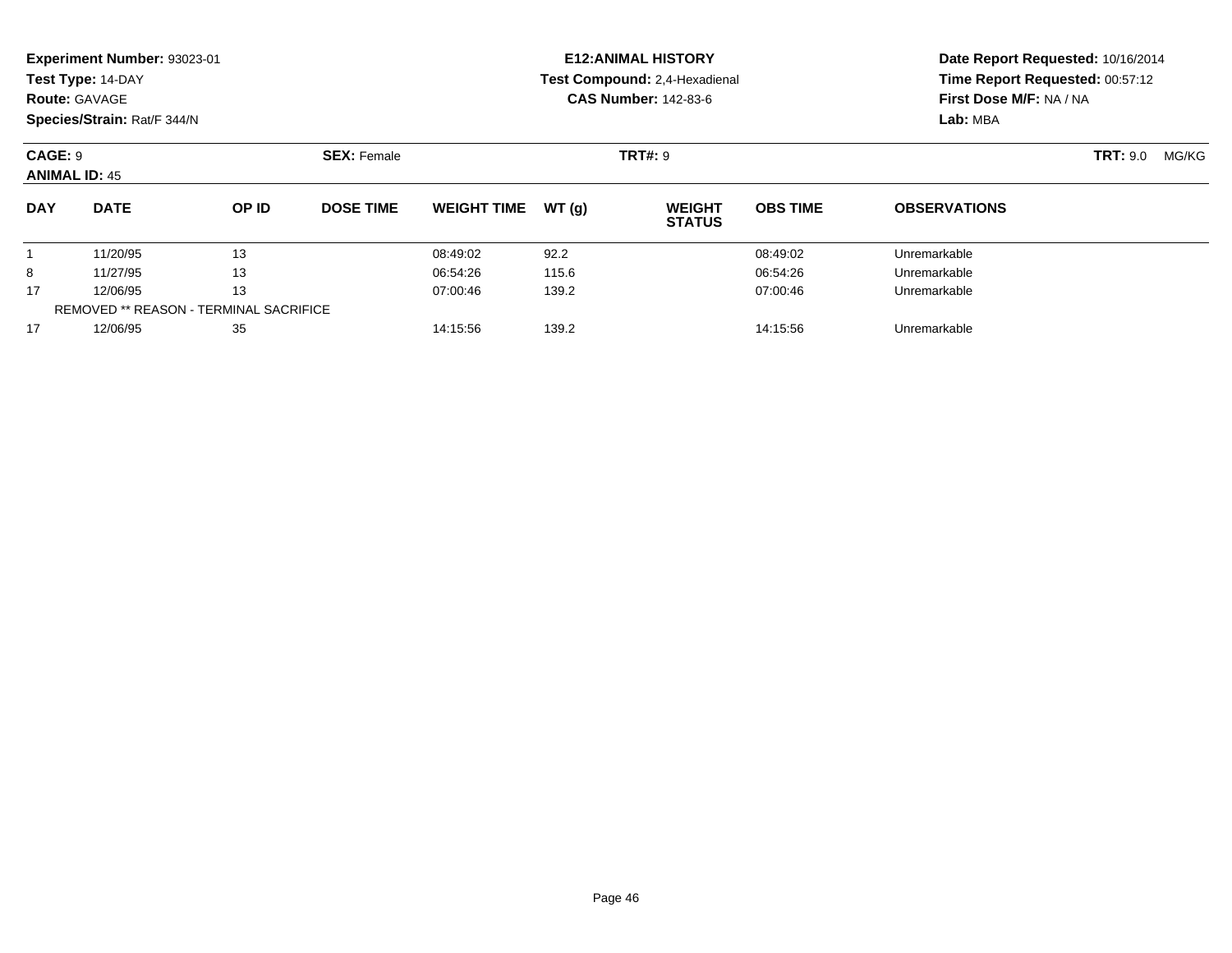|                                                                       | <b>Experiment Number: 93023-01</b><br>Test Type: 14-DAY<br><b>Route: GAVAGE</b><br>Species/Strain: Rat/F 344/N |       |                  |                               |       | <b>E12: ANIMAL HISTORY</b><br>Test Compound: 2,4-Hexadienal<br><b>CAS Number: 142-83-6</b> | Date Report Requested: 10/16/2014<br>Time Report Requested: 00:57:12<br>First Dose M/F: NA / NA<br>Lab: MBA |                           |  |
|-----------------------------------------------------------------------|----------------------------------------------------------------------------------------------------------------|-------|------------------|-------------------------------|-------|--------------------------------------------------------------------------------------------|-------------------------------------------------------------------------------------------------------------|---------------------------|--|
|                                                                       | <b>SEX: Female</b><br><b>CAGE: 10</b><br><b>ANIMAL ID: 46</b>                                                  |       |                  |                               |       | <b>TRT#: 10</b>                                                                            |                                                                                                             | <b>TRT:</b> 27.0<br>MG/KG |  |
| <b>DAY</b>                                                            | <b>DATE</b>                                                                                                    | OP ID | <b>DOSE TIME</b> | <b>WEIGHT TIME</b>            | WT(g) | <b>WEIGHT</b><br><b>STATUS</b>                                                             | <b>OBS TIME</b>                                                                                             | <b>OBSERVATIONS</b>       |  |
|                                                                       | 11/20/95                                                                                                       | 13    |                  | 08:53:02                      | 103.9 |                                                                                            | 08:53:02                                                                                                    | Unremarkable              |  |
| 8                                                                     | 11/27/95                                                                                                       | 13    |                  | 06:57:14                      | 118.6 |                                                                                            | 06:57:14                                                                                                    | Unremarkable              |  |
| 13<br>17<br>12/06/95<br><b>REMOVED ** REASON - TERMINAL SACRIFICE</b> |                                                                                                                |       | 07:02:50         | 137.5                         |       | 07:02:50                                                                                   | Unremarkable                                                                                                |                           |  |
| 17                                                                    | 35<br>12/06/95                                                                                                 |       |                  | 137.5<br>14:15:58<br>14:15:58 |       |                                                                                            |                                                                                                             | Unremarkable              |  |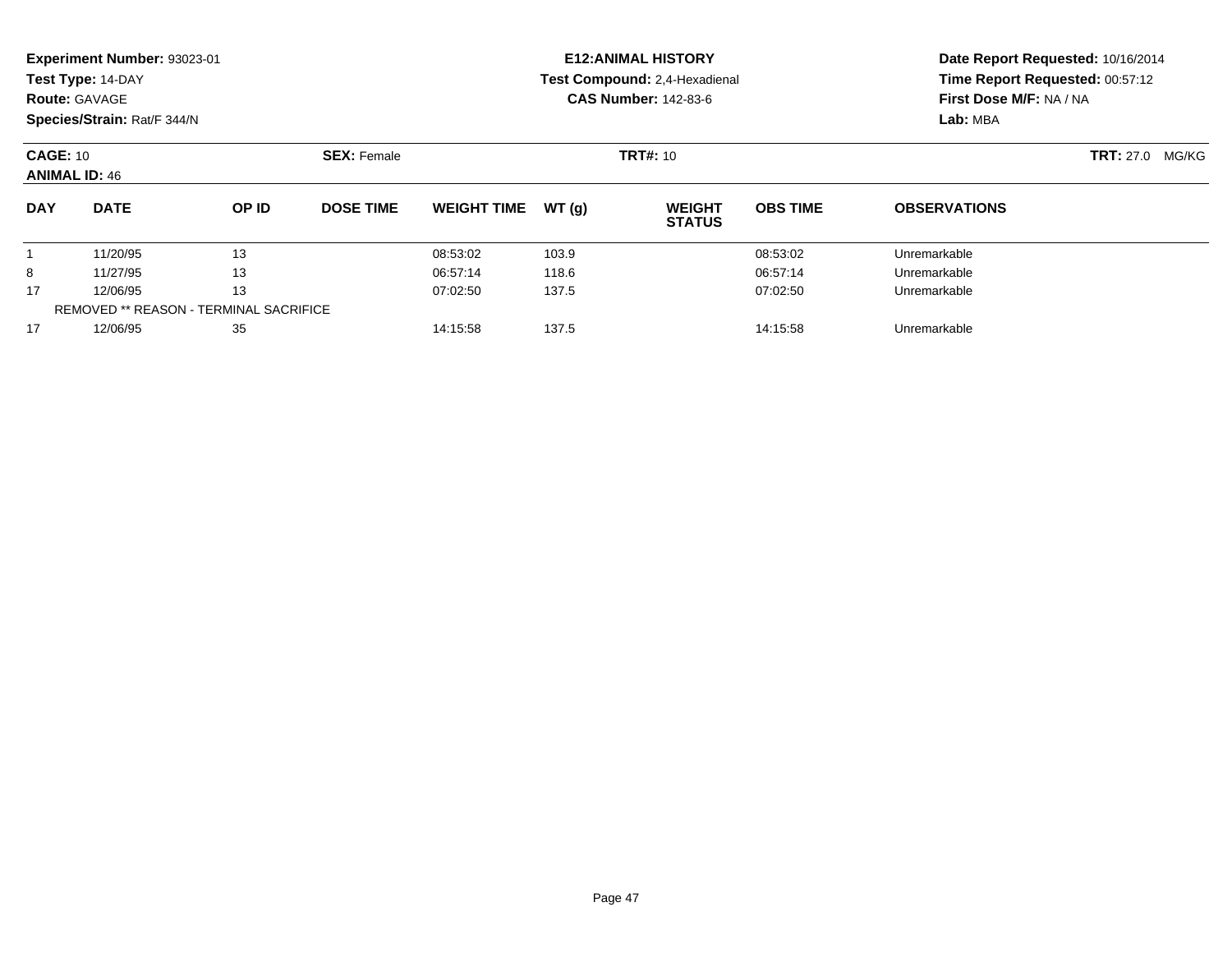|                                                                       | <b>Experiment Number: 93023-01</b><br>Test Type: 14-DAY<br><b>Route: GAVAGE</b><br>Species/Strain: Rat/F 344/N |       |                  |                               |       | <b>E12: ANIMAL HISTORY</b><br>Test Compound: 2,4-Hexadienal<br><b>CAS Number: 142-83-6</b> | Date Report Requested: 10/16/2014<br>Time Report Requested: 00:57:12<br>First Dose M/F: NA / NA<br>Lab: MBA |                           |  |
|-----------------------------------------------------------------------|----------------------------------------------------------------------------------------------------------------|-------|------------------|-------------------------------|-------|--------------------------------------------------------------------------------------------|-------------------------------------------------------------------------------------------------------------|---------------------------|--|
|                                                                       | <b>SEX: Female</b><br><b>CAGE: 10</b><br><b>ANIMAL ID: 47</b>                                                  |       |                  |                               |       | <b>TRT#: 10</b>                                                                            |                                                                                                             | <b>TRT:</b> 27.0<br>MG/KG |  |
| <b>DAY</b>                                                            | <b>DATE</b>                                                                                                    | OP ID | <b>DOSE TIME</b> | <b>WEIGHT TIME</b>            | WT(g) | <b>WEIGHT</b><br><b>STATUS</b>                                                             | <b>OBS TIME</b>                                                                                             | <b>OBSERVATIONS</b>       |  |
|                                                                       | 11/20/95                                                                                                       | 13    |                  | 08:53:02                      | 76.4  |                                                                                            | 08:53:02                                                                                                    | Unremarkable              |  |
| 8                                                                     | 11/27/95                                                                                                       | 13    |                  | 06:57:14                      | 104.8 |                                                                                            | 06:57:14                                                                                                    | Unremarkable              |  |
| 13<br>17<br>12/06/95<br><b>REMOVED ** REASON - TERMINAL SACRIFICE</b> |                                                                                                                |       | 07:02:50         | 126.4                         |       | 07:02:50                                                                                   | Unremarkable                                                                                                |                           |  |
| 17                                                                    | 35<br>12/06/95                                                                                                 |       |                  | 126.4<br>14:15:58<br>14:15:58 |       |                                                                                            |                                                                                                             | Unremarkable              |  |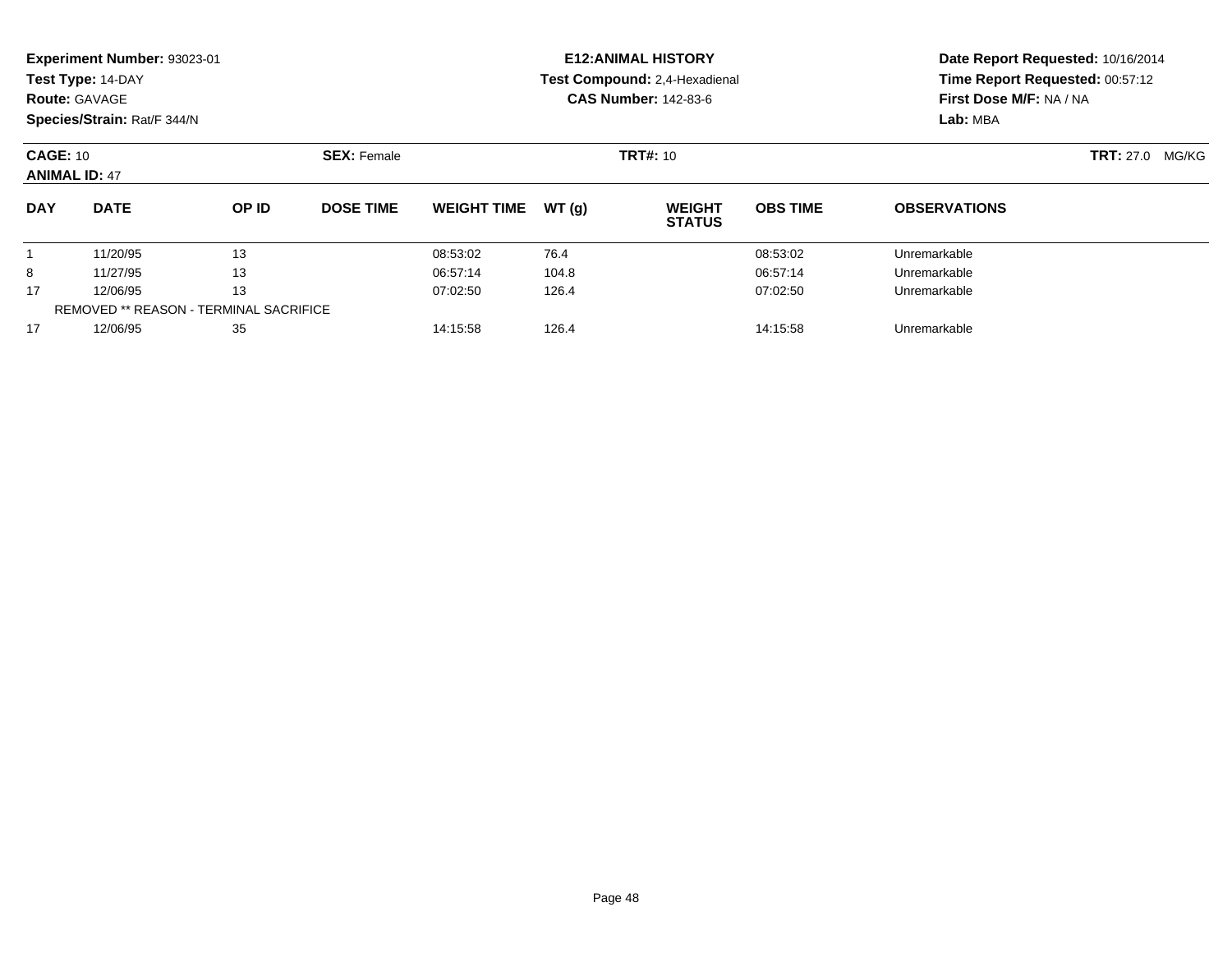| <b>Route: GAVAGE</b>                                                  | <b>Experiment Number: 93023-01</b><br>Test Type: 14-DAY<br>Species/Strain: Rat/F 344/N |       |                               |                    |       | <b>E12: ANIMAL HISTORY</b><br>Test Compound: 2,4-Hexadienal<br><b>CAS Number: 142-83-6</b> | Date Report Requested: 10/16/2014<br>Time Report Requested: 00:57:12<br>First Dose M/F: NA / NA<br>Lab: MBA |                           |  |
|-----------------------------------------------------------------------|----------------------------------------------------------------------------------------|-------|-------------------------------|--------------------|-------|--------------------------------------------------------------------------------------------|-------------------------------------------------------------------------------------------------------------|---------------------------|--|
| <b>CAGE: 10</b><br><b>ANIMAL ID: 48</b>                               |                                                                                        |       | <b>SEX: Female</b>            |                    |       | <b>TRT#: 10</b>                                                                            |                                                                                                             | <b>TRT:</b> 27.0<br>MG/KG |  |
| <b>DAY</b>                                                            | <b>DATE</b>                                                                            | OP ID | <b>DOSE TIME</b>              | <b>WEIGHT TIME</b> | WT(g) | <b>WEIGHT</b><br><b>STATUS</b>                                                             | <b>OBS TIME</b>                                                                                             | <b>OBSERVATIONS</b>       |  |
|                                                                       | 11/20/95                                                                               | 13    |                               | 08:53:02           | 90.5  |                                                                                            | 08:53:02                                                                                                    | Unremarkable              |  |
| 8                                                                     | 11/27/95                                                                               | 13    |                               | 06:57:14           | 112.0 |                                                                                            | 06:57:14                                                                                                    | Unremarkable              |  |
| 13<br>17<br>12/06/95<br><b>REMOVED ** REASON - TERMINAL SACRIFICE</b> |                                                                                        |       | 07:02:50<br>129.8<br>07:02:50 |                    |       |                                                                                            | Unremarkable                                                                                                |                           |  |
| 35<br>17<br>12/06/95                                                  |                                                                                        |       | 129.8<br>14:15:58<br>14:15:58 |                    |       |                                                                                            | Unremarkable                                                                                                |                           |  |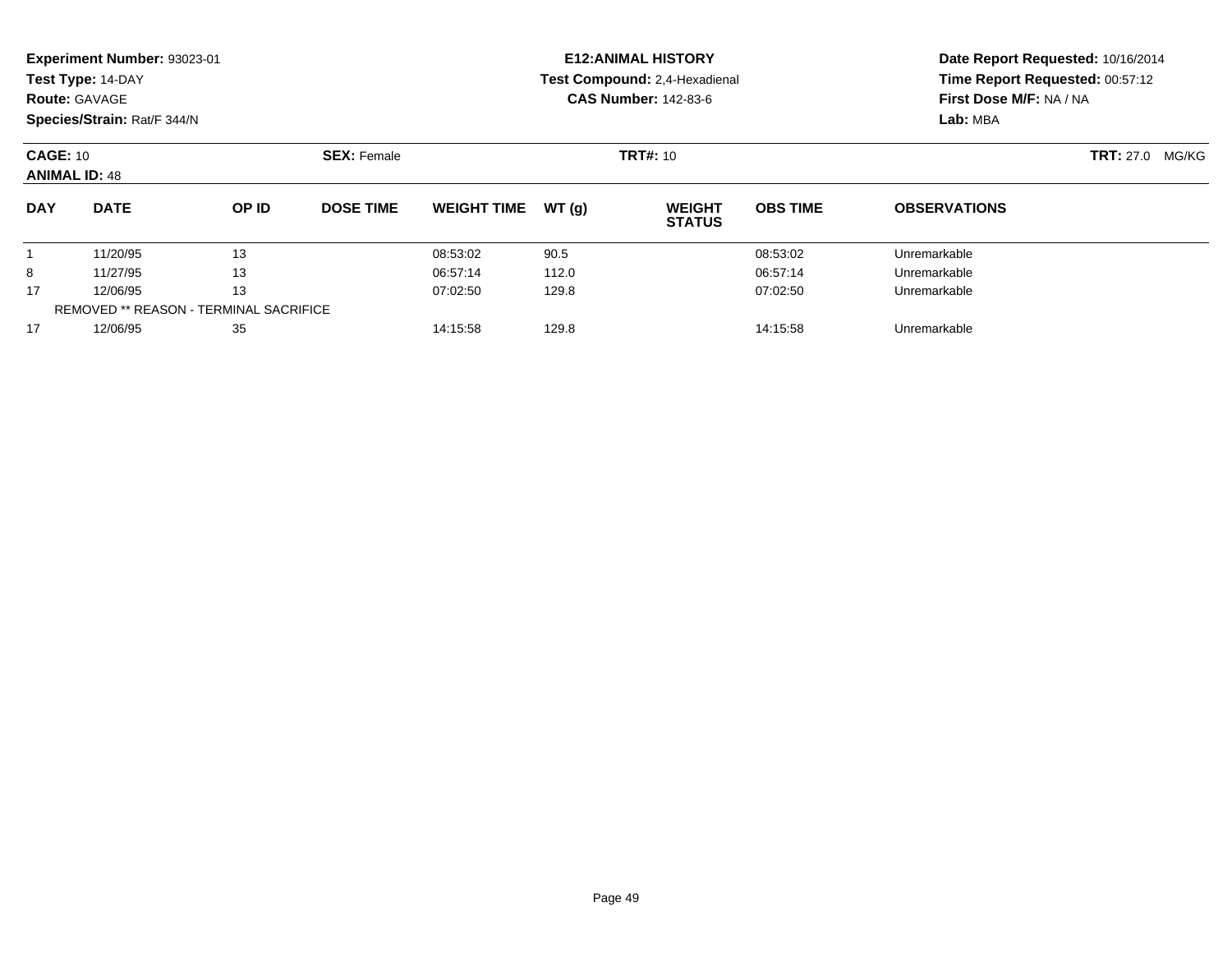|                                                                       | <b>Experiment Number: 93023-01</b><br>Test Type: 14-DAY<br><b>Route: GAVAGE</b><br>Species/Strain: Rat/F 344/N |       |                               |                    |       | <b>E12: ANIMAL HISTORY</b><br>Test Compound: 2,4-Hexadienal<br><b>CAS Number: 142-83-6</b> | Date Report Requested: 10/16/2014<br>Time Report Requested: 00:57:12<br>First Dose M/F: NA / NA<br>Lab: MBA |                           |  |
|-----------------------------------------------------------------------|----------------------------------------------------------------------------------------------------------------|-------|-------------------------------|--------------------|-------|--------------------------------------------------------------------------------------------|-------------------------------------------------------------------------------------------------------------|---------------------------|--|
| <b>CAGE: 10</b><br><b>ANIMAL ID: 49</b>                               |                                                                                                                |       | <b>SEX: Female</b>            |                    |       | <b>TRT#: 10</b>                                                                            |                                                                                                             | <b>TRT:</b> 27.0<br>MG/KG |  |
| <b>DAY</b>                                                            | <b>DATE</b>                                                                                                    | OP ID | <b>DOSE TIME</b>              | <b>WEIGHT TIME</b> | WT(g) | <b>WEIGHT</b><br><b>STATUS</b>                                                             | <b>OBS TIME</b>                                                                                             | <b>OBSERVATIONS</b>       |  |
|                                                                       | 11/20/95                                                                                                       | 13    |                               | 08:53:02           | 82.5  |                                                                                            | 08:53:02                                                                                                    | Unremarkable              |  |
| 8                                                                     | 11/27/95                                                                                                       | 13    |                               | 06:57:14           | 101.8 |                                                                                            | 06:57:14                                                                                                    | Unremarkable              |  |
| 13<br>17<br>12/06/95<br><b>REMOVED ** REASON - TERMINAL SACRIFICE</b> |                                                                                                                |       | 07:02:50                      | 124.7              |       | 07:02:50                                                                                   | Unremarkable                                                                                                |                           |  |
| 35<br>17<br>12/06/95                                                  |                                                                                                                |       | 124.7<br>14:15:58<br>14:15:58 |                    |       |                                                                                            | Unremarkable                                                                                                |                           |  |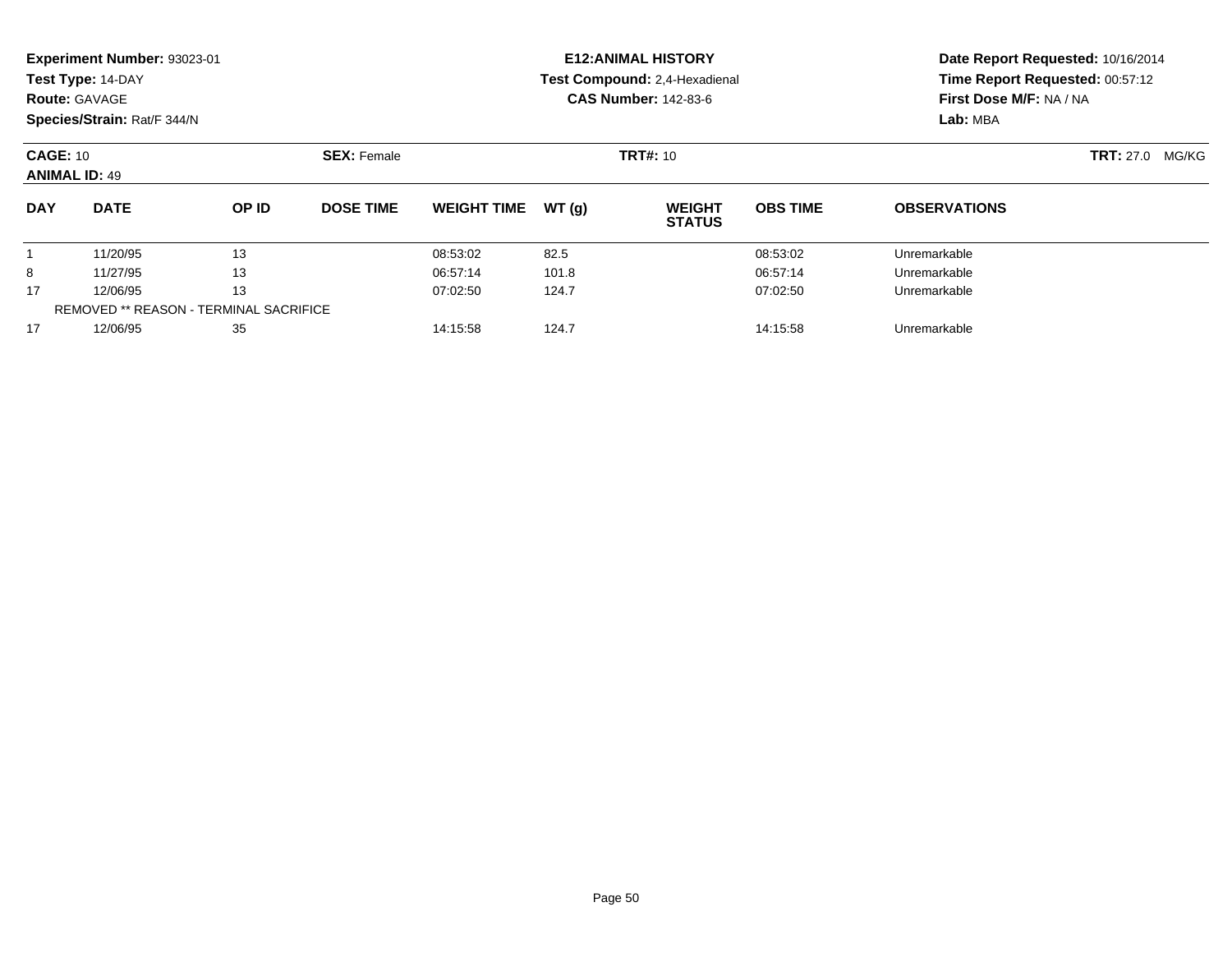|                                                                       | <b>Experiment Number: 93023-01</b><br>Test Type: 14-DAY<br><b>Route: GAVAGE</b><br>Species/Strain: Rat/F 344/N |       |                    |                    |       | <b>E12: ANIMAL HISTORY</b><br>Test Compound: 2,4-Hexadienal<br><b>CAS Number: 142-83-6</b> | Date Report Requested: 10/16/2014<br>Time Report Requested: 00:57:12<br>First Dose M/F: NA / NA<br>Lab: MBA |                     |                           |
|-----------------------------------------------------------------------|----------------------------------------------------------------------------------------------------------------|-------|--------------------|--------------------|-------|--------------------------------------------------------------------------------------------|-------------------------------------------------------------------------------------------------------------|---------------------|---------------------------|
| <b>CAGE: 10</b><br><b>ANIMAL ID: 50</b>                               |                                                                                                                |       | <b>SEX: Female</b> |                    |       | <b>TRT#: 10</b>                                                                            |                                                                                                             |                     | <b>TRT:</b> 27.0<br>MG/KG |
| <b>DAY</b>                                                            | <b>DATE</b>                                                                                                    | OP ID | <b>DOSE TIME</b>   | <b>WEIGHT TIME</b> | WT(g) | <b>WEIGHT</b><br><b>STATUS</b>                                                             | <b>OBS TIME</b>                                                                                             | <b>OBSERVATIONS</b> |                           |
|                                                                       | 11/20/95                                                                                                       | 13    |                    | 08:53:02           | 80.9  |                                                                                            | 08:53:02                                                                                                    | Unremarkable        |                           |
| 8                                                                     | 11/27/95                                                                                                       | 13    |                    | 06:57:14           | 107.6 |                                                                                            | 06:57:14                                                                                                    | Unremarkable        |                           |
| 13<br>17<br>12/06/95<br><b>REMOVED ** REASON - TERMINAL SACRIFICE</b> |                                                                                                                |       | 07:02:50           | 130.1              |       | 07:02:50                                                                                   | Unremarkable                                                                                                |                     |                           |
| 35<br>17<br>12/06/95                                                  |                                                                                                                |       | 14:15:58           | 130.1              |       | Unremarkable                                                                               |                                                                                                             |                     |                           |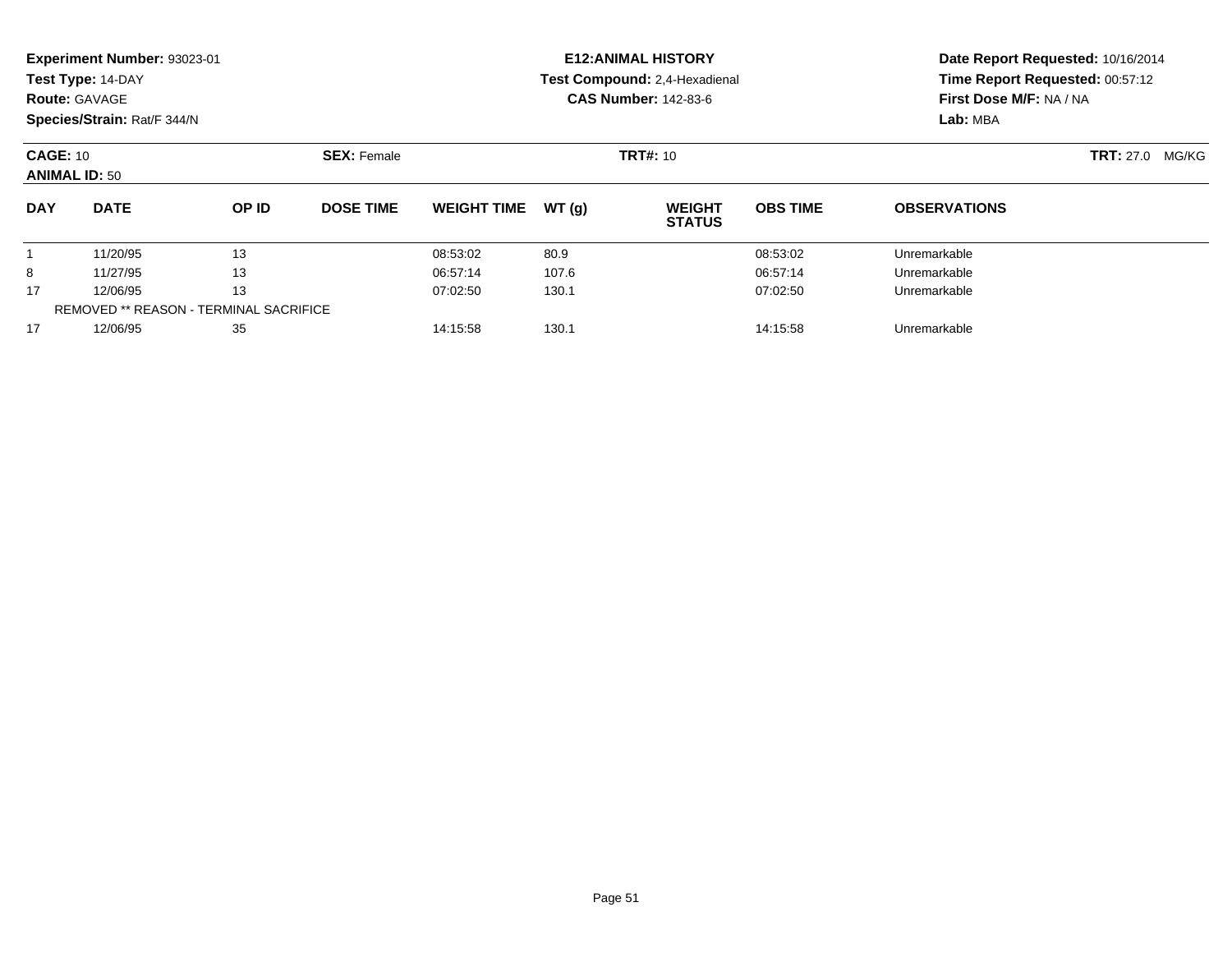|                                         | Experiment Number: 93023-01<br>Test Type: 14-DAY<br><b>Route: GAVAGE</b><br>Species/Strain: Rat/F 344/N |       |                    |                               |       | <b>E12: ANIMAL HISTORY</b><br>Test Compound: 2,4-Hexadienal<br><b>CAS Number: 142-83-6</b> | Date Report Requested: 10/16/2014<br>Time Report Requested: 00:57:12<br>First Dose M/F: NA / NA<br>Lab: MBA |                        |  |  |
|-----------------------------------------|---------------------------------------------------------------------------------------------------------|-------|--------------------|-------------------------------|-------|--------------------------------------------------------------------------------------------|-------------------------------------------------------------------------------------------------------------|------------------------|--|--|
| <b>CAGE: 11</b><br><b>ANIMAL ID: 51</b> |                                                                                                         |       | <b>SEX: Female</b> |                               |       | <b>TRT#: 11</b>                                                                            |                                                                                                             | <b>TRT: 80.0 MG/KG</b> |  |  |
| <b>DAY</b>                              | <b>DATE</b>                                                                                             | OP ID | <b>DOSE TIME</b>   | <b>WEIGHT TIME</b>            | WT(q) | <b>WEIGHT</b><br><b>STATUS</b>                                                             | <b>OBS TIME</b>                                                                                             | <b>OBSERVATIONS</b>    |  |  |
|                                         | 11/20/95                                                                                                | 13    |                    | 09:00:10                      | 88.0  |                                                                                            | 09:00:10                                                                                                    | Unremarkable           |  |  |
| 8                                       | 11/27/95                                                                                                | 13    |                    | 07:03:00                      | 112.4 |                                                                                            | 07:03:00                                                                                                    | Unremarkable           |  |  |
| 17                                      | 13<br>12/06/95                                                                                          |       |                    | 07:05:48                      | 130.4 |                                                                                            | 07:05:48                                                                                                    | Unremarkable           |  |  |
| 17                                      | <b>REMOVED ** REASON - TERMINAL SACRIFICE</b><br>12/06/95<br>35                                         |       |                    | 14:16:00<br>130.4<br>14:16:00 |       |                                                                                            |                                                                                                             | Unremarkable           |  |  |
|                                         |                                                                                                         |       |                    |                               |       |                                                                                            |                                                                                                             |                        |  |  |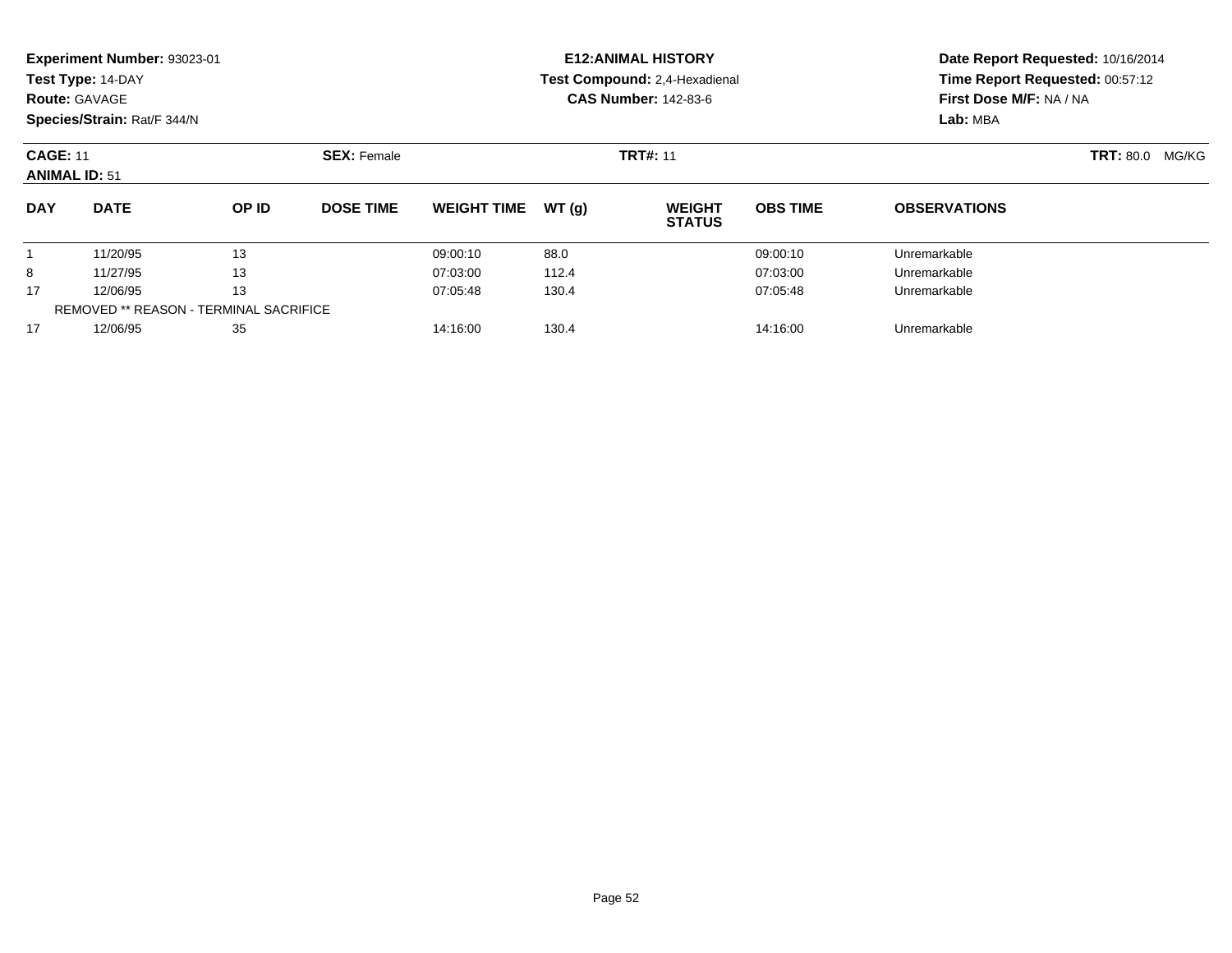| <b>Route: GAVAGE</b>                          | Experiment Number: 93023-01<br>Test Type: 14-DAY<br>Species/Strain: Rat/F 344/N |          |                  |                               |          | <b>E12: ANIMAL HISTORY</b><br>Test Compound: 2,4-Hexadienal<br><b>CAS Number: 142-83-6</b> | Date Report Requested: 10/16/2014<br>Time Report Requested: 00:57:12<br>First Dose M/F: NA / NA<br>Lab: MBA |                     |  |
|-----------------------------------------------|---------------------------------------------------------------------------------|----------|------------------|-------------------------------|----------|--------------------------------------------------------------------------------------------|-------------------------------------------------------------------------------------------------------------|---------------------|--|
|                                               | <b>SEX: Female</b><br><b>CAGE: 11</b><br><b>ANIMAL ID: 52</b>                   |          |                  |                               |          | <b>TRT#: 11</b>                                                                            | <b>TRT: 80.0</b><br>MG/KG                                                                                   |                     |  |
| <b>DAY</b>                                    | <b>DATE</b>                                                                     | OP ID    | <b>DOSE TIME</b> | <b>WEIGHT TIME</b>            | WT(g)    | <b>WEIGHT</b><br><b>STATUS</b>                                                             | <b>OBS TIME</b>                                                                                             | <b>OBSERVATIONS</b> |  |
|                                               | 11/20/95                                                                        | 13       |                  | 09:00:10                      | 96.7     |                                                                                            | 09:00:10                                                                                                    | Unremarkable        |  |
| 8                                             | 11/27/95                                                                        | 13       |                  | 07:03:00                      | 113.3    |                                                                                            | 07:03:00                                                                                                    | Unremarkable        |  |
| 17<br>13<br>12/06/95                          |                                                                                 | 07:05:48 | 132.2            |                               | 07:05:48 | Unremarkable                                                                               |                                                                                                             |                     |  |
| <b>REMOVED ** REASON - TERMINAL SACRIFICE</b> |                                                                                 |          |                  |                               |          |                                                                                            |                                                                                                             |                     |  |
| 17                                            | 35<br>12/06/95                                                                  |          |                  | 132.2<br>14:16:00<br>14:16:00 |          |                                                                                            |                                                                                                             | Unremarkable        |  |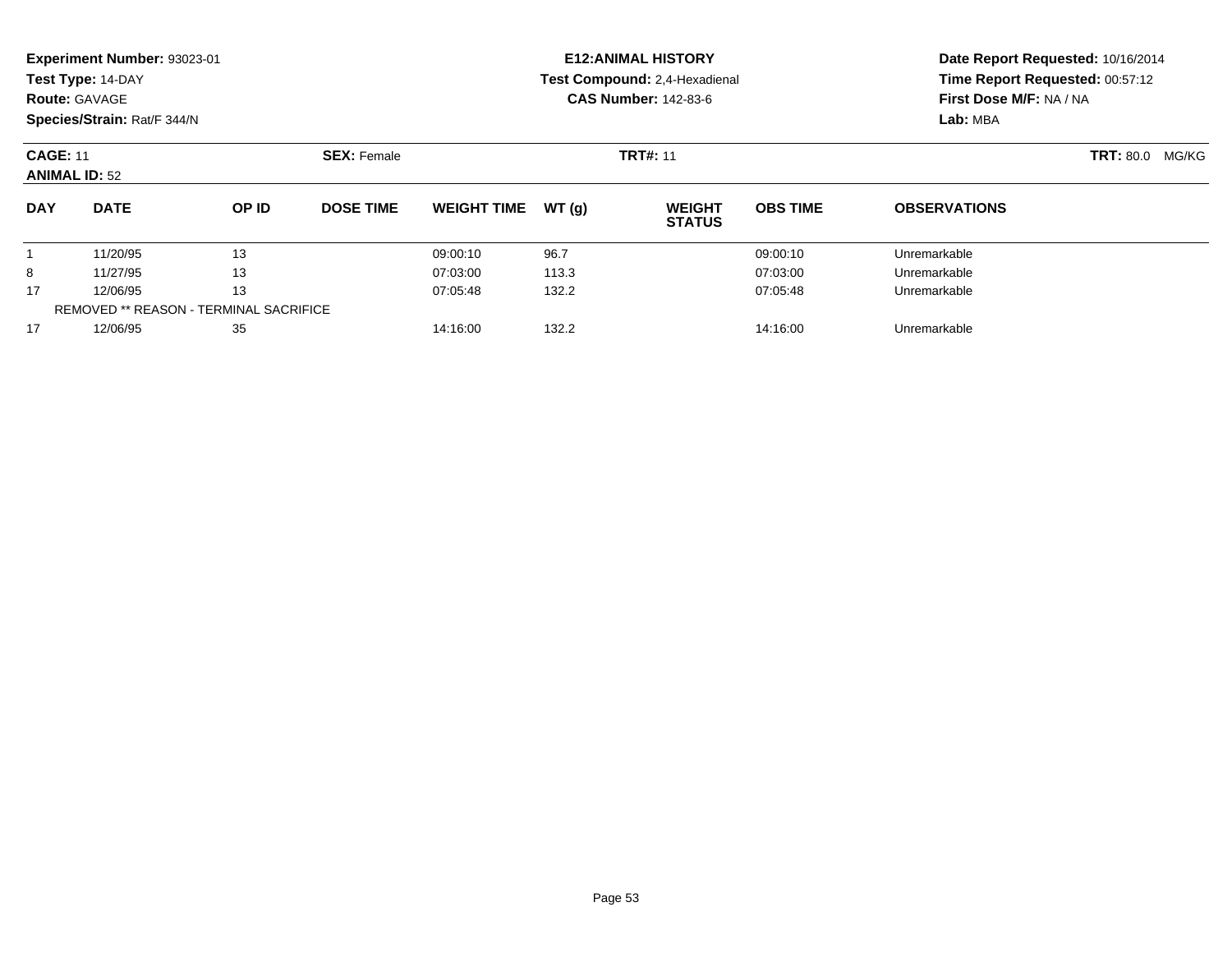| <b>Route: GAVAGE</b> | Experiment Number: 93023-01<br>Test Type: 14-DAY<br>Species/Strain: Rat/F 344/N |       |                               |                               |       | <b>E12: ANIMAL HISTORY</b><br>Test Compound: 2,4-Hexadienal<br><b>CAS Number: 142-83-6</b> | Date Report Requested: 10/16/2014<br>Time Report Requested: 00:57:12<br>First Dose M/F: NA / NA<br>Lab: MBA |                        |  |
|----------------------|---------------------------------------------------------------------------------|-------|-------------------------------|-------------------------------|-------|--------------------------------------------------------------------------------------------|-------------------------------------------------------------------------------------------------------------|------------------------|--|
| <b>CAGE: 11</b>      | <b>SEX: Female</b><br><b>ANIMAL ID: 53</b>                                      |       |                               |                               |       | <b>TRT#: 11</b>                                                                            |                                                                                                             | <b>TRT: 80.0 MG/KG</b> |  |
| <b>DAY</b>           | <b>DATE</b>                                                                     | OP ID | <b>DOSE TIME</b>              | <b>WEIGHT TIME</b>            | WT(g) | <b>WEIGHT</b><br><b>STATUS</b>                                                             | <b>OBS TIME</b>                                                                                             | <b>OBSERVATIONS</b>    |  |
|                      | 11/20/95                                                                        | 13    |                               | 09:00:10                      | 92.0  |                                                                                            | 09:00:10                                                                                                    | Unremarkable           |  |
| 8                    | 11/27/95                                                                        | 13    |                               | 07:03:00                      | 114.7 |                                                                                            | 07:03:00                                                                                                    | Unremarkable           |  |
| 13<br>17<br>12/06/95 |                                                                                 |       | 137.7<br>07:05:48<br>07:05:48 |                               |       |                                                                                            | Unremarkable                                                                                                |                        |  |
| 17                   | <b>REMOVED ** REASON - TERMINAL SACRIFICE</b><br>35<br>12/06/95                 |       |                               | 137.7<br>14:16:00<br>14:16:00 |       |                                                                                            |                                                                                                             | Unremarkable           |  |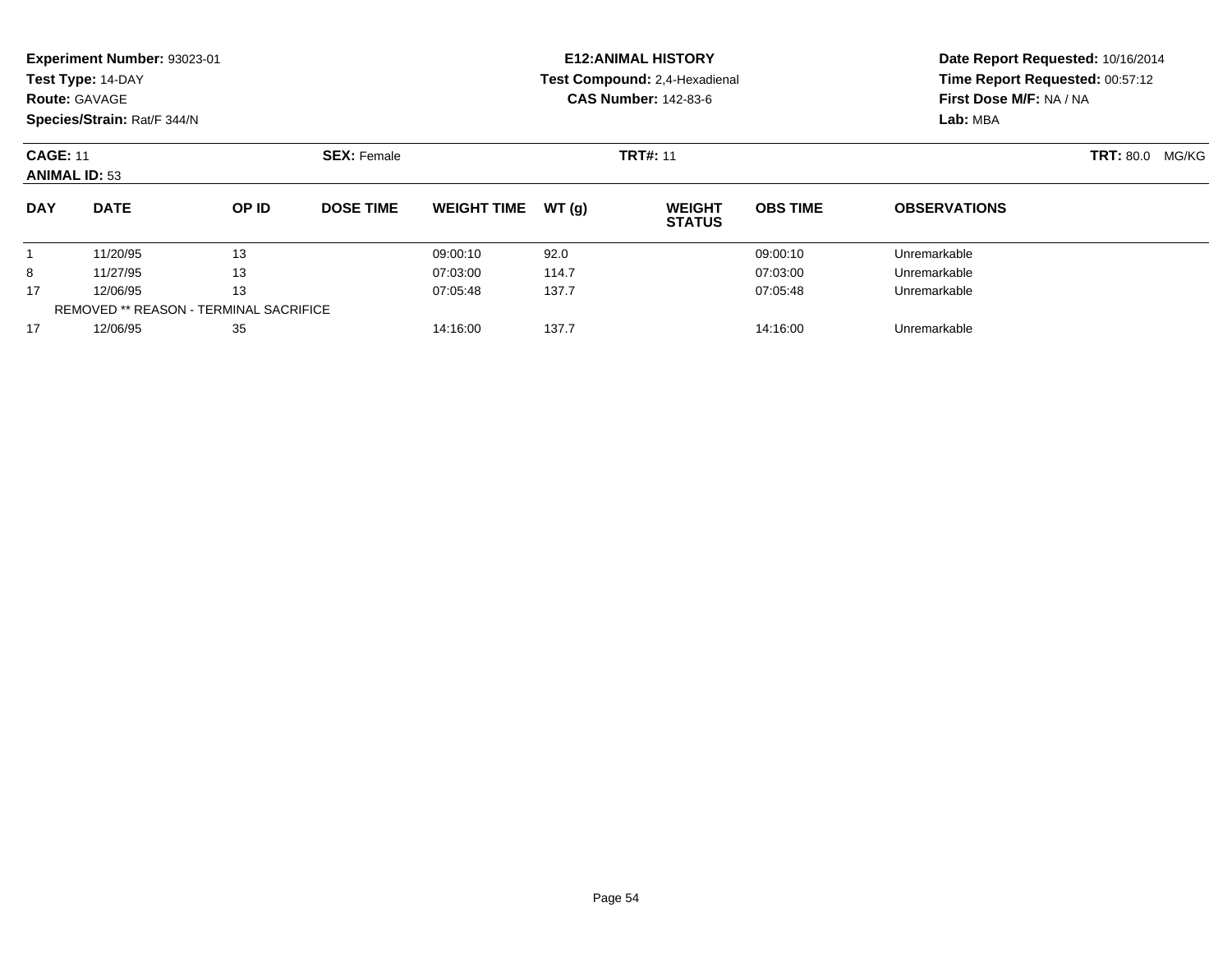| <b>Route: GAVAGE</b>                                                  | <b>Experiment Number: 93023-01</b><br>Test Type: 14-DAY<br>Species/Strain: Rat/F 344/N |       |                               |                    |       | <b>E12: ANIMAL HISTORY</b><br>Test Compound: 2,4-Hexadienal<br><b>CAS Number: 142-83-6</b> | Date Report Requested: 10/16/2014<br>Time Report Requested: 00:57:12<br>First Dose M/F: NA / NA<br>Lab: MBA |                     |                           |
|-----------------------------------------------------------------------|----------------------------------------------------------------------------------------|-------|-------------------------------|--------------------|-------|--------------------------------------------------------------------------------------------|-------------------------------------------------------------------------------------------------------------|---------------------|---------------------------|
| <b>CAGE: 11</b><br><b>ANIMAL ID: 54</b>                               |                                                                                        |       | <b>SEX: Female</b>            |                    |       | <b>TRT#: 11</b>                                                                            |                                                                                                             |                     | <b>TRT: 80.0</b><br>MG/KG |
| <b>DAY</b>                                                            | <b>DATE</b>                                                                            | OP ID | <b>DOSE TIME</b>              | <b>WEIGHT TIME</b> | WT(g) | <b>WEIGHT</b><br><b>STATUS</b>                                                             | <b>OBS TIME</b>                                                                                             | <b>OBSERVATIONS</b> |                           |
|                                                                       | 11/20/95                                                                               | 13    |                               | 09:00:10           | 76.0  |                                                                                            | 09:00:10                                                                                                    | Unremarkable        |                           |
| 8                                                                     | 11/27/95                                                                               | 13    |                               | 07:03:00           | 101.8 |                                                                                            | 07:03:00                                                                                                    | Unremarkable        |                           |
| 13<br>17<br>12/06/95<br><b>REMOVED ** REASON - TERMINAL SACRIFICE</b> |                                                                                        |       | 07:05:48                      | 124.6              |       | 07:05:48                                                                                   | Unremarkable                                                                                                |                     |                           |
| 35<br>17<br>12/06/95                                                  |                                                                                        |       | 124.6<br>14:16:00<br>14:16:00 |                    |       |                                                                                            | Unremarkable                                                                                                |                     |                           |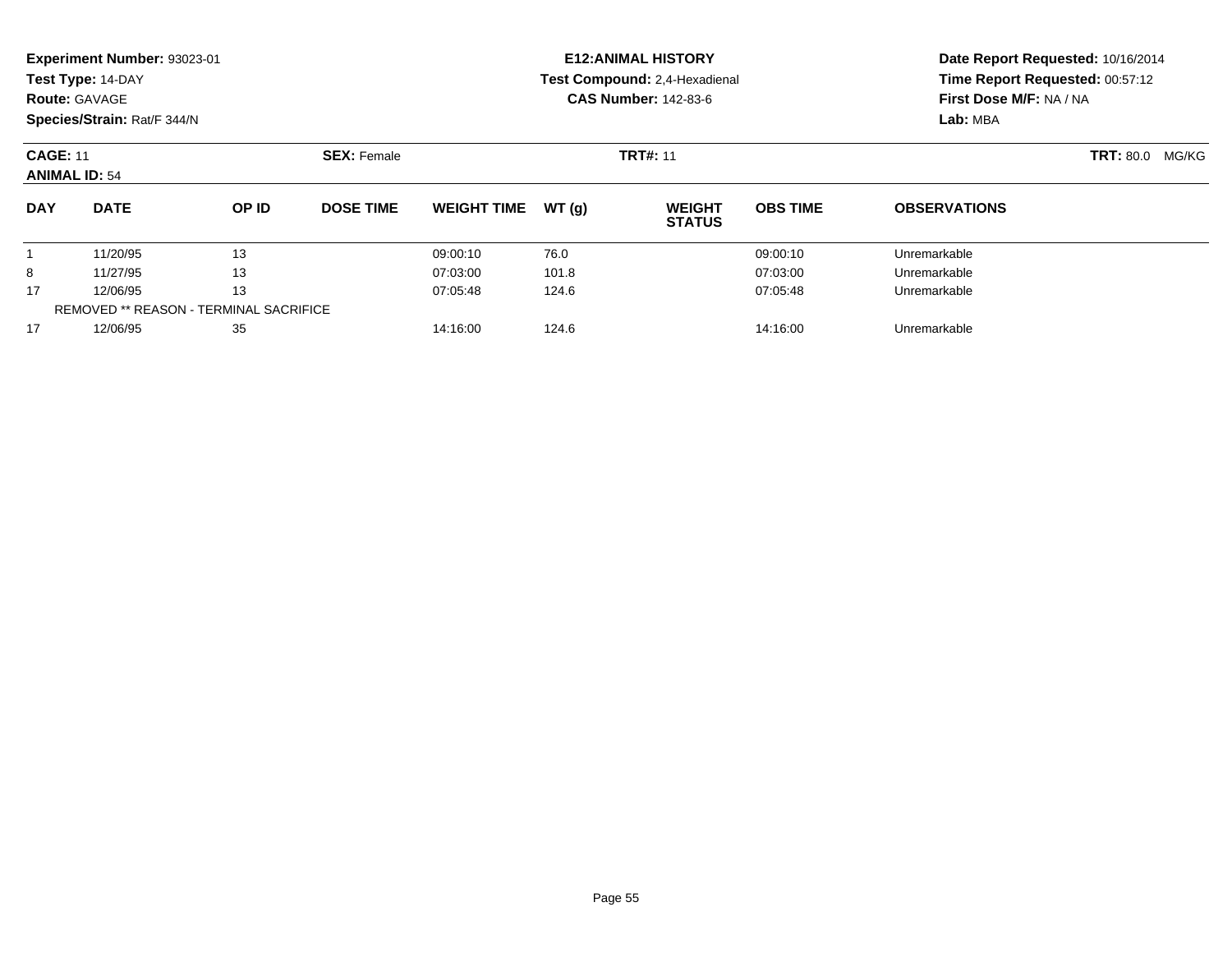| <b>Route: GAVAGE</b>                                                  | <b>Experiment Number: 93023-01</b><br>Test Type: 14-DAY<br>Species/Strain: Rat/F 344/N |       |                    |                               |       | <b>E12: ANIMAL HISTORY</b><br>Test Compound: 2,4-Hexadienal<br><b>CAS Number: 142-83-6</b> | Date Report Requested: 10/16/2014<br>Time Report Requested: 00:57:12<br>First Dose M/F: NA / NA<br>Lab: MBA |                     |                           |
|-----------------------------------------------------------------------|----------------------------------------------------------------------------------------|-------|--------------------|-------------------------------|-------|--------------------------------------------------------------------------------------------|-------------------------------------------------------------------------------------------------------------|---------------------|---------------------------|
| <b>CAGE: 11</b><br><b>ANIMAL ID: 55</b>                               |                                                                                        |       | <b>SEX: Female</b> |                               |       | <b>TRT#: 11</b>                                                                            |                                                                                                             |                     | <b>TRT: 80.0</b><br>MG/KG |
| <b>DAY</b>                                                            | <b>DATE</b>                                                                            | OP ID | <b>DOSE TIME</b>   | <b>WEIGHT TIME</b>            | WT(g) | <b>WEIGHT</b><br><b>STATUS</b>                                                             | <b>OBS TIME</b>                                                                                             | <b>OBSERVATIONS</b> |                           |
|                                                                       | 11/20/95                                                                               | 13    |                    | 09:00:10                      | 83.4  |                                                                                            | 09:00:10                                                                                                    | Unremarkable        |                           |
| 8                                                                     | 11/27/95                                                                               | 13    |                    | 07:03:00                      | 106.5 |                                                                                            | 07:03:00                                                                                                    | Unremarkable        |                           |
| 13<br>17<br>12/06/95<br><b>REMOVED ** REASON - TERMINAL SACRIFICE</b> |                                                                                        |       | 07:05:48           | 130.6                         |       | 07:05:48                                                                                   | Unremarkable                                                                                                |                     |                           |
| 35<br>17<br>12/06/95                                                  |                                                                                        |       |                    | 14:16:00<br>130.6<br>14:16:00 |       |                                                                                            |                                                                                                             | Unremarkable        |                           |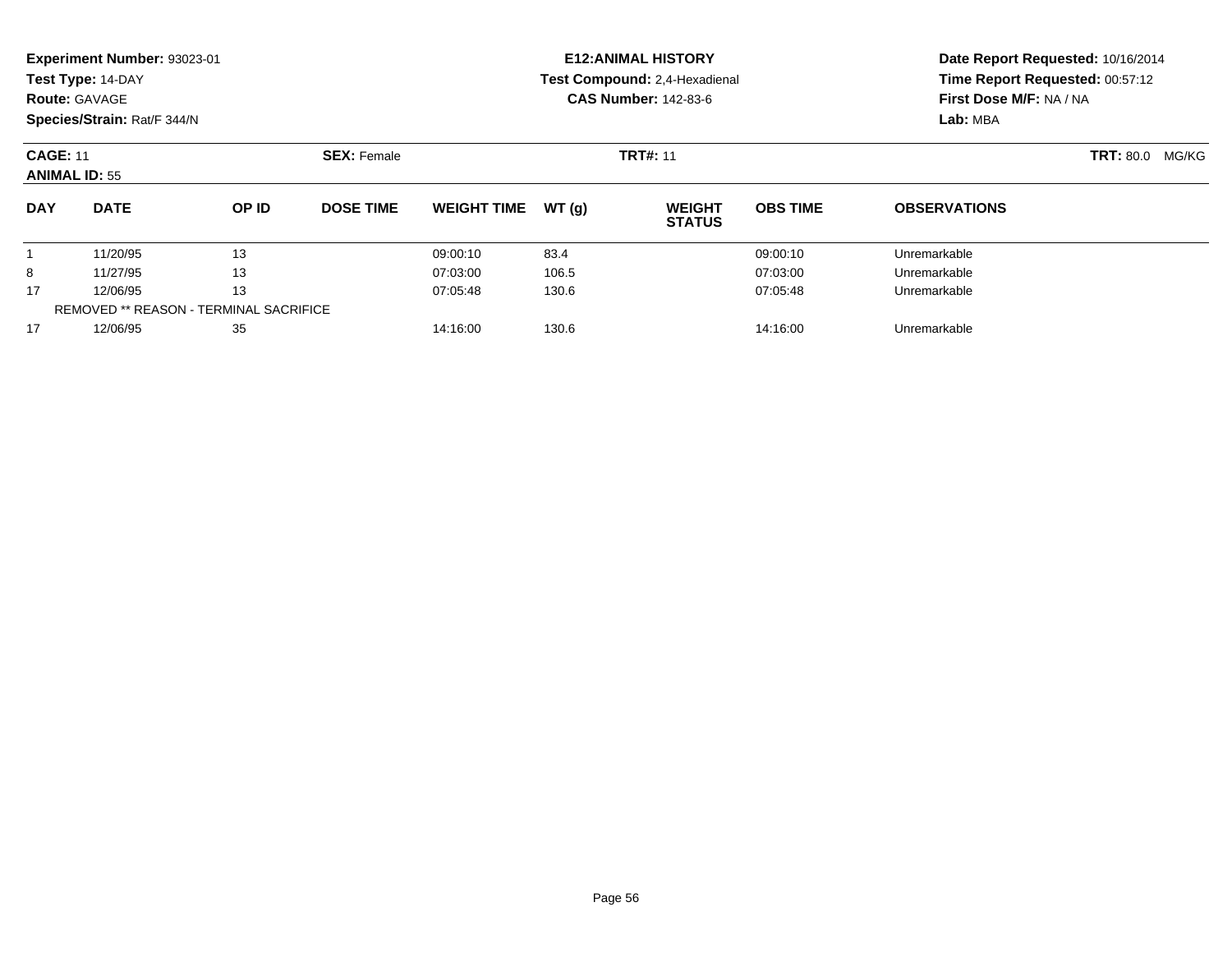|                                         | Experiment Number: 93023-01<br>Test Type: 14-DAY<br><b>Route: GAVAGE</b><br>Species/Strain: Rat/F 344/N |          |                               |                    |              | <b>E12: ANIMAL HISTORY</b><br>Test Compound: 2,4-Hexadienal<br><b>CAS Number: 142-83-6</b> | Date Report Requested: 10/16/2014<br>Time Report Requested: 00:57:12<br>First Dose M/F: NA / NA<br>Lab: MBA |                     |  |
|-----------------------------------------|---------------------------------------------------------------------------------------------------------|----------|-------------------------------|--------------------|--------------|--------------------------------------------------------------------------------------------|-------------------------------------------------------------------------------------------------------------|---------------------|--|
| <b>CAGE: 12</b><br><b>ANIMAL ID: 56</b> |                                                                                                         |          | <b>SEX: Female</b>            |                    |              | <b>TRT#: 12</b>                                                                            |                                                                                                             | TRT: 240.0 MG/KG    |  |
| <b>DAY</b>                              | <b>DATE</b>                                                                                             | OP ID    | <b>DOSE TIME</b>              | <b>WEIGHT TIME</b> | WT(g)        | <b>WEIGHT</b><br><b>STATUS</b>                                                             | <b>OBS TIME</b>                                                                                             | <b>OBSERVATIONS</b> |  |
|                                         | 11/20/95                                                                                                | 13       |                               | 09:02:32           | 104.1        |                                                                                            | 09:02:32                                                                                                    | Unremarkable        |  |
| 8                                       | 11/27/95                                                                                                | 13       |                               | 07:05:24           | 117.2        |                                                                                            | 07:05:24                                                                                                    | Unremarkable        |  |
| 13<br>17<br>12/06/95                    |                                                                                                         |          | 07:07:34<br>07:07:34<br>134.8 |                    |              |                                                                                            | Unremarkable                                                                                                |                     |  |
|                                         | <b>REMOVED ** REASON - TERMINAL SACRIFICE</b><br>35                                                     |          |                               |                    |              |                                                                                            | 14:16:02                                                                                                    |                     |  |
| 17                                      | 12/06/95                                                                                                | 14:16:02 | 134.8                         |                    | Unremarkable |                                                                                            |                                                                                                             |                     |  |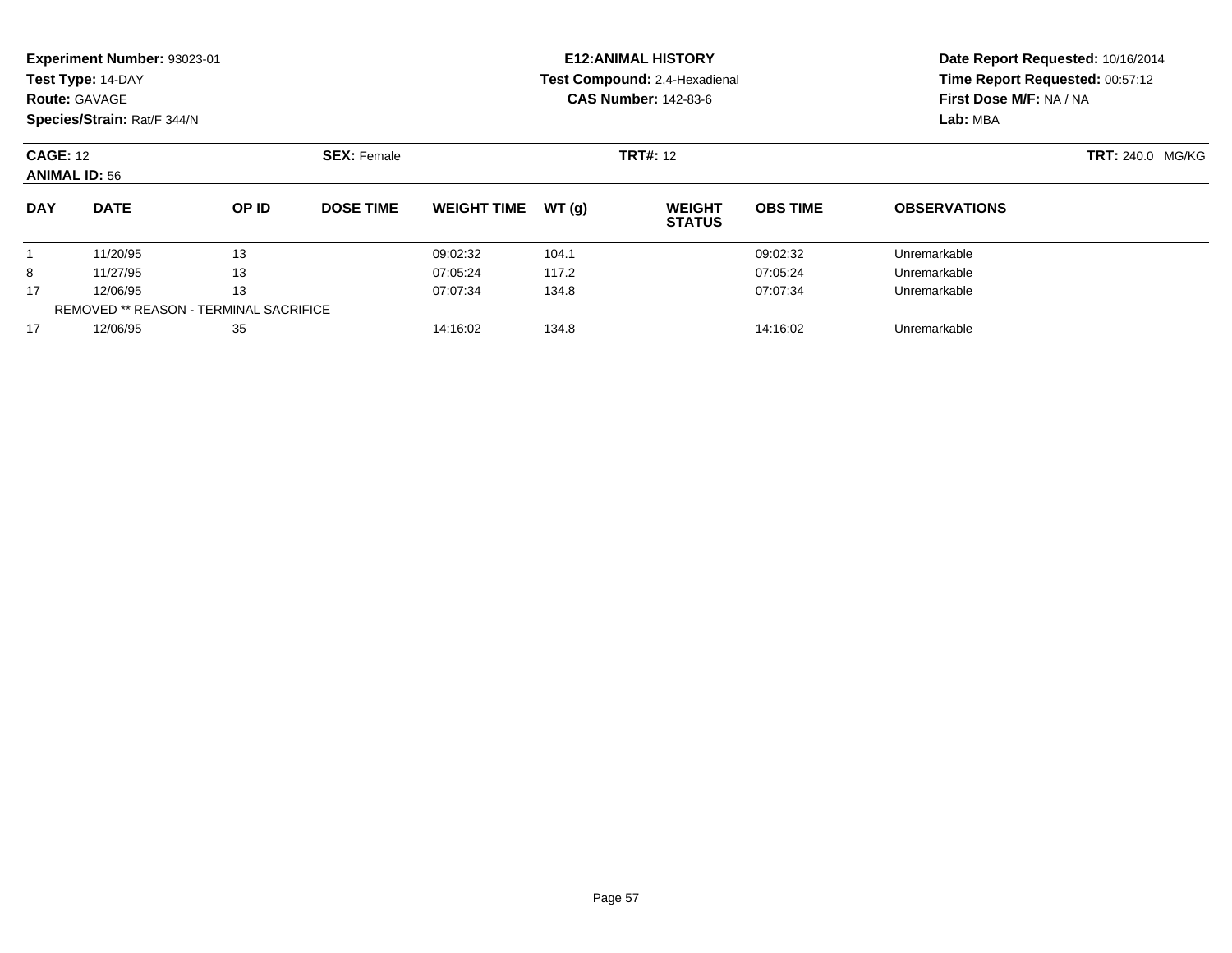|                                         | Experiment Number: 93023-01<br>Test Type: 14-DAY<br><b>Route: GAVAGE</b><br>Species/Strain: Rat/F 344/N |              |                    |                                                               |                 | <b>E12: ANIMAL HISTORY</b><br>Test Compound: 2,4-Hexadienal<br><b>CAS Number: 142-83-6</b> | Date Report Requested: 10/16/2014<br>Time Report Requested: 00:57:12<br>First Dose M/F: NA / NA<br>Lab: MBA |                     |  |
|-----------------------------------------|---------------------------------------------------------------------------------------------------------|--------------|--------------------|---------------------------------------------------------------|-----------------|--------------------------------------------------------------------------------------------|-------------------------------------------------------------------------------------------------------------|---------------------|--|
| <b>CAGE: 12</b><br><b>ANIMAL ID: 57</b> |                                                                                                         |              | <b>SEX: Female</b> |                                                               | <b>TRT#: 12</b> |                                                                                            | <b>TRT: 240.0 MG/KG</b>                                                                                     |                     |  |
| <b>DAY</b>                              | <b>DATE</b>                                                                                             | <b>OP ID</b> | <b>DOSE TIME</b>   | <b>WEIGHT TIME</b>                                            | WT(q)           | <b>WEIGHT</b><br><b>STATUS</b>                                                             | <b>OBS TIME</b>                                                                                             | <b>OBSERVATIONS</b> |  |
|                                         | 11/20/95                                                                                                | 13           |                    | 09:02:32                                                      | 90.3            |                                                                                            | 09:02:32                                                                                                    | Unremarkable        |  |
| 5                                       | 11/24/95                                                                                                | 5            |                    | **NOTE-Cervical, thoracic and abdominal regions cannibalized. |                 |                                                                                            | 07:29:18                                                                                                    |                     |  |
|                                         | REMOVED ** REASON - NATURAL DEATH                                                                       |              |                    |                                                               |                 |                                                                                            |                                                                                                             |                     |  |
| 5                                       | 11/24/95                                                                                                | 5            |                    | 07:19:16                                                      | 73.5            |                                                                                            | 07:19:16                                                                                                    | Unremarkable        |  |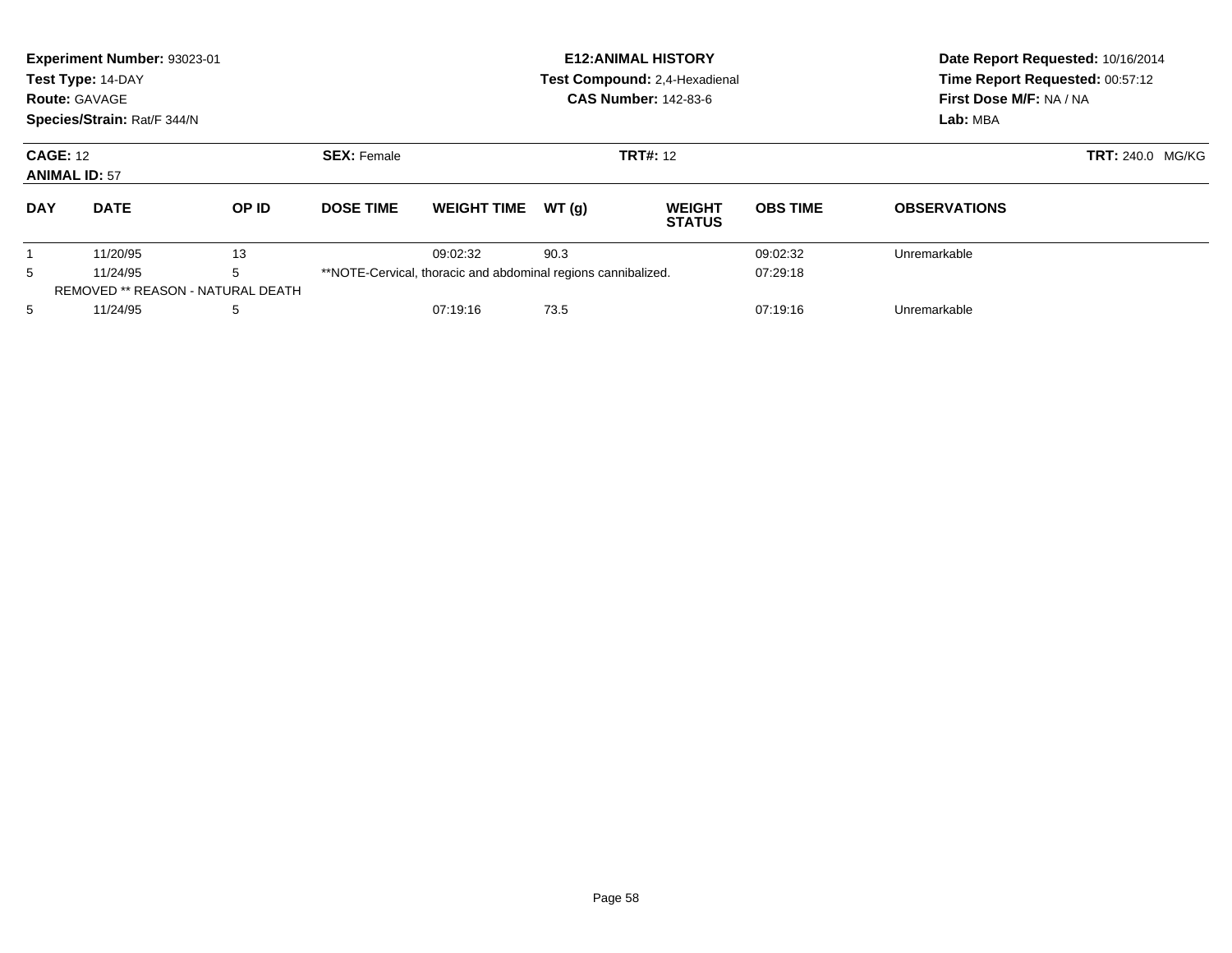|                                         | Experiment Number: 93023-01<br>Test Type: 14-DAY<br><b>Route: GAVAGE</b><br>Species/Strain: Rat/F 344/N |       |                    |                                                           |                 | <b>E12:ANIMAL HISTORY</b><br>Test Compound: 2,4-Hexadienal<br><b>CAS Number: 142-83-6</b> | Date Report Requested: 10/16/2014<br>Time Report Requested: 00:57:12<br>First Dose M/F: NA / NA<br>Lab: MBA |                         |  |
|-----------------------------------------|---------------------------------------------------------------------------------------------------------|-------|--------------------|-----------------------------------------------------------|-----------------|-------------------------------------------------------------------------------------------|-------------------------------------------------------------------------------------------------------------|-------------------------|--|
| <b>CAGE: 12</b><br><b>ANIMAL ID: 58</b> |                                                                                                         |       | <b>SEX: Female</b> |                                                           | <b>TRT#: 12</b> |                                                                                           |                                                                                                             | <b>TRT: 240.0 MG/KG</b> |  |
| <b>DAY</b>                              | <b>DATE</b>                                                                                             | OP ID | <b>DOSE TIME</b>   | <b>WEIGHT TIME</b>                                        | WT(g)           | <b>WEIGHT</b><br><b>STATUS</b>                                                            | <b>OBS TIME</b>                                                                                             | <b>OBSERVATIONS</b>     |  |
|                                         | 11/20/95                                                                                                | 13    |                    | 09:02:32                                                  | 87.4            |                                                                                           | 09:02:32                                                                                                    | Unremarkable            |  |
| 8                                       | 11/27/95                                                                                                | 13    |                    | 07:05:24                                                  | 96.6            |                                                                                           | 07:05:24                                                                                                    | Unremarkable            |  |
| 13<br>10<br>11/29/95                    |                                                                                                         |       |                    | **NOTE-ANIMAL WAS PARTIALLY CANNIBALIZED IN THORACIC AREA |                 |                                                                                           | 06:35:16                                                                                                    |                         |  |
| REMOVED ** REASON - NATURAL DEATH       |                                                                                                         |       |                    |                                                           |                 |                                                                                           |                                                                                                             |                         |  |
| 11/29/95<br>13<br>10                    |                                                                                                         |       |                    | 06:15:50                                                  | 71.4            |                                                                                           | 06:15:50                                                                                                    | Unremarkable            |  |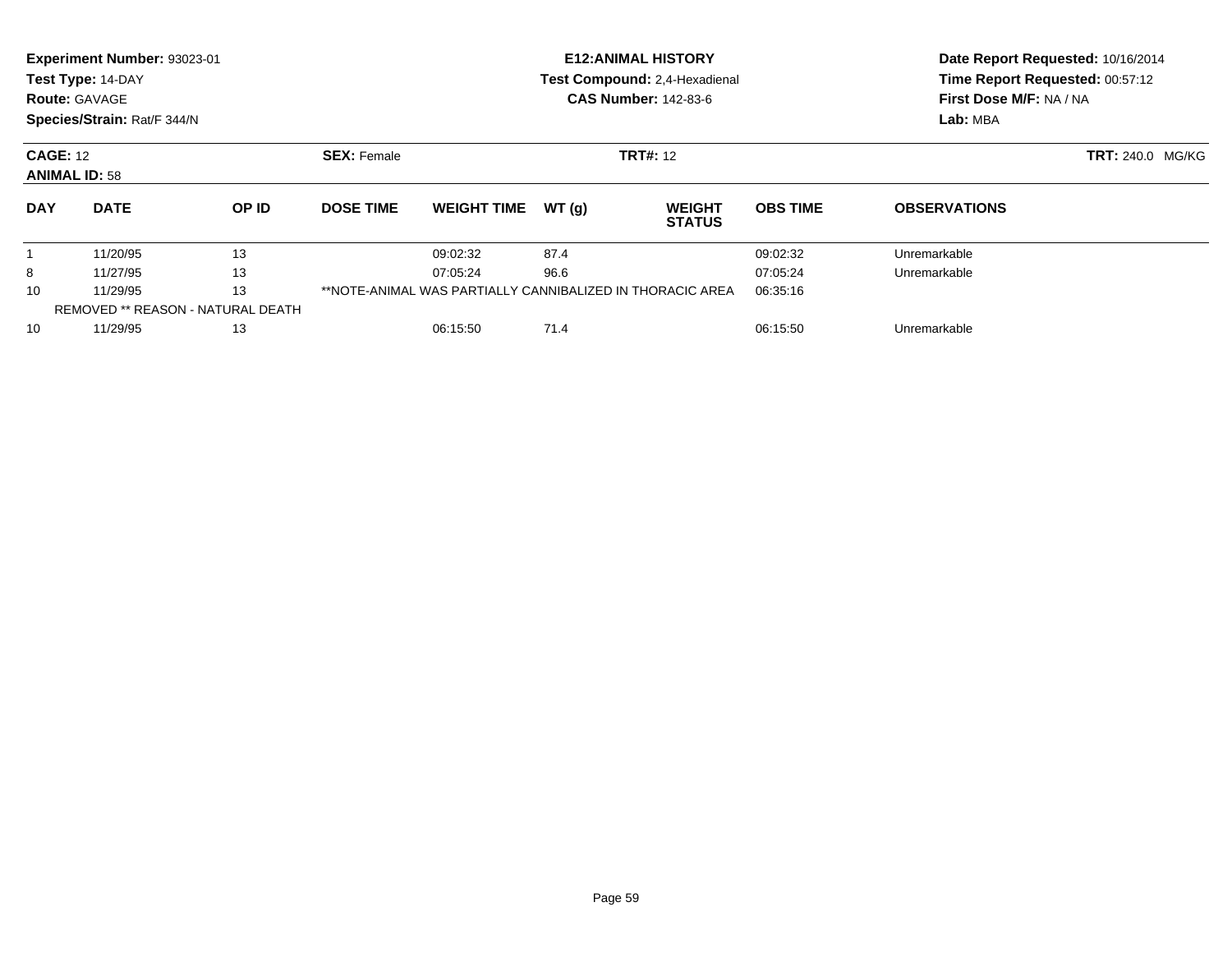|                                   | Experiment Number: 93023-01<br>Test Type: 14-DAY<br><b>Route: GAVAGE</b><br>Species/Strain: Rat/F 344/N |       |                              |                    |                                                                   | <b>E12: ANIMAL HISTORY</b><br>Test Compound: 2,4-Hexadienal<br><b>CAS Number: 142-83-6</b> | Date Report Requested: 10/16/2014<br>Time Report Requested: 00:57:12<br>First Dose M/F: NA / NA<br>Lab: MBA |                         |  |
|-----------------------------------|---------------------------------------------------------------------------------------------------------|-------|------------------------------|--------------------|-------------------------------------------------------------------|--------------------------------------------------------------------------------------------|-------------------------------------------------------------------------------------------------------------|-------------------------|--|
|                                   | <b>CAGE: 12</b><br><b>SEX: Female</b><br><b>ANIMAL ID: 59</b>                                           |       |                              |                    |                                                                   | <b>TRT#: 12</b>                                                                            |                                                                                                             | <b>TRT: 240.0 MG/KG</b> |  |
| <b>DAY</b>                        | <b>DATE</b>                                                                                             | OP ID | <b>DOSE TIME</b>             | <b>WEIGHT TIME</b> | WT(g)                                                             | <b>WEIGHT</b><br><b>STATUS</b>                                                             | <b>OBS TIME</b>                                                                                             | <b>OBSERVATIONS</b>     |  |
|                                   | 11/20/95                                                                                                | 13    |                              | 09:02:32           | 75.1                                                              |                                                                                            | 09:02:32                                                                                                    | Unremarkable            |  |
| 13<br>3<br>11/22/95<br>REMAINING. |                                                                                                         |       |                              |                    | **NOTE-ANIMAL WAS CANNIBALIZED AND ONLY HEAD AND TAIL<br>06:53:50 |                                                                                            |                                                                                                             |                         |  |
| REMOVED ** REASON - NATURAL DEATH |                                                                                                         |       |                              |                    |                                                                   |                                                                                            |                                                                                                             |                         |  |
| 3                                 | 11/22/95                                                                                                |       | 33.4<br>06:50:40<br>06:50:40 |                    |                                                                   |                                                                                            | Unremarkable                                                                                                |                         |  |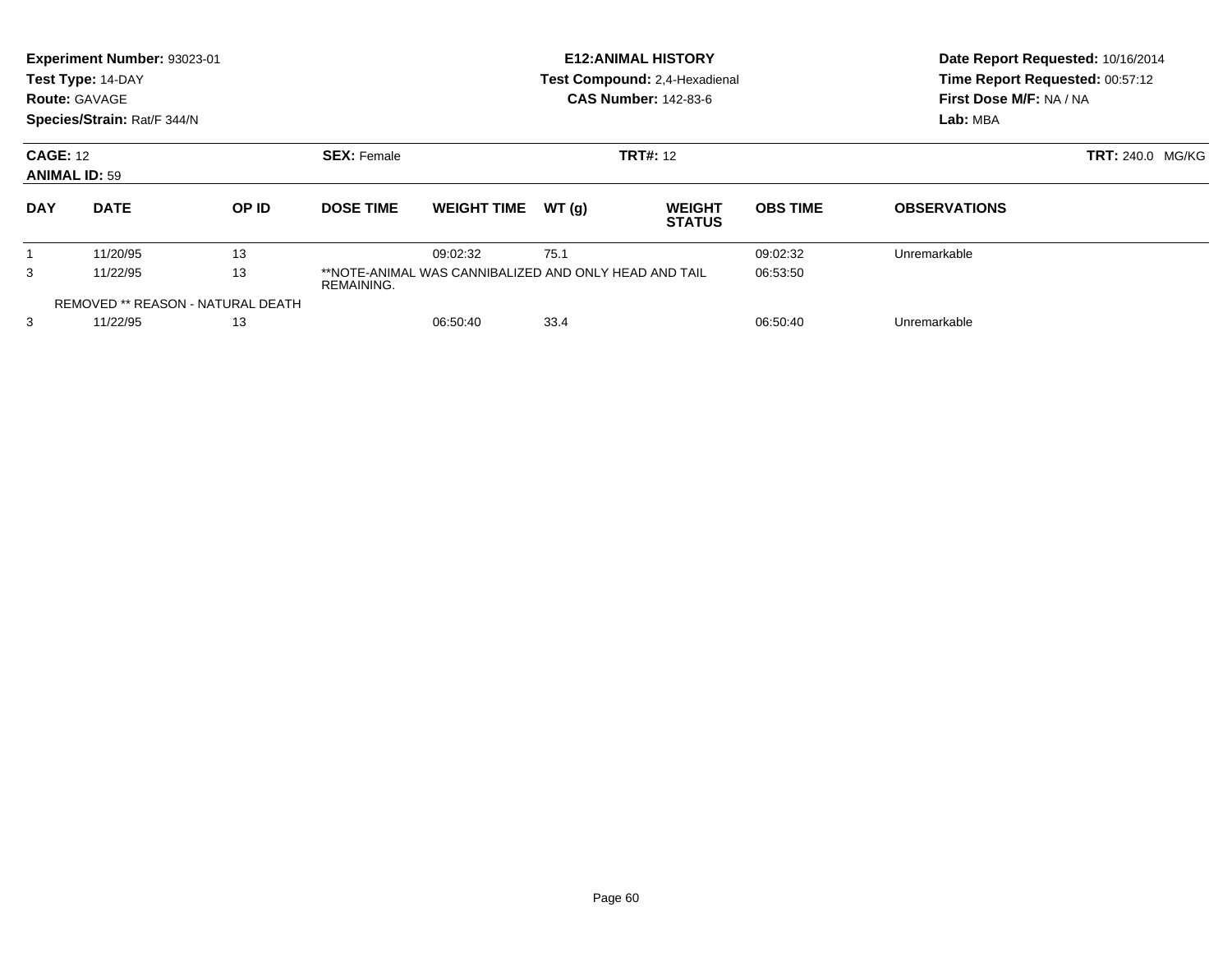| <b>Experiment Number: 93023-01</b><br>Test Type: 14-DAY<br><b>Route: GAVAGE</b><br>Species/Strain: Rat/F 344/N |                                               |       |                                                                                  | <b>E12:ANIMAL HISTORY</b><br><b>Test Compound: 2,4-Hexadienal</b><br><b>CAS Number: 142-83-6</b> |                 |                                |                 | Date Report Requested: 10/16/2014<br>Time Report Requested: 00:57:12<br>First Dose M/F: NA / NA<br>Lab: MBA |
|----------------------------------------------------------------------------------------------------------------|-----------------------------------------------|-------|----------------------------------------------------------------------------------|--------------------------------------------------------------------------------------------------|-----------------|--------------------------------|-----------------|-------------------------------------------------------------------------------------------------------------|
| <b>CAGE: 12</b><br><b>ANIMAL ID: 60</b>                                                                        |                                               |       | <b>SEX: Female</b>                                                               |                                                                                                  | <b>TRT#: 12</b> |                                |                 | <b>TRT: 240.0 MG/KG</b>                                                                                     |
| <b>DAY</b>                                                                                                     | <b>DATE</b>                                   | OP ID | <b>DOSE TIME</b>                                                                 | <b>WEIGHT TIME</b>                                                                               | WT(g)           | <b>WEIGHT</b><br><b>STATUS</b> | <b>OBS TIME</b> | <b>OBSERVATIONS</b>                                                                                         |
| $\overline{1}$                                                                                                 | 11/20/95                                      | 13    |                                                                                  | 09:02:32                                                                                         | 80.5            |                                | 09:02:32        | Unremarkable                                                                                                |
| 8                                                                                                              | 11/27/95                                      | 13    |                                                                                  | 07:05:24                                                                                         | 89.6            |                                | 07:05:24        | Unremarkable                                                                                                |
| 17                                                                                                             | 12/06/95                                      | 12    | **NOTE-Mass observable only when animal is suspended by the base of its<br>tail. |                                                                                                  |                 |                                | 06:47:00        |                                                                                                             |
| 17                                                                                                             | 12/06/95                                      | 13    | *NOTE-Mass observable only when animal is suspended by the base of its<br>tail.  |                                                                                                  |                 |                                | 06:47:00        |                                                                                                             |
| 17                                                                                                             | 12/06/95                                      | 12    |                                                                                  | 07:07:34                                                                                         | 105.0           |                                | 07:07:34        | Mass Torso/Lateral Large (16mm And Larger)<br>Mass Torso/Lateral Large (16mm And Larger)                    |
|                                                                                                                | <b>REMOVED ** REASON - TERMINAL SACRIFICE</b> |       |                                                                                  |                                                                                                  |                 |                                |                 |                                                                                                             |
| 17                                                                                                             | 12/06/95                                      | 35    |                                                                                  | 14:16:02                                                                                         | 105.0           |                                | 14:16:02        | Mass Torso/Lateral Large (16mm And Larger)                                                                  |